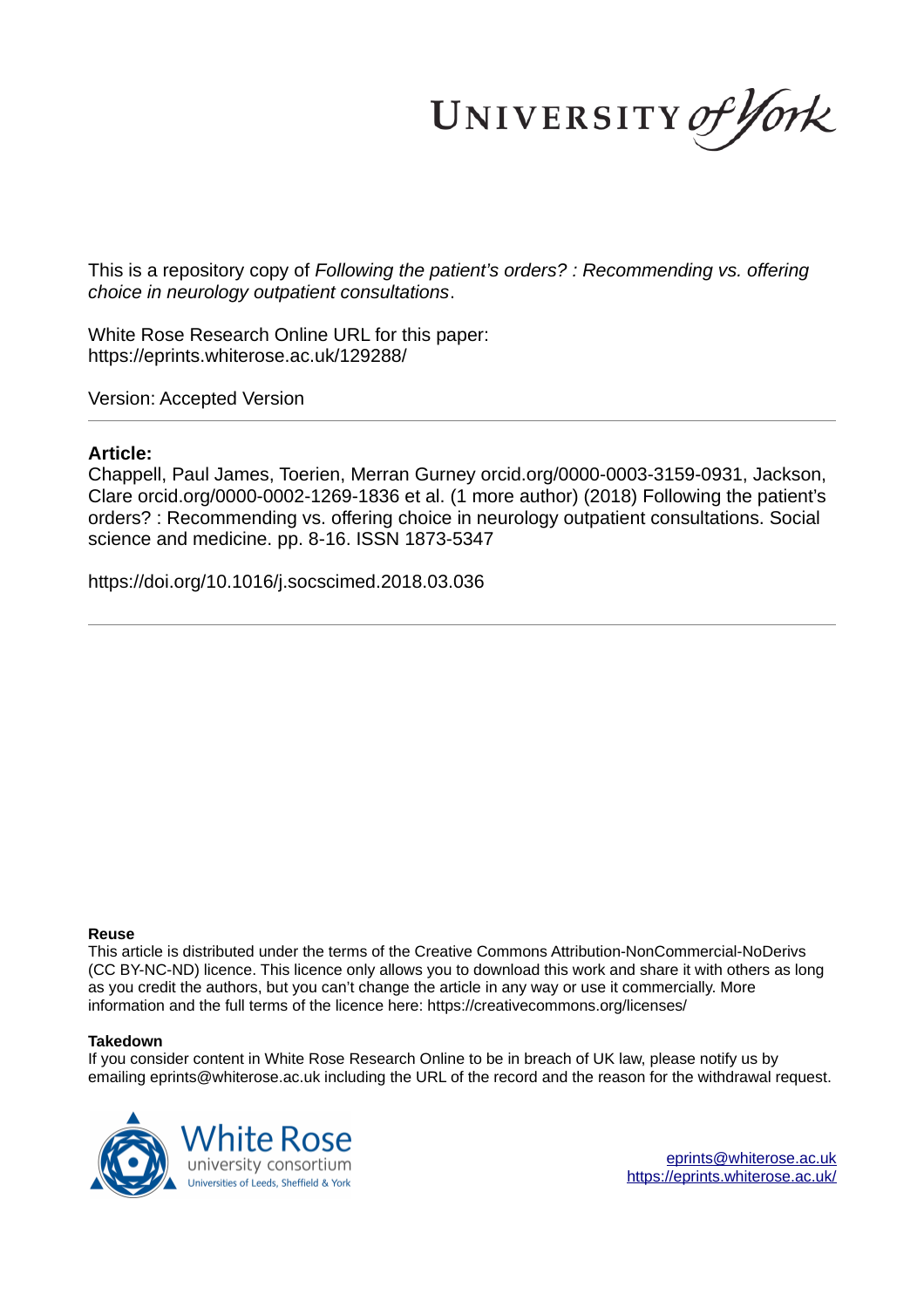# Accepted Manuscript

Following the patient's orders? Recommending vs. offering choice in neurology outpatient consultations

Paul Chappell, Merran Toerien, Clare Jackson, Markus Reuber

PII: S0277-9536(18)30154-0

DOI: 10.1016/j.socscimed.2018.03.036

Reference: SSM 11672

To appear in: Social Science & Medicine

Received Date: 14 August 2017

Revised Date: 20 March 2018

Accepted Date: 22 March 2018

Please cite this article as: Chappell, P., Toerien, M., Jackson, C., Reuber, M., Following the patient's orders? Recommending vs. offering choice in neurology outpatient consultations, *Social Science & Medicine* (2018), doi: 10.1016/j.socscimed.2018.03.036.

This is a PDF file of an unedited manuscript that has been accepted for publication. As a service to our customers we are providing this early version of the manuscript. The manuscript will undergo copyediting, typesetting, and review of the resulting proof before it is published in its final form. Please note that during the production process errors may be discovered which could affect the content, and all legal disclaimers that apply to the journal pertain.

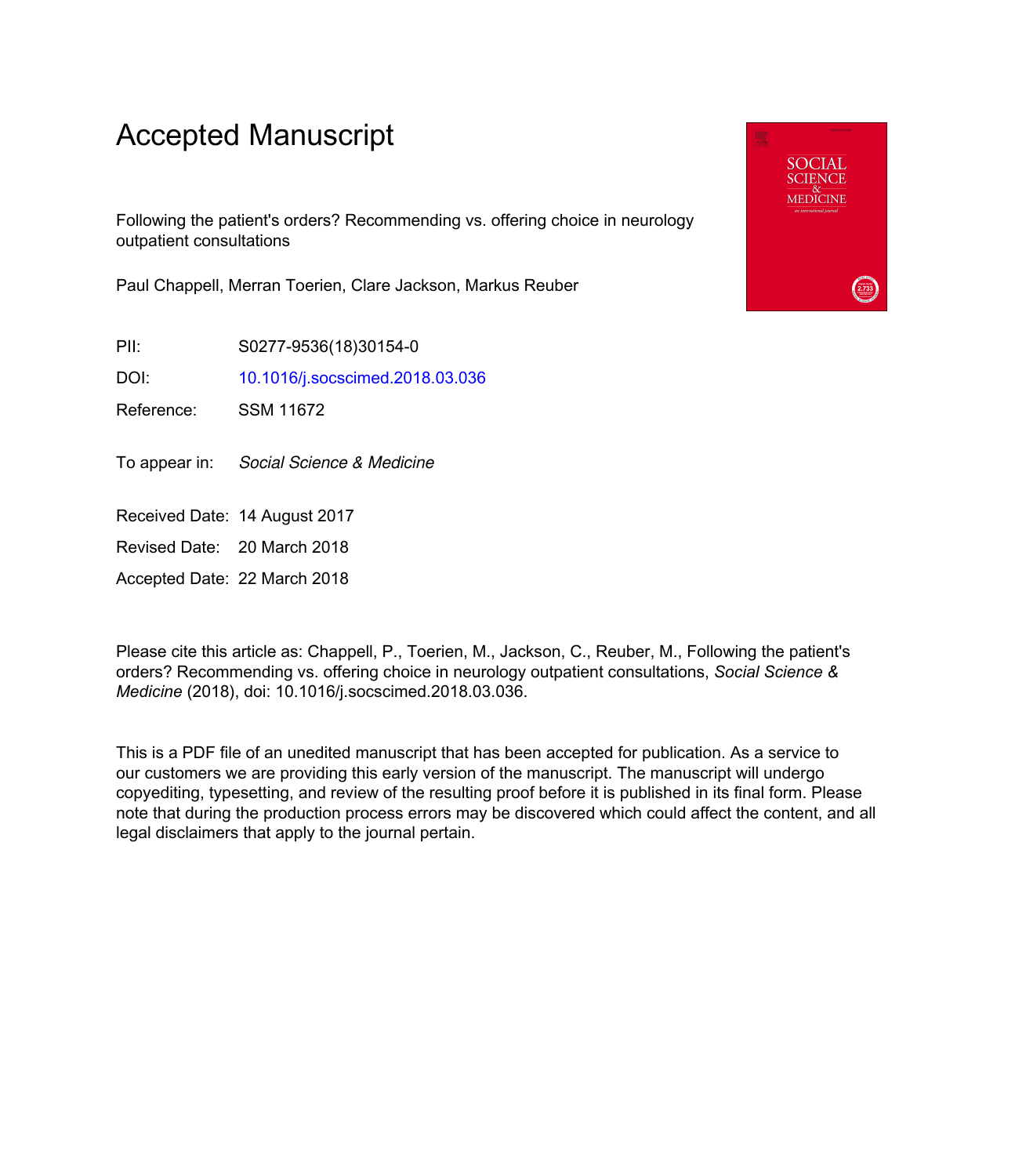#### **Following the patient's orders?**

#### **Recommending vs. offering choice in neurology outpatient consultations**

Paul Chappell<sup>ai</sup>, Merran Toerien<sup>aii</sup>, Clare Jackson<sup>a</sup>, and Markus Reuber<sup>b</sup>

<sup>a</sup> Department of Sociology, University of York, Heslington, York, YO10 5DD, UK

Email addresses:

paulchappellmail@gmail.com

merran.toerien@york.ac.uk

clare.jackson@york.ac.uk

<sup>b</sup> Academic Neurology Unit, University of Sheffield, Royal Hallamshire Hospital,

Glossop Road, Sheffield, S10 2JF, UK

Email: markus.reuber@sth.nhs.uk

ent of Sociology, University of York, Heslington, York, YO10 5DD, UK<br>
Elmail@gmail.com<br>
rien@york.ac.uk<br>
on@york.ac.uk<br>
c Neurology Unit, University of Sheffield, Royal Hallamshire Hospital,<br>
coad, Sheffield, S10 2JF, UK<br> <sup>i</sup> Paul Chappell was Research Associate in Sociology at the University of York at the time the work was undertaken and is now Honorary Fellow in Sociology at York.

ii Merran Toerien is the corresponding author.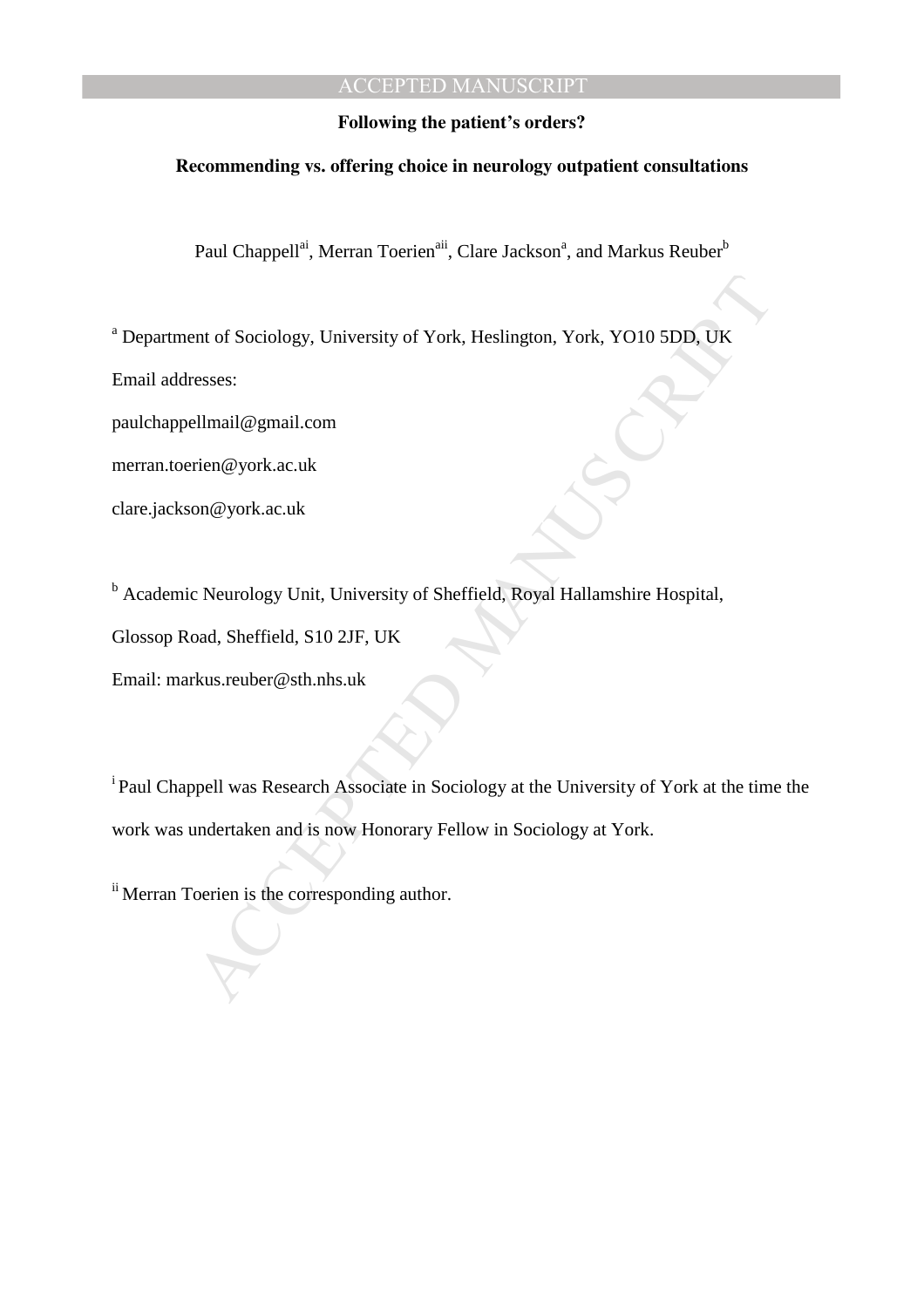#### **Abstract**

ess guidennes infough analysis of neurology consulations in two OK-osset<br>cience centres, where informed choice has been advocated for over a decade<br>on 223 recorded consultations and related questionnaire data (collected in The UK's Royal College of Surgeons (2016) has argued that health professionals must replace a 'paternalistic' approach to consent with 'informed choice'. We engage with these guidelines through analysis of neurology consultations in two UK-based neuroscience centres, where informed choice has been advocated for over a decade. Based on 223 recorded consultations and related questionnaire data (collected in 2012), we used conversation analysis (CA) to identify two practices for offering choice: patient view elicitors (PVEs) and option-lists. This paper reports further, mixed-methods analyses, combining CA with statistical techniques to compare the 'choice' practices with recommendations. Recommendations were overwhelmingly more common. There was little evidence that patient demographics determined whether choice was offered. Instead, decisional practices were associated with a range of clinical considerations. There was also evidence that individual neurologists tended to have a 'style', making it partly a matter of chance which decisional practice(s) patients encountered. This variability matters for the *perception* of choice: neurologists and patients were more likely to agree a choice had been offered if a PVE or option-list was used. It also matters for the outcome of the decision-making process: while recommendations nearly always ended in agreement to undertake the proffered course of action, option-lists and PVEs did so only about two-thirds of the time. While the direction of causality is unknown, this may indicate that patients are better enabled to refuse things they don't want when neurologists avoid recommending. We argue that our findings imply that neurologists tend to view choice as risky – in that the patient might make the 'wrong' choice – but that the inter-individual variation indicates that greater use of the more participatory practices is possible.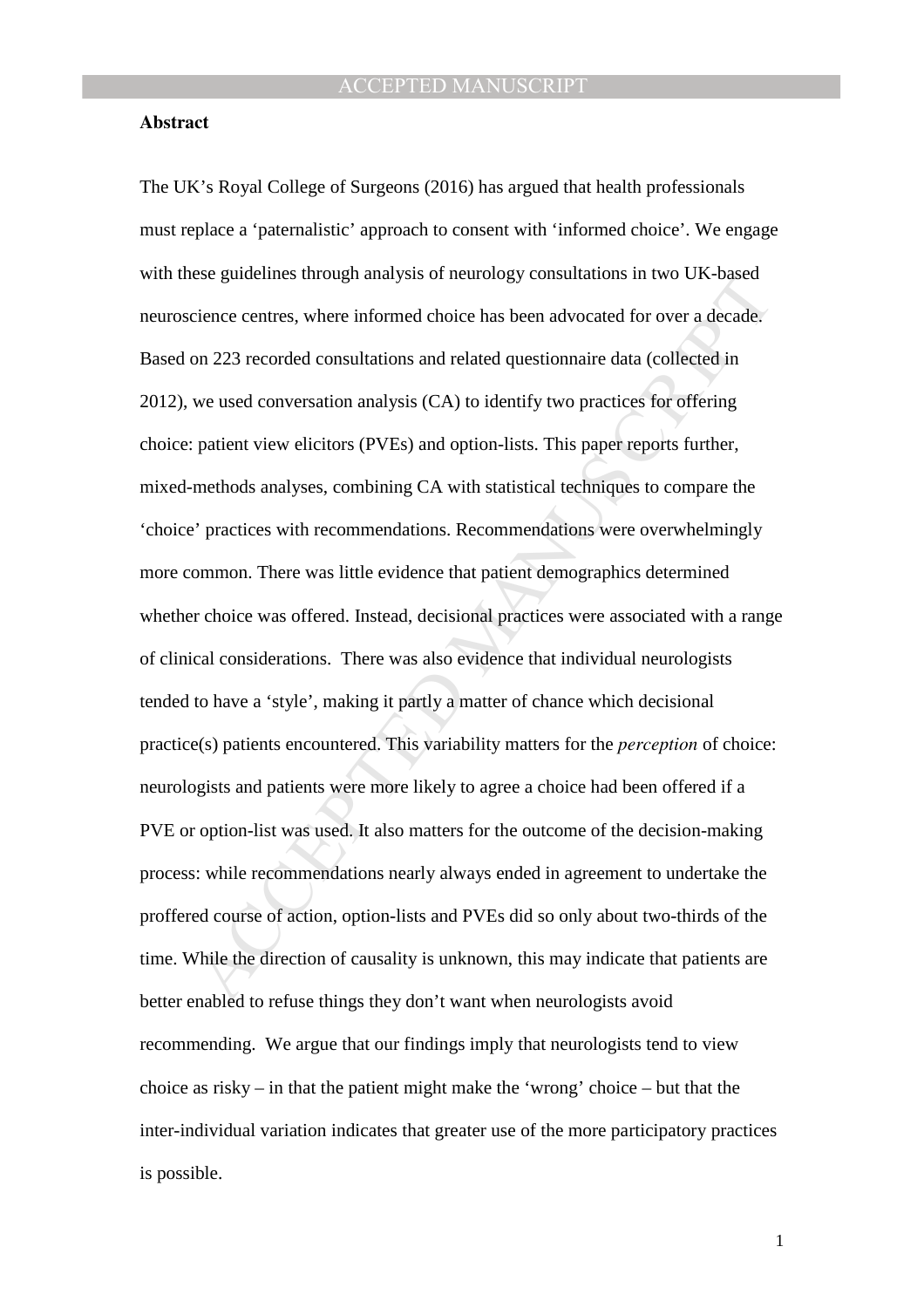Keywords: UK; patient choice; doctor-patient interaction; neurology consultations; conversation analysis; mixed-methods; decision-making.

## **1. Introduction**

-publicized Royal College of Surgeons' (RCS, 2016) guidelines on consent<br>
that the aim "is to give the patient the information they need to make a<br>
n about what treatment or procedure (if any) they want" (p. 4). The guide Widely-publicized Royal College of Surgeons' (RCS, 2016) guidelines on consent specify that the aim "is to give the patient the information they need to make a decision about what treatment or procedure (if any) they want" (p. 4). The guidelines are responsive to the 2015 Supreme Court case of Montgomery vs Lanarkshire Health Board in which a woman was awarded damages because her obstetrician had not fully explained the risk of vaginal birth in her circumstances (small pelvis, large baby). Her baby – starved of oxygen for 12 minutes – was born with cerebral palsy. This case, according to the RCS, marks a radical shift in how the consent process is conceptualized:

From one in which the surgeon would explain the procedure to the patient and obtain their consent to proceed, to one in which the surgeon sets out the treatment options and allows the patient to decide (p. 15).

While recognizing that the UK's General Medical Council has "consistently supported patient autonomy", the RCS argues that "established clinical practice – and a large body of case law – [has typically] followed a more paternalistic approach" (p. 3). The Montgomery case thus necessitates "a change in attitude from surgeons in discussions about consent" (p. 3). Moreover, the RCS guidance is offered to "other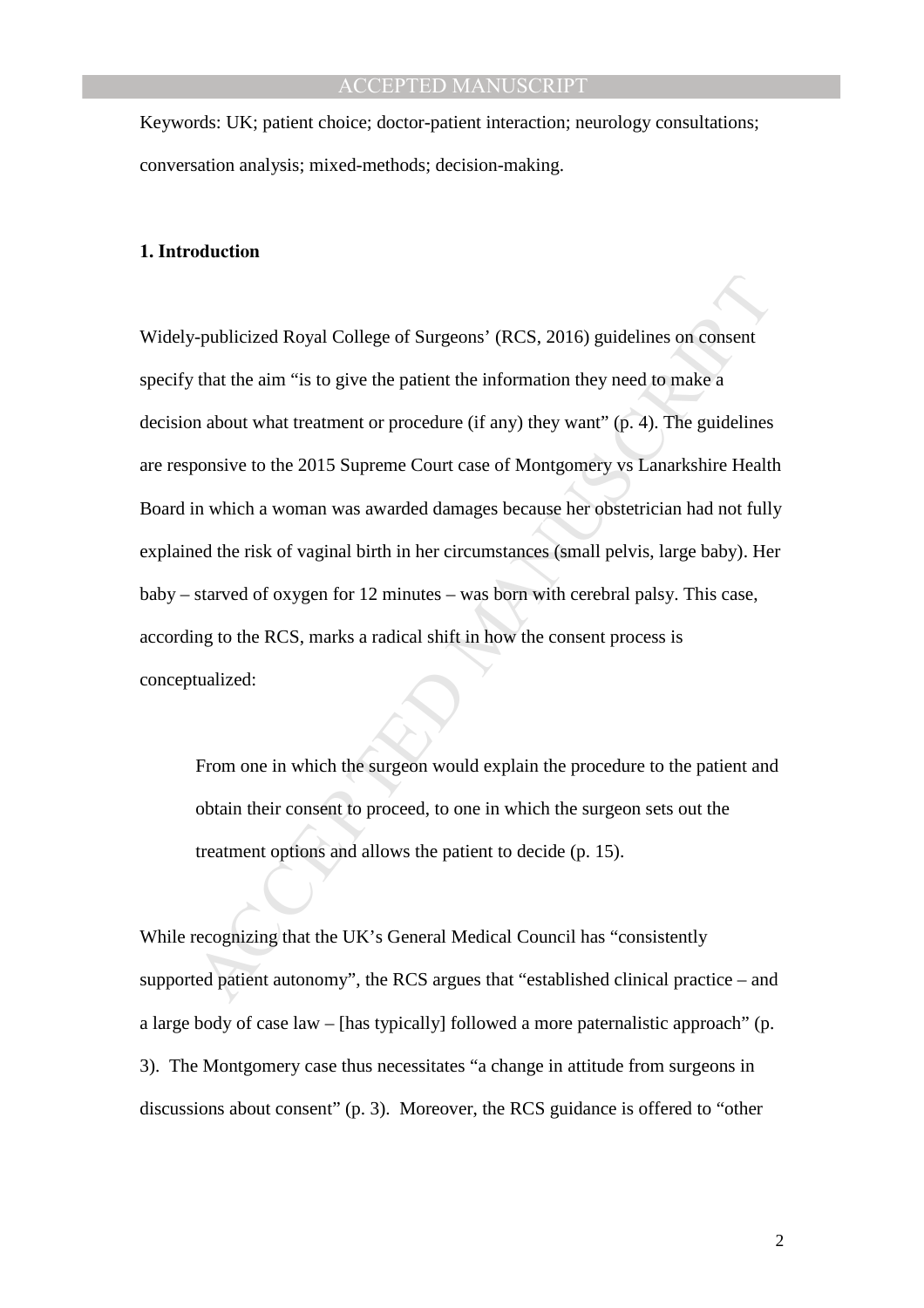healthcare professionals" (p. 4), implying that similar changes may be needed in other specialties.

g in neurology – a specialty where the RCS guidance should already be<br>ded, given that The National Service Framework (NSF) for long-term<br>ons (Department of Health, 2005), in place for over a decade, specifies that<br>should In this paper, we engage with these guidelines through our investigation of decisionmaking in neurology – a specialty where the RCS guidance should already be embedded, given that The National Service Framework (NSF) for long-term conditions (Department of Health, 2005), in place for over a decade, specifies that patients should "receive appropriate information before starting medication to enable informed choice" (p. 27). Although the NSF allows for more leeway than the RCS guidelines – acknowledging that "not everyone with a long term neurological condition will want to participate actively in their own care"  $(p, 21)$  – the documents share an emphasis on providing information about treatment *options*. Neurology offers an excellent site, therefore, for investigating how (and to what extent) health professionals are already acting in accordance with the consent process proposed by the RCS.

Our wider project – funded by the UK's National Institute for Health Research – sought to explicate interactional practices used by neurologists to initiate decisionmaking with patients. Here, we compare three such practices: recommending, optionlisting and patient view elicitors (PVEs). We argue that, relative to recommending, the latter two invite patients to take a more active role in decision-making, and align more with the RCS guidelines. It is striking, therefore, that recommendations were overwhelmingly more common, even in neurology.

#### **2. What we already know about real-time decision-making in the clinic**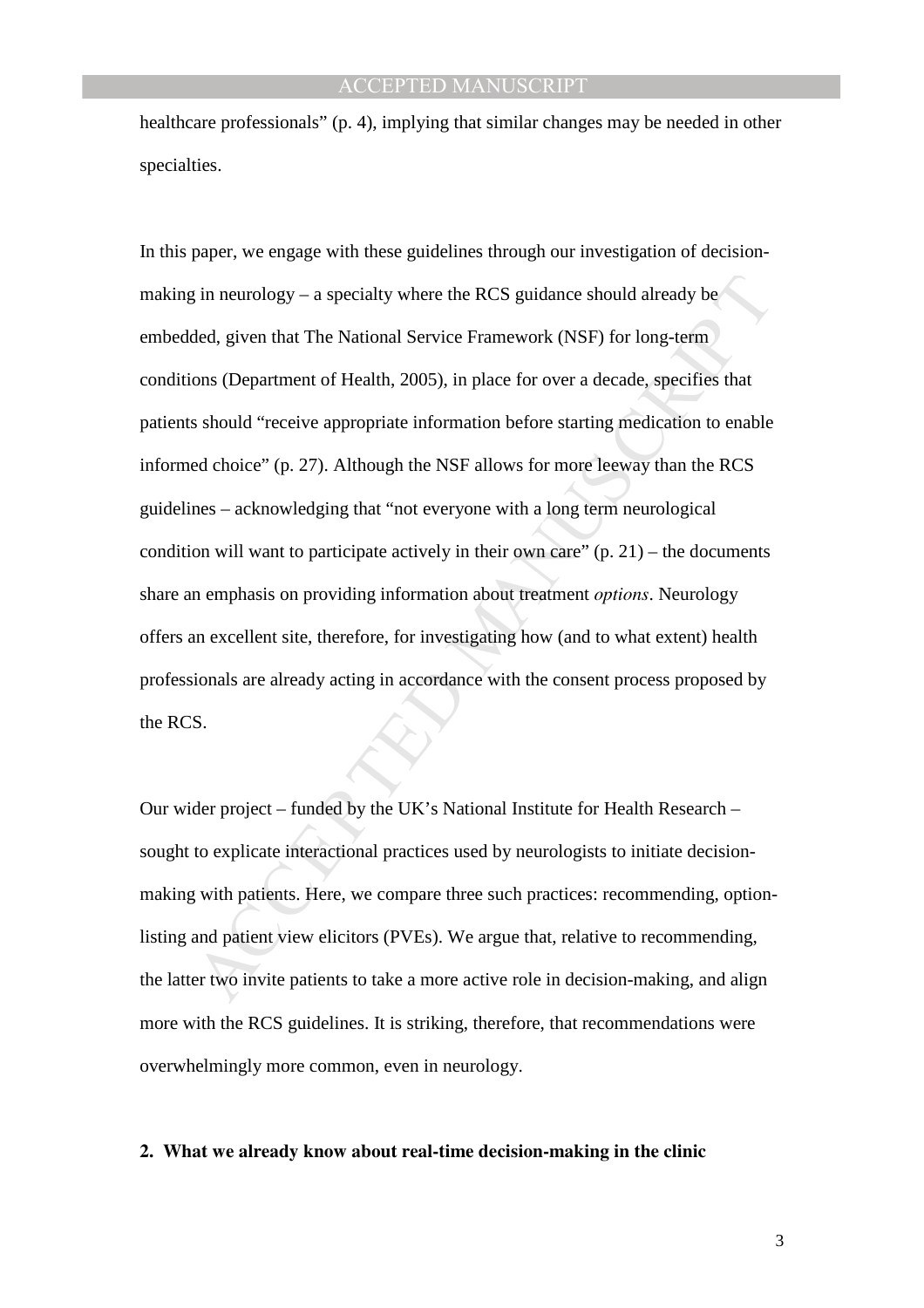vatient's acceptance, and may be resisted (Costello and Roberts, 2001; Koenig,<br>Sitvers, 2005). Nevertheless, there is evidence showing how clinicians may<br>le patients to accept the course of action they think is best (Quirk Our project builds on previous research on real-time decision-making in the clinic. Much of this has focused on the treatment recommendation. Although recommendations may be designed in various ways, it is well-established that clinicians and patients understand recommendations to be proposals: they are subject to the patient's acceptance, and may be resisted (Costello and Roberts, 2001; Koenig, 2011; Stivers, 2005). Nevertheless, there is evidence showing how clinicians may persuade patients to accept the course of action they think is best (Quirk et al., 2012). Hudak et al. (2011) show how surgeons may build their recommendations to try to ward off resistance. Stivers (2005) found that parents were less likely to resist a nonantibiotic treatment recommendation for their child if this was framed as a positive recommendation (for a specific alternative), rather than as a recommendation against antibiotics. Opel et al. (2013) showed that significantly fewer parents resisted vaccine recommendations for their children when the provider used a "presumptive initiation format" (i.e. containing a linguistic presupposition of vaccination) as opposed to a "participatory" one (i.e. providing parents with more decisional latitude). This distinction maps closely onto the focus of our paper.

Collins et al. (2005) drew a related distinction, demonstrating a continuum of approaches to decision-making, ranging from 'unilateral' (or clinician-determined) to 'bilateral' (or shared). Illustrating the 'bilateral' approach, they showed how clinicians sometimes replace the treatment recommendation with efforts to include patients actively by, for example, "signposting options in advance of naming them; eliciting displays of understanding and statements of preference from the patient" (p. 2625).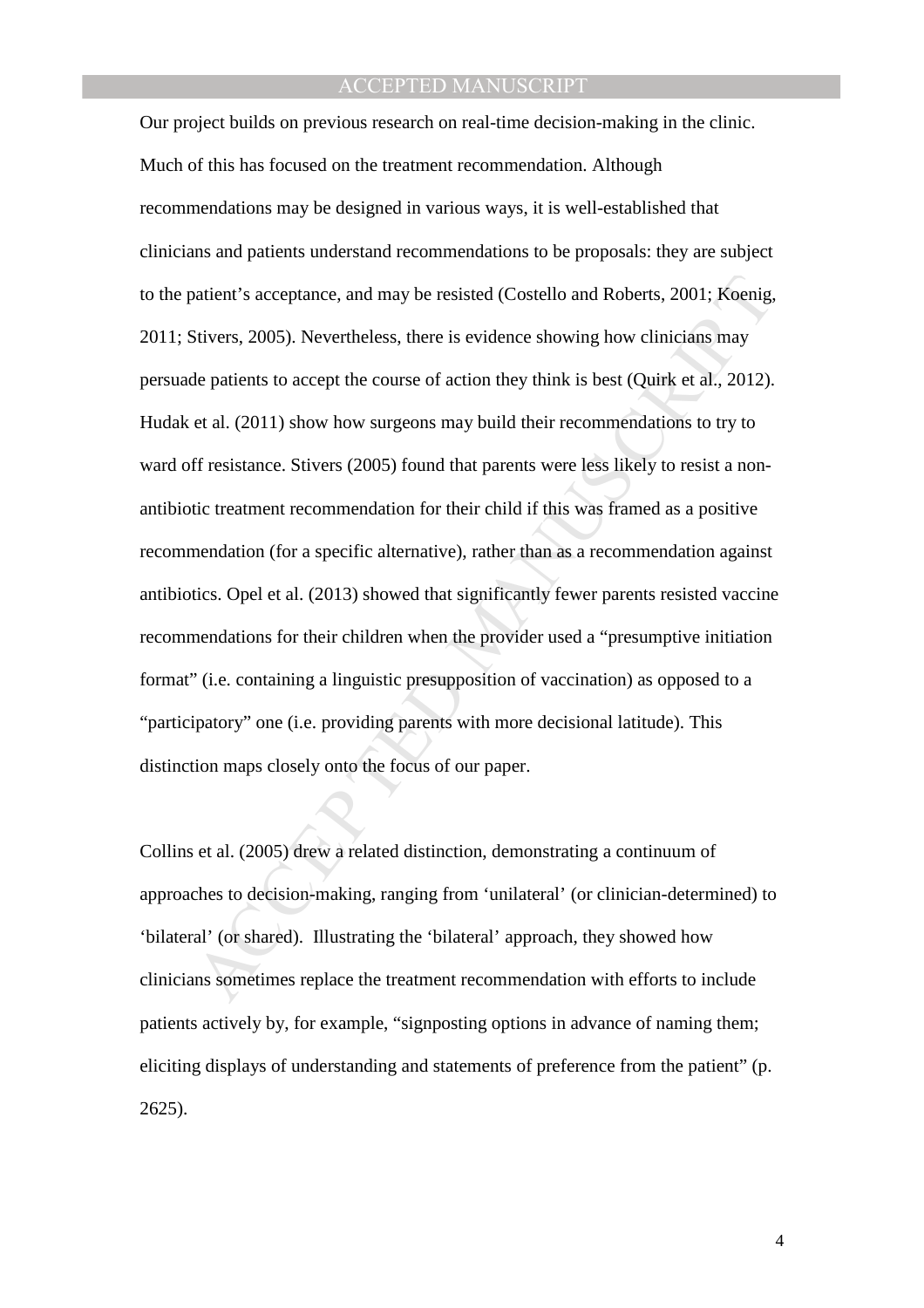Unitary and the patient may choose. This includes an initial announcement<br>
So from which the patient may choose. This includes an initial announcement<br>
rer is a decision to be made (line 1).<br>
Me of option-listing (G018; Mu Extending this research, our primary study used conversation analysis (CA) to identify two key practices whereby clinicians might invite patients to contribute, actively, to decision-making about treatment, investigation or referral options. We call these 'option-lists' and 'patient view elicitors' (PVEs) (Reuber et al., 2015). In brief, option-listing – illustrated below – consists of an explicit listing of alternatives (lines 2-3, 5-6) from which the patient may choose. This includes an initial announcement that there is a decision to be made (line 1).

Example of option-listing (G018; Multiple Sclerosis)

- 01 Neu: And **there's two ways of dealing with this**. **If you don't feel** that
- 02 things are absolutely back to normal… then **I can give you some**
- 03 **steroid treatment** for a short while.
- 04 Pat: Mm hm. …
- 05 Neu: **Alternatively I could arrange for you to be seen by one of our**
- 06 **MS specialists.**
- 07 Pat: Uh huh.
- 08 Neu: … see if they think that the inflammation…would benefit from some
- 09 other forms of treatment

The identifiers in this paper show where the recording was made (Glasgow or Sheffield) and the recording number (numbered consecutively at each site from 001). For ease of reading we have not used Jeffersonian transcription notation here, given our primary focus on the quantitative analysis.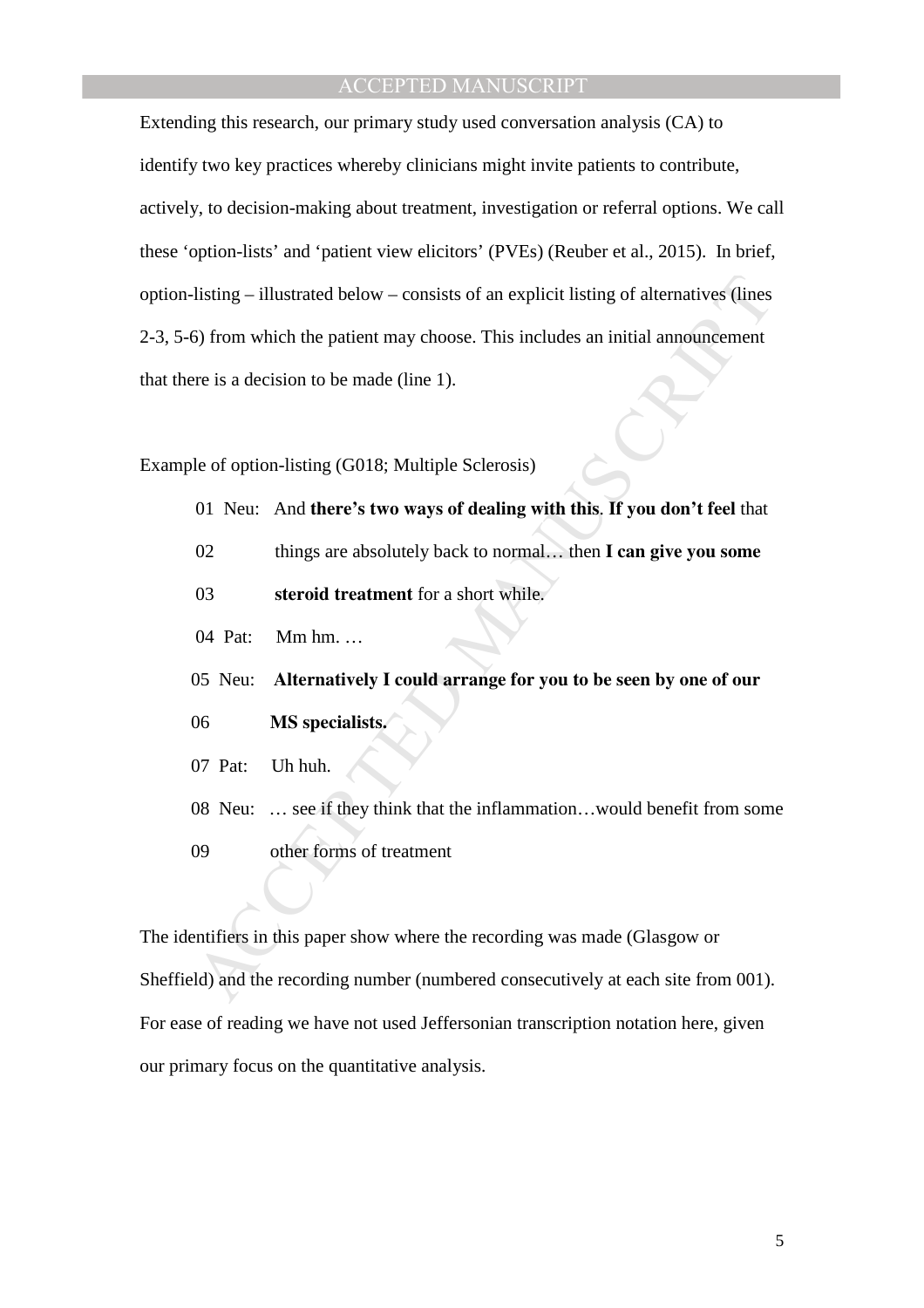The term 'patient view elicitor' incorporates a range of turn designs, which invite the patient to express:

- A preference; e.g. *Do you want to try a new drug?* (G075)
- How they "feel" about an option; e.g. *What are your own feelings?* (G092)
- Their "thoughts" on a proposed course of action; e.g. *What do you think about drugs like interferon?* (S084)
- And other variants on this theme; e.g. *Is that bad enough that you'd want to change drugs?* (S060).

Their "thoughts" on a proposed course of action; e.g. What do you think about<br>drugs like interferon? (S084)<br>And other variants on this theme; e.g. Is that bad enough that you'd want to<br>change drugs? (S060).<br>See practices m All three practices may be designed in varying ways with implications for what sort of response is relevant next. The crucial contrast, for our purposes here, is the way in which option-lists and PVEs orient to the decision as lying in the patient's domain. Both seek the patient's active voicing of their position with respect to the option(s), while recommendations designedly make explicit which option the neurologist thinks is best, only seeking the patient's acceptance thereof (see Toerien et al., 2013).

The following examples, together with the option-listing example, above, illustrate this contrast by showing the same decision type (whether to take steroids) handled using each practice. We have seen steroids listed as one option among two alternatives. In the following turn, the neurologist also constructs steroid use as optional, this time using a PVE, which foregrounds the patient's wishes:

*D'you want to try some steroids?* (S080)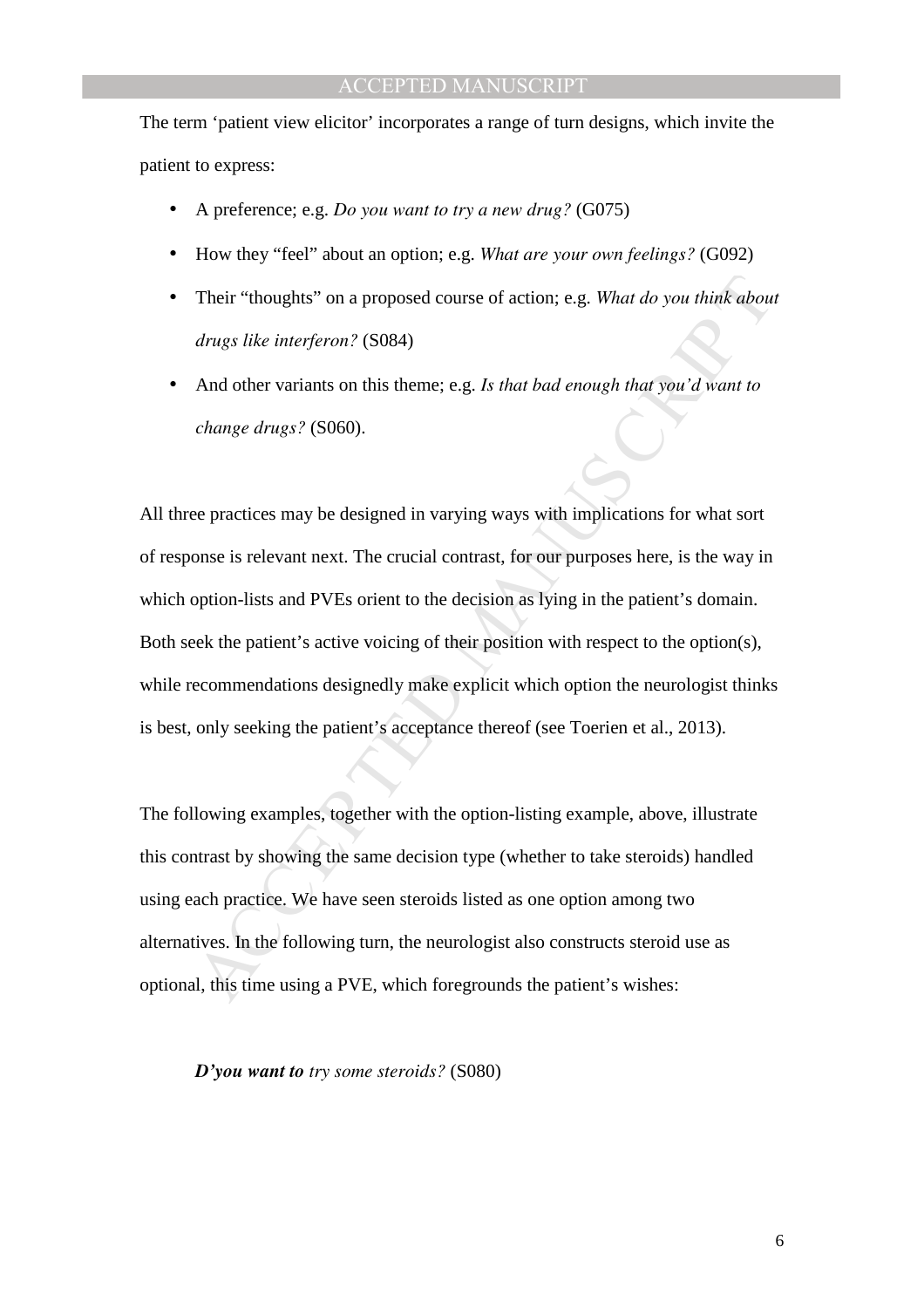In our final example, the neurologist, having provided some diagnostic information about the patient's symptoms (not shown), builds on this to justify steroids as his recommended course of action, thereby foregrounding his opinion.

*And that's why I want to get the trial of steroids… It kind of depends on how things go, but I think five days of steroid tablets, you know, a short sharp course… should give us enough information to see whether or not we need to do anything else with it (G042).* 

We understand these three practices as alternative approaches to the same activity: initiating – and, for later decision-points, pursuing – a decision about some possible treatment, investigation or referral, introduced by the neurologist.

And that's why **I want to** get the trial of steroids... It kind of depends on how<br>things go, but I think five days of steroid tablets, you know, a short sharp<br>course... should give us enough information to see whether or n As we have argued previously, although option-lists and PVEs seldom set up an entirely open (or neutral) decision, they can be said to offer the patient more of a say in the decision-making than recommendations (Reuber et al., 2015). This is for two, interrelated reasons. First, recommendations seek acceptance of a conclusion already reached by the clinician. Second, although recommendations can be formulated to carry different levels of deontic force (Stevanovic and Peräkylä, 2012) – ranging from a pronouncement that a particular treatment is necessary, through to a highly mitigated suggestion that a treatment might be helpful – recommendations unavoidably position the patient as having to respond to an 'expert opinion'. To resist a recommendation is to go against that expertise.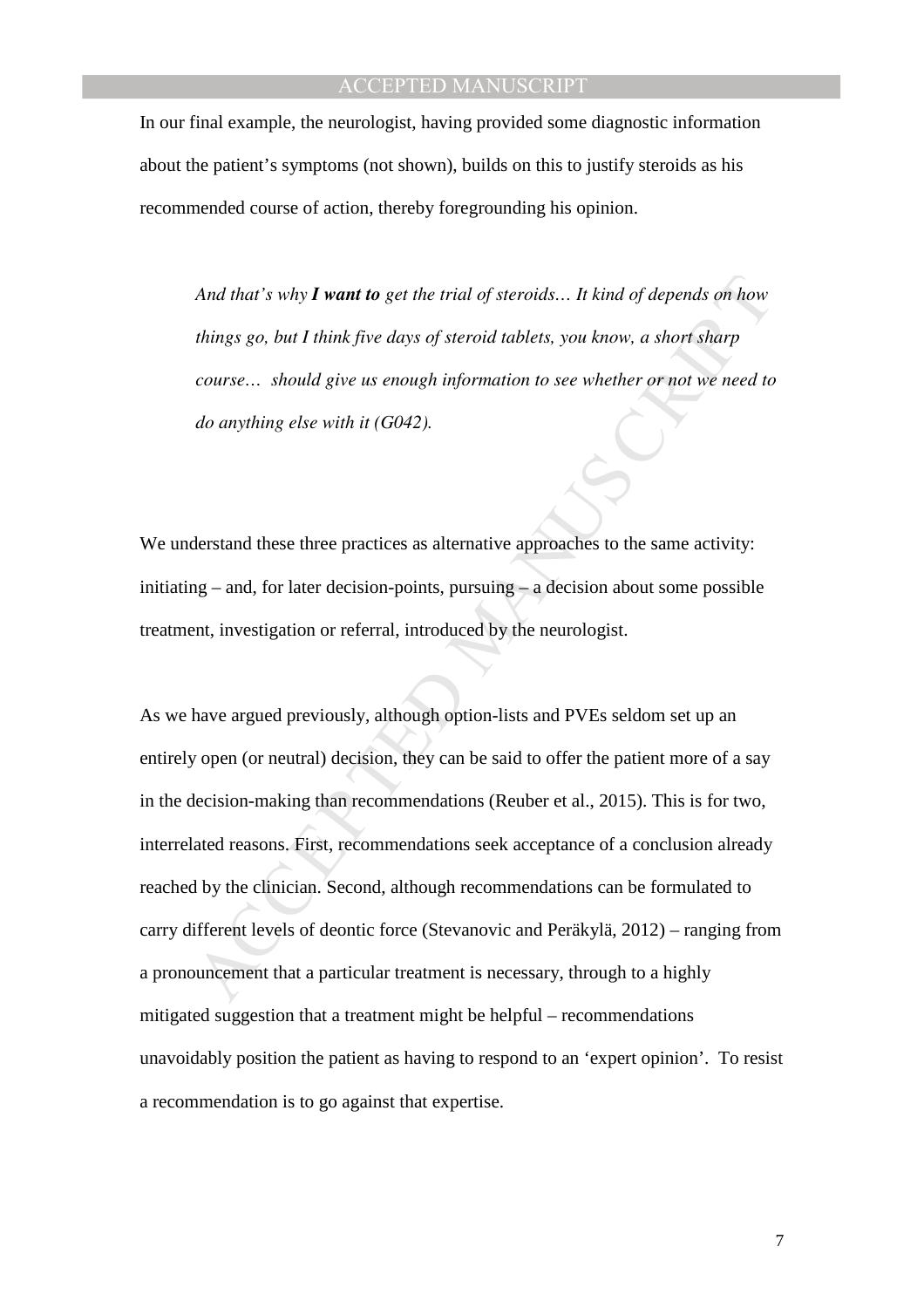the surgeon sets out the treatment options and allows the patient to decide"<br>
PVEs lie closer to the 'new' approach, in that they also seek the patient's<br>
involvement in the decision-making. In our primary study, we focuse As a practice for initiating decision-making, then, recommendations fall on the 'old' side of the RCS's distinction: the approach to consent "in which the surgeon would explain the procedure to the patient and obtain their consent to proceed" (p. 15). Option-listing, by contrast, maps closely onto the advocated 'new' approach, "in which the surgeon sets out the treatment options and allows the patient to decide" (ibid.). PVEs lie closer to the 'new' approach, in that they also seek the patient's active involvement in the decision-making. In our primary study, we focused on how these two practices could be used to facilitate patient choice (Reuber et al., 2015). In the present study we coded our dataset for quantitative analysis to explore the distribution of these practices, and how they compare with recommendations. Our aim, following the example of Opel (2013), Robinson (2007) and Stivers (2015), was to reduce the interactional data - for quantitative analysis - without sacrificing a CA sensibility. We therefore worked iteratively from the recordings and retained as much interactional information as possible by maintaining sequential ordering and capturing both neurologists' initiating turns and patients' immediate responses (see Reuber et al., 2015 and forthcoming for analysis of the latter) across often extended decisionmaking trajectories.

#### **3. Methods**

## *3.1 Recruitment and data collection*

Our primary dataset of 223 audio/video recordings of neurology outpatient appointments was collected in 2012 in two major clinical neuroscience centres (in Glasgow and Sheffield). Neurologists and patients also completed questionnaires before and after their recorded consultation. Fourteen neurologists (seven at each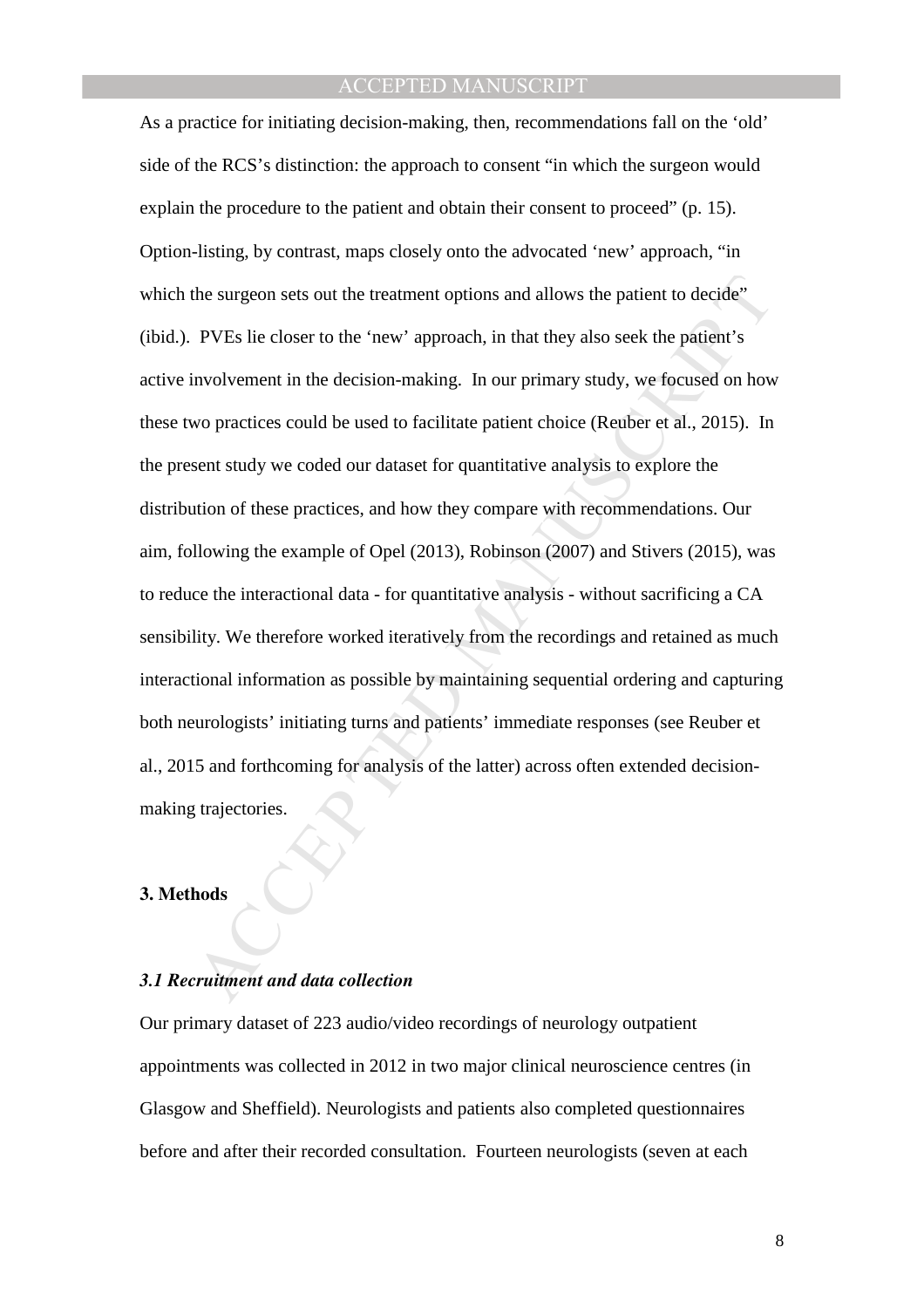panying others), taking written consent as appropriate. All participants were 16 r older and able to consent in English. All could choose whether their ations were audio- or video-recorded. The research assistants operated site), 223 patients (114 in Glasgow, 109 in Sheffield), and 114 accompanying others (63 and 51, respectively) took part. Clinicians opted in to the study, providing written consent. Patients received advance, written information about the study. Dedicated study research assistants conducted informed consent discussions with patients (and accompanying others), taking written consent as appropriate. All participants were 16 years or older and able to consent in English. All could choose whether their consultations were audio- or video-recorded. The research assistants operated the recording equipment and provided help with the questionnaires, but were not present during the consultations. Ethics approval was granted by the National Research Ethics Service Committee for Yorkshire & the Humber (South Yorkshire) on 11 October 2011 and by the Proportionate Review Sub-committee of the NRES Committee North West (Greater Manchester South) on 20 July 2015.

#### *3.2 Coding the recordings*

This study was designed to compare neurologists' recommendations, option-lists and PVEs. Based on our previous qualitative findings (Reuber et al., 2015), we produced a coding scheme through an iterative bottom-up process to capture what was going on in the interactions. Hence, we developed a set of inclusion criteria based on the three focal practices and three recurrent types of decision: treatments, investigations and referrals. We developed a codebook and extraction form (available from the corresponding author). Working from the audio recordings (because we had those for all cases) in conjunction with their verbatim transcripts, the following were identified:

• All *decisions* about treatments, investigations or referrals initiated by the neurologist using one of our three core practices.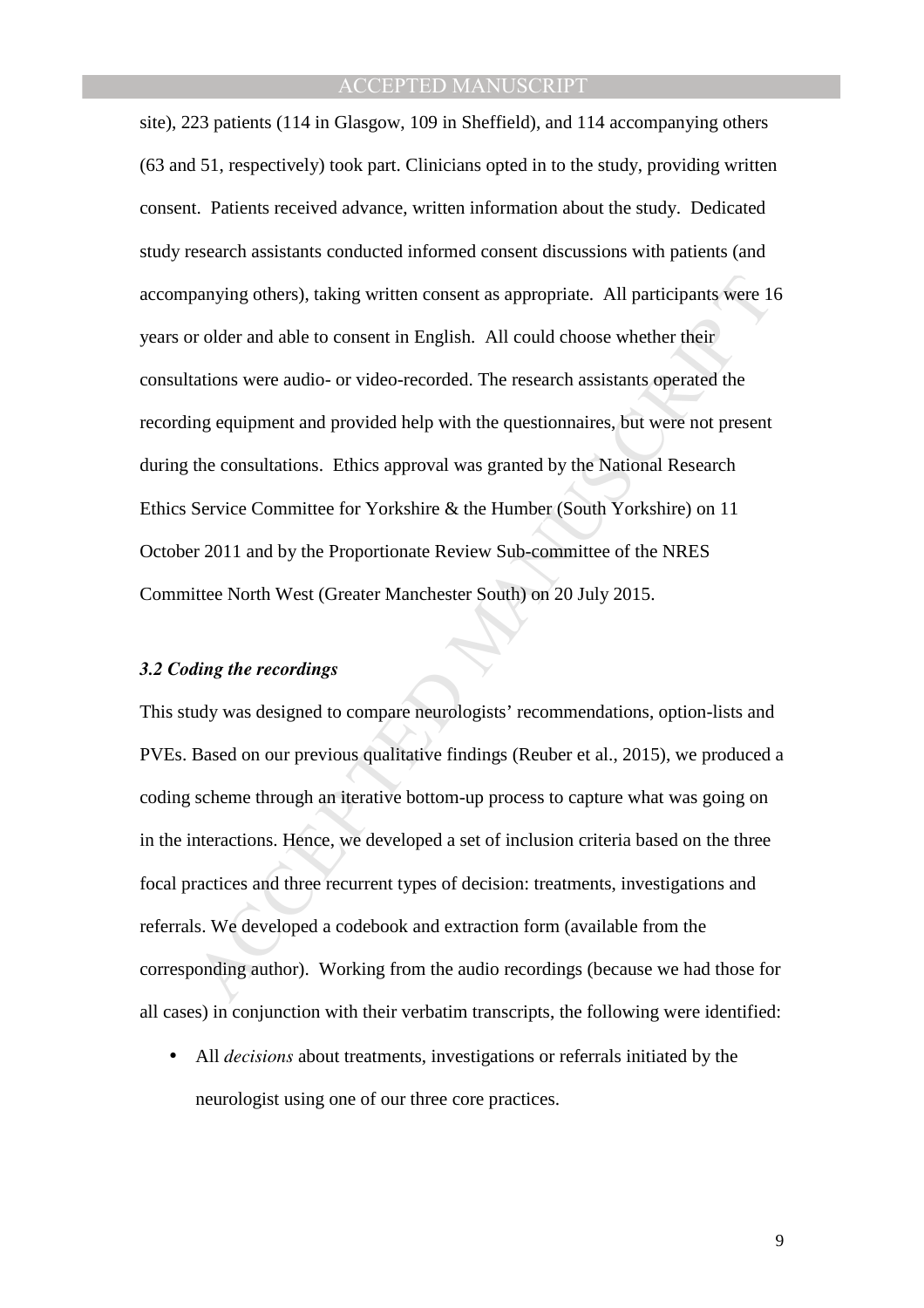- Many decisions entailed extended sequences, with multiple *decision-points*  (e.g. a recommendation followed by an option-list, then a PVE).We coded every option-list, PVE or recommendation that occurred across each decision type meeting our inclusion criteria. Our coding retained the sequential ordering, allowing us to compare first decision-points with later ones.
- ordering, allowing us to compare first decision-points with later ones.<br>For each decision, we noted whether one or more of the possible courses of<br>action had been *agreed upon* by the end of the consultation. Coders could • For each decision, we noted whether one or more of the possible courses of action had been *agreed upon* by the end of the consultation. Coders could select 'yes', 'no' or 'decision deferred'. The goal was to note whether a proffered course of action was going ahead in principle (we do not have the data to assess whether these actually occurred). For option-listing, if *any* listed option was agreed upon, coders selected 'yes'. For PVEs, if the patient opted for a course of action proffered through the PVE – be that specific (e.g. a named drug) or general (e.g. 'treatment' for their condition) – then coders selected 'yes'. To handle recommendations against doing something, coders recorded 'yes' if the decision was in favour of a 'negative' course of action (e.g. agreeing not to change a medication).
- For each decision-point, we identified how the patient and/or accompanying other *responded* in next position. Due to space constraints, we do not report analyses of this here (see Reuber et al., forthcoming).

The resulting spreadsheet contained our interactionally-grounded quantitative codes and the relevant data extracts, facilitating our ability to move between a qualitative and quantitative approach. The figure provided as a 'Supplementary File' illustrates our coding process, showing how a single consultation might have more than one decision and how decisions may have one or more decision-point. Given that our aim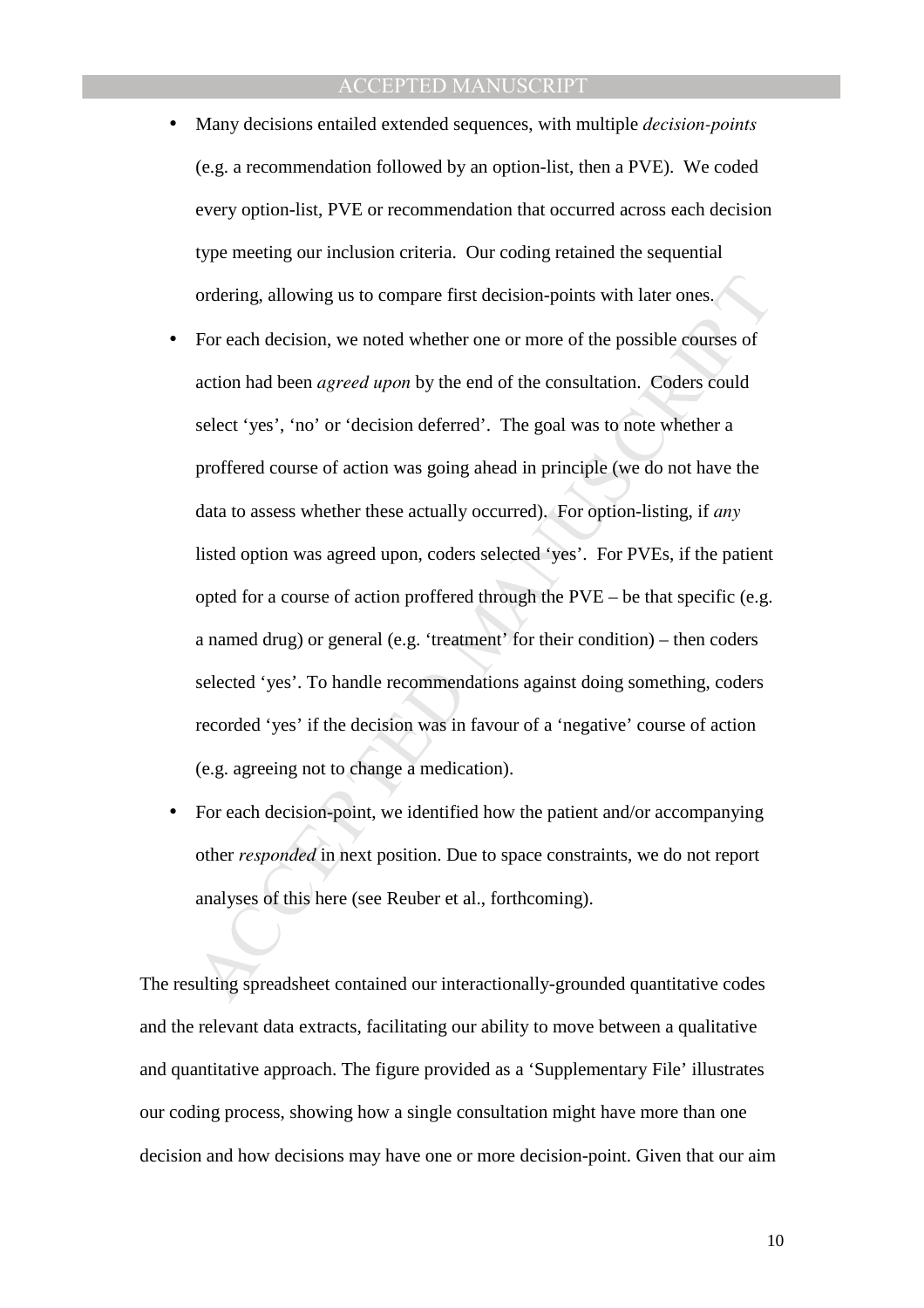was to compare recommendations, option-lists and PVEs, we did not attempt to code all possible ways in which a decision might be negotiated. To ensure we were comparing neurologist-initiated decisions, we excluded patient-initiated ones.

## *3.3 Inter-coder reliability*

er-coder reliability<br>the reliability of our coding, three coders independently coded 20<br>ations, sharing 10 with each of the others (30 consultations, or 13.5% of the<br>). Inter-coder agreement of the 39 first decision-points To test the reliability of our coding, three coders independently coded 20 consultations, sharing 10 with each of the others (30 consultations, or 13.5% of the dataset). Inter-coder agreement of the 39 first decision-points across the 30 consultations was checked. Agreement on when the first decision-point occurred was 74% - a large majority of cases. Percentage agreement and Kappa scores were calculated for each variable. Of the variables pertinent for this paper, agreement was 79.4% for the classification of decision-points (Kappa = 0.70) and 97.4% for the agreed outcome variable (Kappa =  $0.92$ ). This shows that there was some disagreement, indicative of the nuanced ways that decisions are initiated. However, these kappa values indicate 'substantial' and 'outstanding' agreement respectively (Landis and Koch, 1977), sufficient for quantitative analyses.

Coders subsequently negotiated agreements on all aspects of coding for the 30 cases before the remainder of the coding was conducted. The resulting quantitative data were then recoded into forms suitable for analysis.

## *3.4 Coding the questionnaires*

Participant demographics and variables recording aspects of the patient's condition were derived from the questionnaire responses. These included the extent to which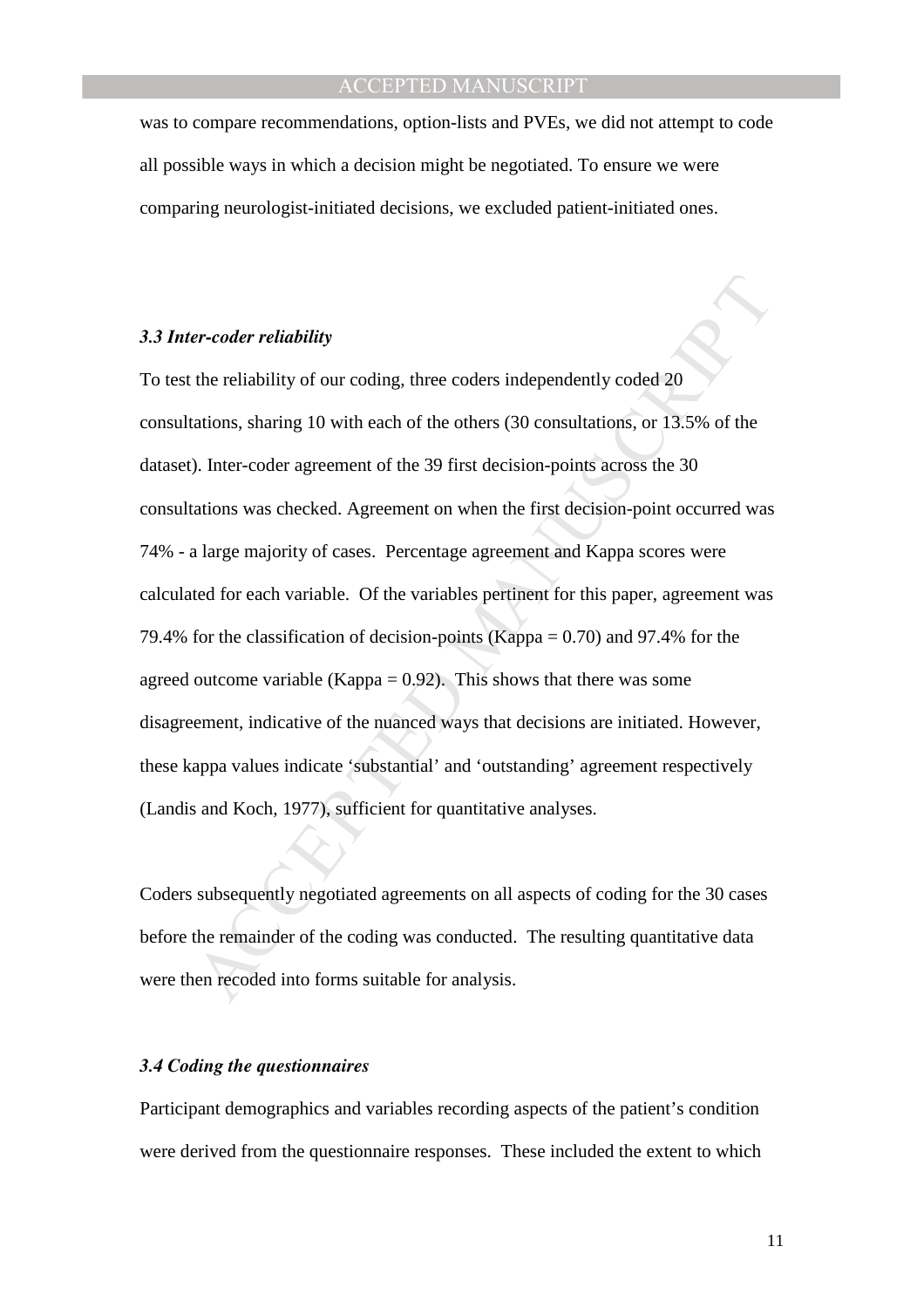of the consultation, which neurologist provided the consultation, and whether it<br>ace within a general neurology or specialist clinic (e.g. Multiple Sclerosis or<br>sy clinics). The six neurologists who recorded fewer than eig neurologists considered patients' symptoms to be medically explained ('completely/largely explained', 'partly explained/partly unexplained' and 'completely/largely unexplained') and how certain they were of the diagnosis (rated from very uncertain (1) to very certain (10)). We employ variables that record the length of the consultation, which neurologist provided the consultation, and whether it took place within a general neurology or specialist clinic (e.g. Multiple Sclerosis or Epilepsy clinics). The six neurologists who recorded fewer than eight consultations each were combined into 'remainder' groups from Glasgow (three consultants) and Sheffield (three consultants). In post-consultation questionnaires, patients were asked: 'Did the doctor give you a choice about any tests or treatment you might have or the next step in the management of your condition', and neurologists were asked: 'Did you give the patient a choice about treatment or further management?' A variable that described patient and neurologist agreement on whether choice had been offered was derived. Descriptive details for these variables can be seen in Tables 3, 4, and 5.

### *3.5 Analytic approach*

Quantitative analysis consisted of a three-stage descriptive, exploratory process. First, we mapped the distribution of the three practices across consultations, decisions, and decision-points (Figure 1 and Table 1). Second, the bivariate links between interactional practices and demographic and clinical variables were investigated (Tables 2, 3, 4, and 5, and 7) and two binary logistic regression models were estimated (Table 6), using Generalized Estimating Equations Modelling to adjust for the clustered nature of the data. The dependent variable in both models is the binary variable classifying each consultation as either containing at least one PVE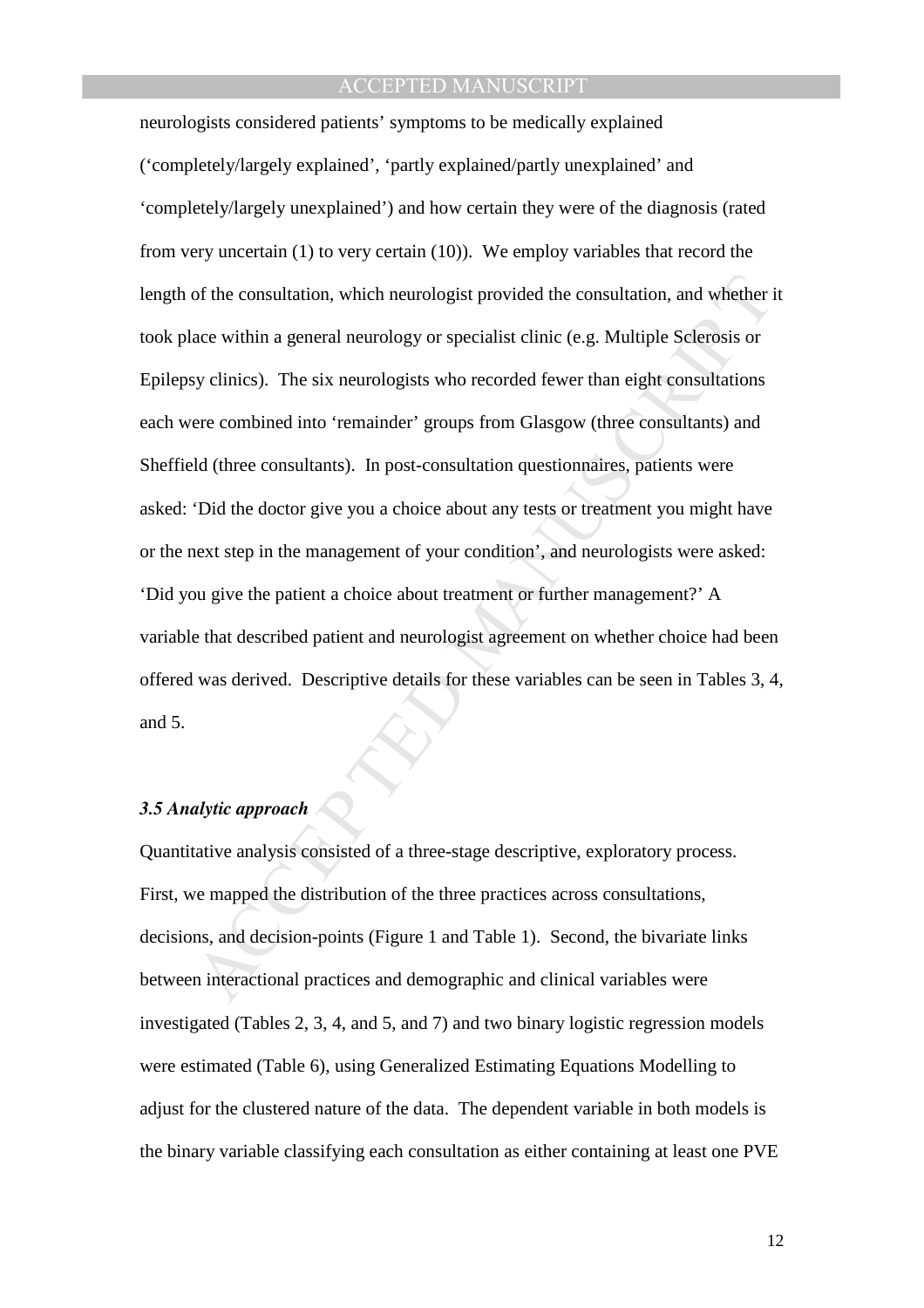cation 1 includes all relevant variables, whereas Specification 2 excludes the<br>es with greater than 5% missing values from the analysis, in order to preserve a<br>N. Third, we investigated the bivariate links between practice and/or option-list or only containing recommendations. For independent variables, we included all demographic and clinical variables showing an association (at the 0.2 level) with interactional practices, in order to identify independent predictors of these practices, excluding the individual neurologist variable, as this led to overfitting. Specification 1 includes all relevant variables, whereas Specification 2 excludes the variables with greater than 5% missing values from the analysis, in order to preserve a higher N. Third, we investigated the bivariate links between practice and outcomes to explore the extent to which different practices may lead to differing levels of take-up of the options proffered by the neurologist (Table 8). Bivariate associations were investigated using contingency tables, Chi square tests, ANOVA, and correlation, as appropriate. In all analyses, we report p values at 0.1, 0.05, 0.01 and .001 levels and consider p-values below 0.05 to indicate statistical significance.

Some participants did not fully complete the questionnaires. Additionally, not all consultations contained a decision, as defined by our coding scheme. To deal with missing data, we took the 144 recordings with at least one decision meeting our inclusion criteria as our working sample, and used listwise deletion for the remainder of our analyses. The frequency of missing values for each of the different variables is shown in Tables 3 and 4.

#### **4. Findings**

#### *4.1 Decisions and decision-points*

Most consultations (144/223 or 65%) included at least one decision initiated by the neurologist through an option-list, PVE or recommendation. Figure 1 shows the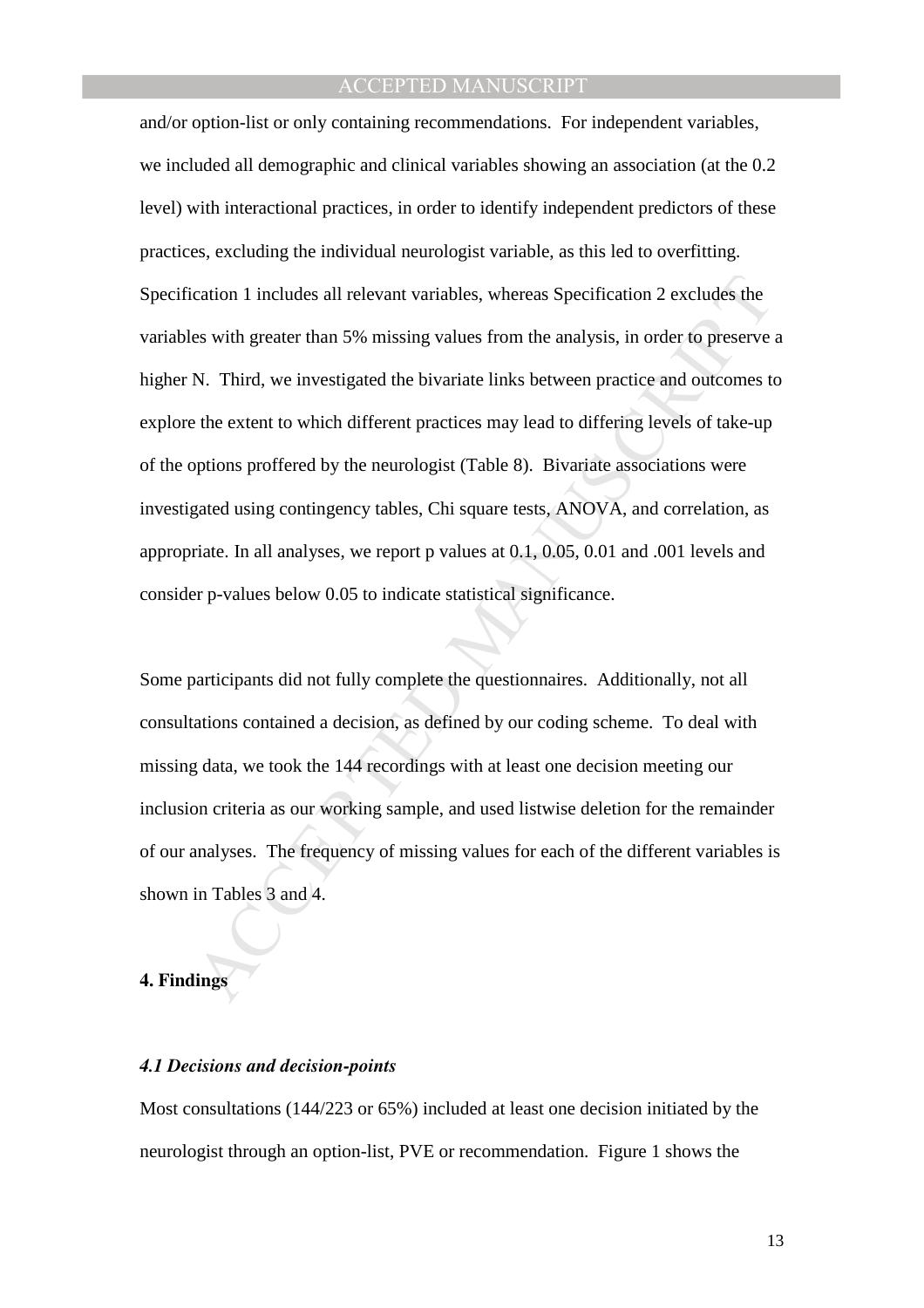%) included 5 or fewer decision-points. At a gross level, the number of<br>
n-points can indicate patient resistance. The longest chain, for example,<br>
d a patient's resistance to, and neurologist's pursuit of, a recommendati frequency of decisions across the 144 consultations with at least one decision, and the frequency of decision-points per decision. Decisions per consultation ranged from 1 to 4 (median 1), with single-decision consultations making up 51.4% of consultations. Decision-points per decision ranged from 1 to 11 (median 2). A large majority (96.4%) included 5 or fewer decision-points. At a gross level, the number of decision-points can indicate patient resistance. The longest chain, for example, involved a patient's resistance to, and neurologist's pursuit of, a recommendation for further investigations. We do not report analyses of decision-points here (but see Reuber et al., forthcoming). However, it is worth noting that option-lists have a higher average number of follow-up decision-points (2.5 per decision) than recommendations (1.6) and PVEs (1.2).

#### *Figure 1 here*

#### *4.2 Distribution of practices across consultations, decisions, and decision-points*

Table 1 shows the distribution of option-listing, PVEs and recommendations across the sample. By far the most common practice was the recommendation, followed by the PVE, then the option-list, which was comparatively rare. This was the case whether considering the percentage of consultations, decisions, decision-points, or first decision-points.

#### *Table 1 here*

*4.3 Distribution of practices across decision types (treatments, investigations, referrals)*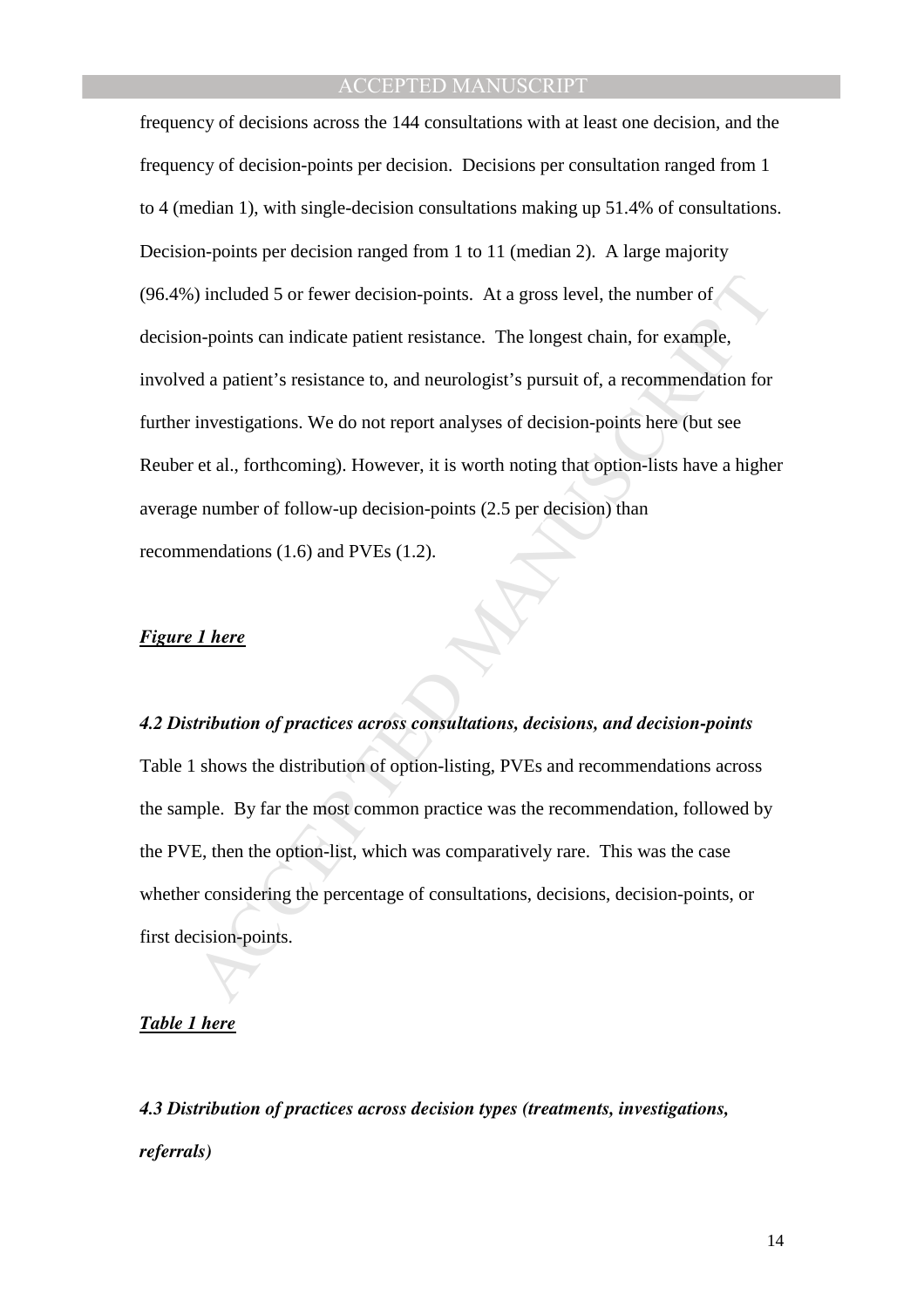practices across decision types, at decision level. Cases with multiple types of<br>a are excluded because of the low numbers. Table 2 reveals that<br>mendations were the most common practice across all decision types and<br>lists Treatment decisions were most common (over 60%), 29% were investigation decisions, and less than 10% referral decisions. Only a very small proportion of decisions (n=2, 0.8%) included more than one decision type (for example option-lists that included an investigation and treatment option). Table 2 shows the distribution of the practices across decision types, at decision level. Cases with multiple types of decision are excluded because of the low numbers. Table 2 reveals that recommendations were the most common practice across all decision types and option-lists were the least common. However, the proportions of the practices used for different decision types differed significantly. Investigations were characterised by very high numbers of recommendations, whereas treatment and referral decisions were relatively more likely to include option-lists and PVEs.

#### *Table 2 here*

### *4.4 Perception of choice*

Table 3 shows relationships between interactional practice and perceived choice. Both neurologists and patients were more likely to report that a choice had been offered in consultations containing at least one option-list or PVE. There is a particularly strong relationship between perception of choice and use of option-lists or PVEs when the participants *agreed* choice was offered (see Reuber et al., forthcoming). These findings indicate that the understanding of option-lists and PVEs as mechanisms for offering choice is not just an analytic judgement; participants themselves typically perceived consultations containing these practices as offering choice, and those containing only recommendations as not offering choice.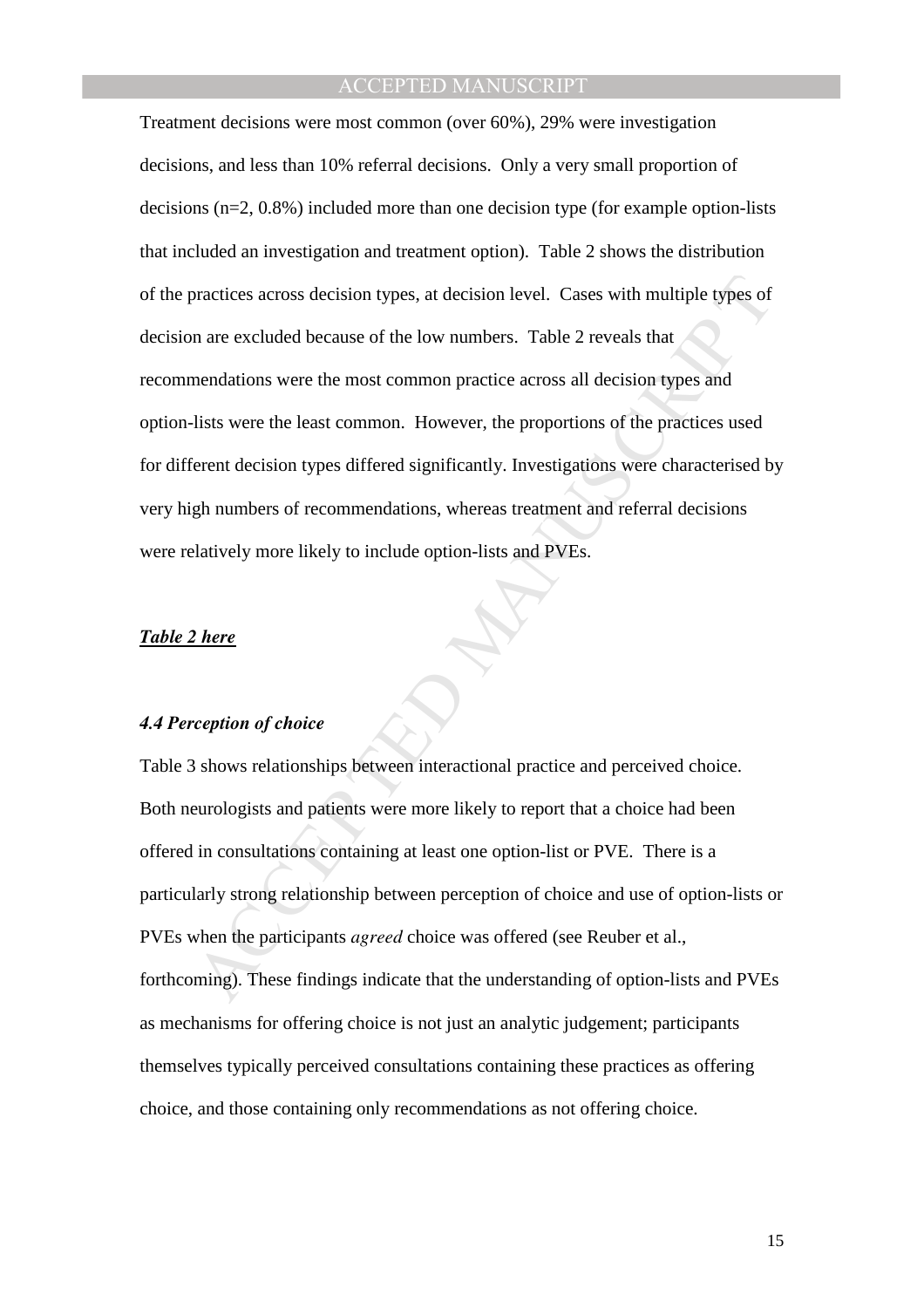#### *Table 3 here*

#### *4.5 Geographic, patient demographic and clinical factors*

raphic, and clinical factors (there were too few neurologists to conduct tests<br>on their demographic characteristics). More PVEs and option-lists were used in<br>effield consultations and more recommendations in the Glasgow co Tables 4 and 5 show the links between decisional practices and geographic, patient demographic, and clinical factors (there were too few neurologists to conduct tests based on their demographic characteristics). More PVEs and option-lists were used in the Sheffield consultations and more recommendations in the Glasgow consultations. We do not report other geographical differences in detail because we have done so previously for the full sample (n=223) (Wiseman et al., 2016) and the characteristics of the working sample (n=144) are very similar. To summarize the differences, Glasgow consultations were more likely to be held in general clinics and tended to be shorter. Symptoms were more likely to be "medically explained" in Sheffield consultations.

#### *Table 4 here*

Tables 4 and 5 demonstrate that the practice employed was largely unrelated to patients' demographic characteristics. Different practices were no more or less likely to be employed based upon patients' gender, ethnicity, educational level (which can be seen as a proxy for social class (Galobardes et al., 2007)) or work status. However, one of the two multivariate analyses (Specification 2, Table 6) indicates that younger patients were more likely to be given option-lists or PVEs, after other variables were controlled for.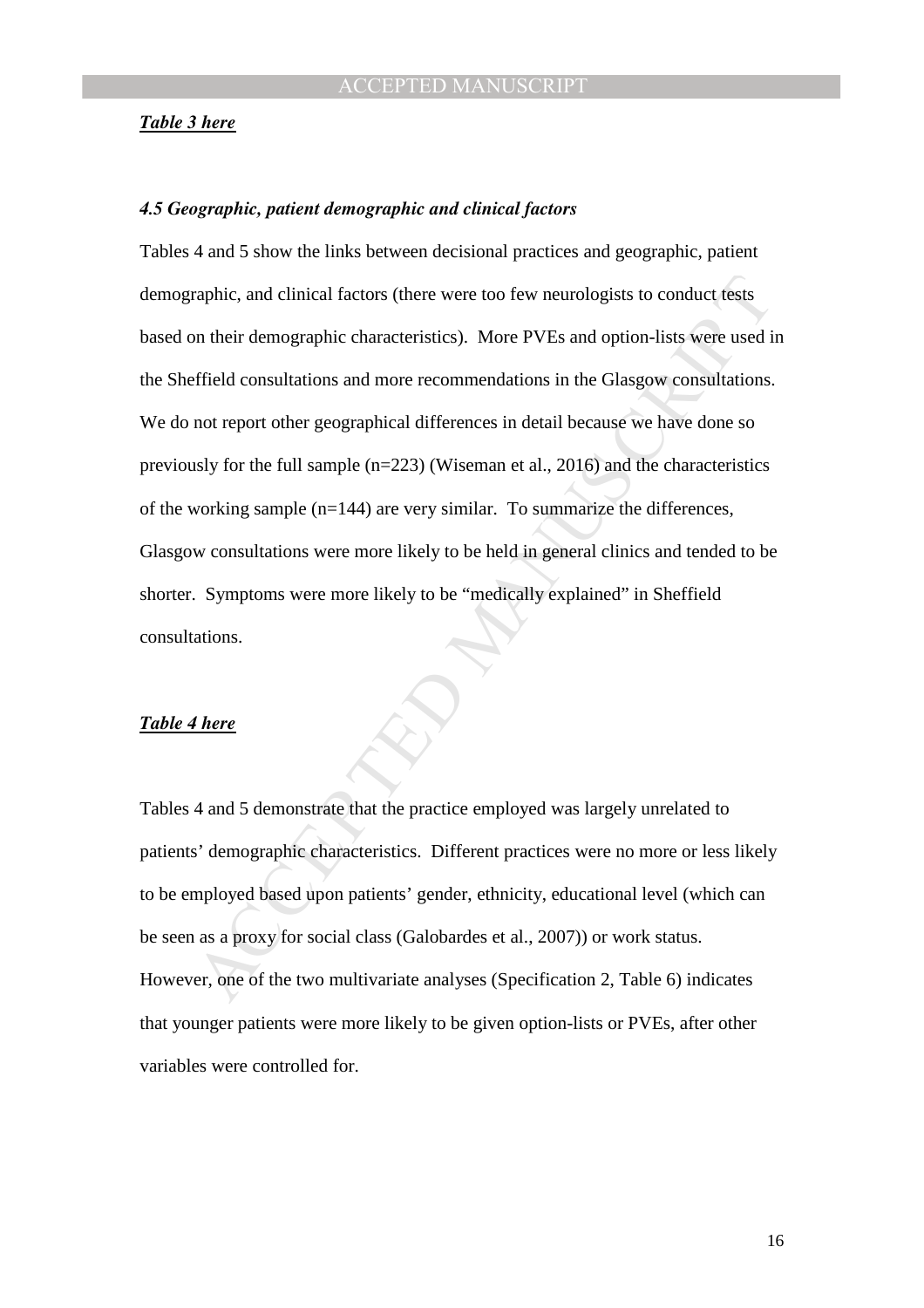o use these two practices in follow-up (than first) appointments. There was<br>vidence that PVEs and option-lists were more likely to be used in specialist<br>eneral) clinics, although this difference was not significant at the By contrast, clinical factors and factors relating to the type of consultation were more commonly related to the practice employed. Bivariate analyses show neurologists were more likely to use option-lists or PVEs when they were more certain about a diagnosis and when the symptoms were medically explained. They were also more likely to use these two practices in follow-up (than first) appointments. There was some evidence that PVEs and option-lists were more likely to be used in specialist (than general) clinics, although this difference was not significant at the 0.05 level. There was no relationship between consultation length and the practice employed. Most of these associations do not remain significant after controlling for other variables (Table 6), but PVEs or option-lists were still more likely to be employed in consultations where neurologists were more certain of their diagnoses.

#### *Tables 5 and 6 here*

#### *4.6 Individual differences between neurologists*

Table 7 shows the differences between neurologists regarding their use of the three practices. We have insufficient sample size to employ inferential statistical (chi square) tests to investigate the differences between neurologists for one or more option-list *vs*. no option-list. Nevertheless, it is clear from the descriptive statistics and comparisons between 1 or more PVE and no PVE that there were large differences between neurologists in how often they employed PVEs or recommendations. Two contrasting cases highlight how individuals may exhibit a 'style' of decision-making: Sheffield 4 recorded no consultations containing only recommendations, and employed PVEs in all 19 consultations, whereas Glasgow 1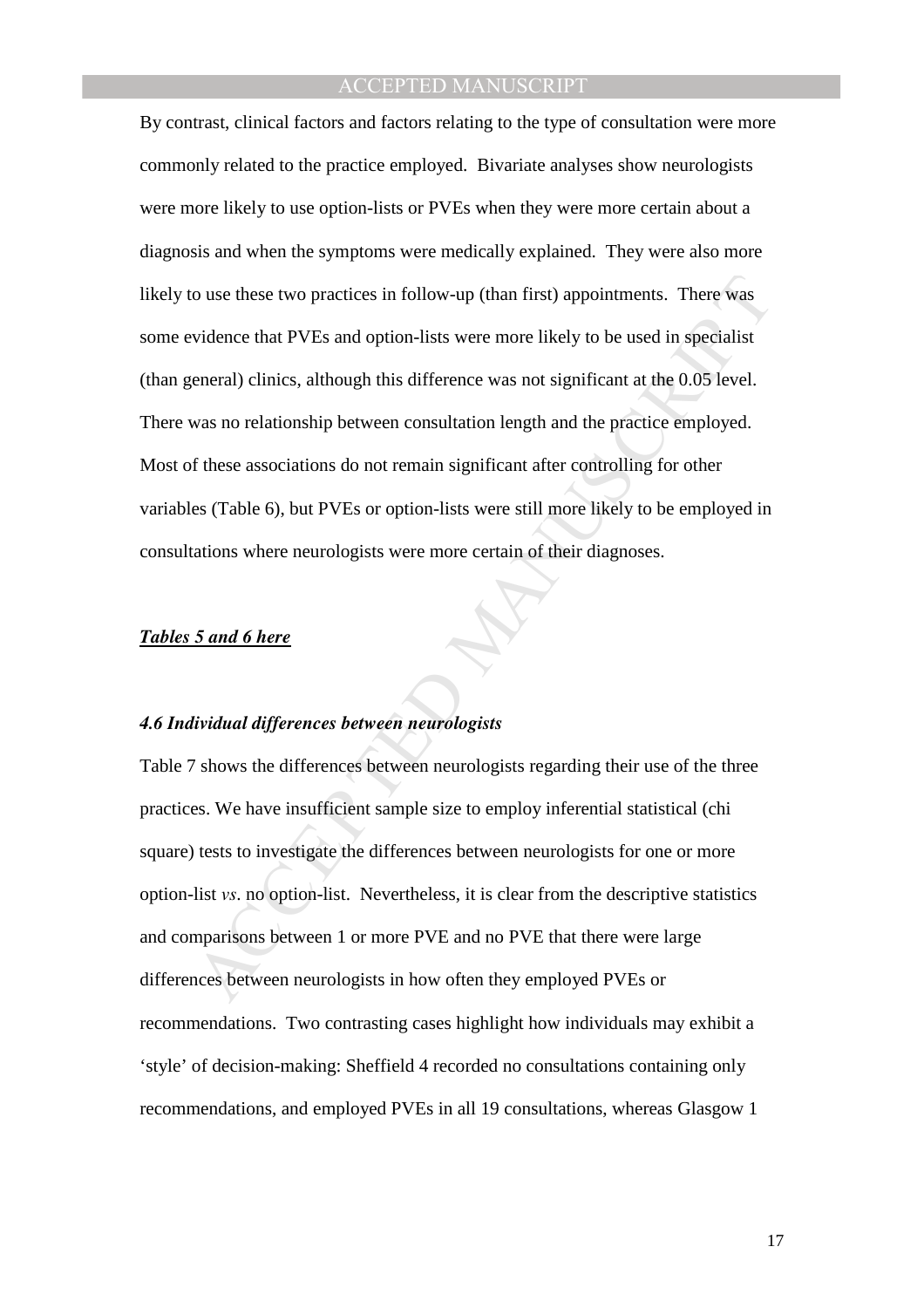used recommendations in all 14 consultations, and used a lower combined proportion of PVEs and option-lists than any other neurologist.

### *Table 7 here*

One potential explanation is that certain subspecialties may be more suited to certain forms of decision-making. However, a specialism–based explanation of individual differences does not appear to offer a good account for the patterning seen here, because, as Table 4 shows, there is no significant link between specialism and decisional practices. The above examples again illustrate this point: both Sheffield 4 and Glasgow 1 are from the same subspecialty.

## *4.7 Outcome: is the proffered course of action going ahead in principle?*

beta description is that certain subspecialties may be more suited to certain<br>of decision-making. However, a specialism-based explanation of individual<br>nees does not appear to offer a good account for the patterning seen h Table 8 shows the links between practices and an important outcome measure: whether agreement was reached that a course of action made available by the neurologist was going to be acted upon by the patient. Crucially, when only recommendations were used, nearly all (98.6%) decisions concluded with the recommended course of action agreed in principle. By contrast, agreement was reached in only 68.6% of cases with a PVE or option-list. Thus, rejection of the proposed course of action – or deferral of a decision – was far more likely when PVEs or option-lists were employed (although the direction of causality is unknown).

#### *Table 8 here*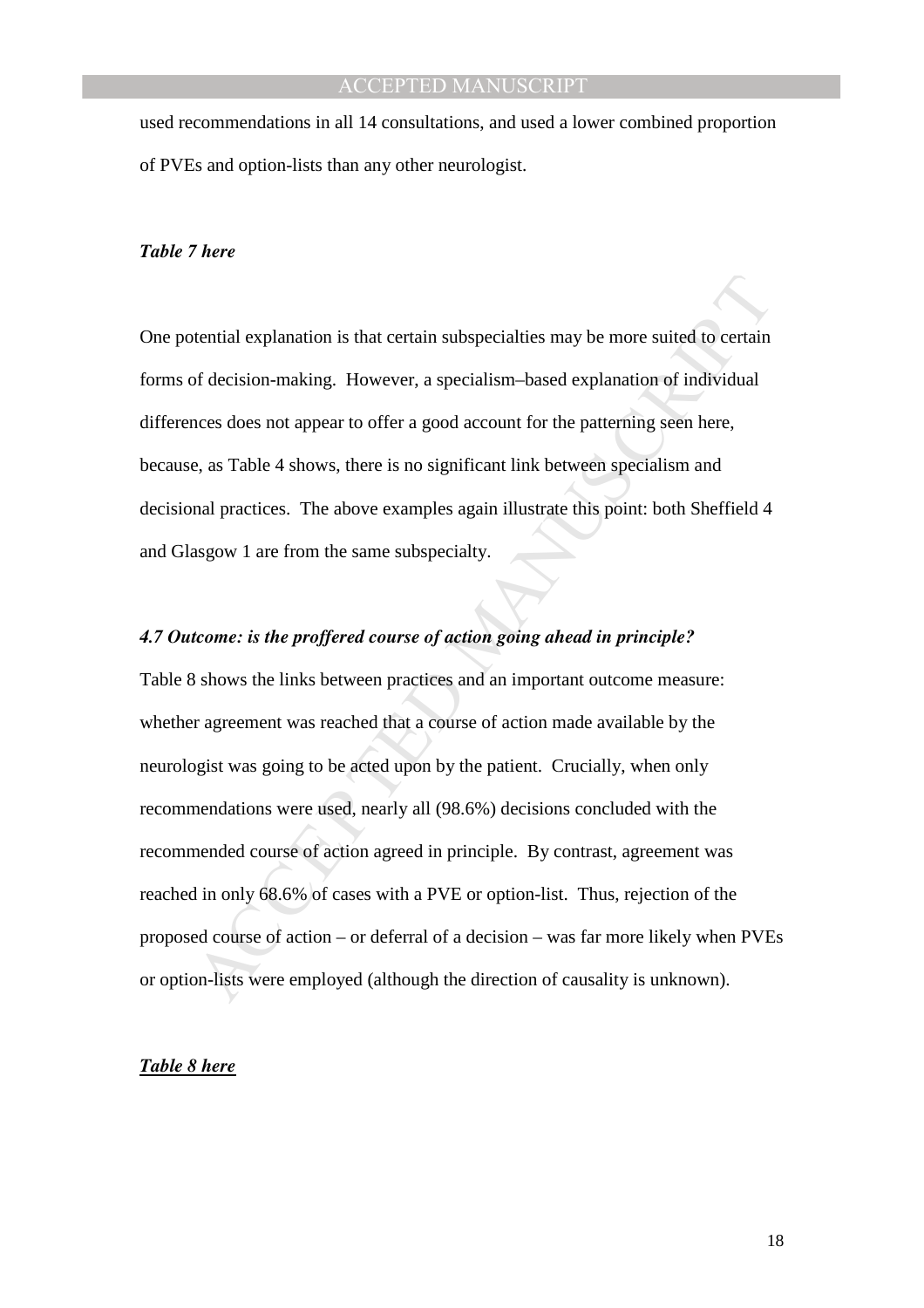#### **5. Discussion**

er with a PVE to invite the patient's selection from the list. Our findings show<br>spite long-standing guidance that patients should be enabled to make an<br>ned choice" (Department of Health, 2005, p. 27), recommending remains The recent RCS (2016) guidance on consent proposes, in effect, that health professionals should (largely) abandon recommending in favour of option-listing together with a PVE to invite the patient's selection from the list. Our findings show that, despite long-standing guidance that patients should be enabled to make an "informed choice" (Department of Health, 2005*,* p. 27), recommending remains the primary means through which neurologists initiate decision-making. Moreover, option-listing was rare: there were around 13 recommendations for every option-list. On our measures, patients were offered choice in only about half the recorded consultations. Current practice in neurology thus appears to map more closely onto the 'old' approach articulated by the RCS – where clinicians explain the procedure and seek consent – than the practice advocated: where clinicians set out the options and let patients decide. This coheres with a range of findings regarding the inconsistency of participatory decision-making more broadly (e.g. Couët et al., 2015; Elwyn et al., 2013; Jones et al., 2014), and in neurology specifically (e.g. McCorry et al., 2009; Palace, 2013; Pietrolongo et al., 2013).

We explored whether our findings might be explained by clinician 'bias' regarding patients' sociodemographic status (cf. Aelbrecht et al., 2015; Waitzkin, 1989; Willems et al., 2005). However, apart from younger patients being more likely to be offered 'choice' – which might reflect an assumption that young adults prefer choice and elderly people prefer to be told what is best (e.g. Levinson et al., 2005) – we found no significant relationships between the practices and patient demographics. Rather, three factors seem to be most relevant: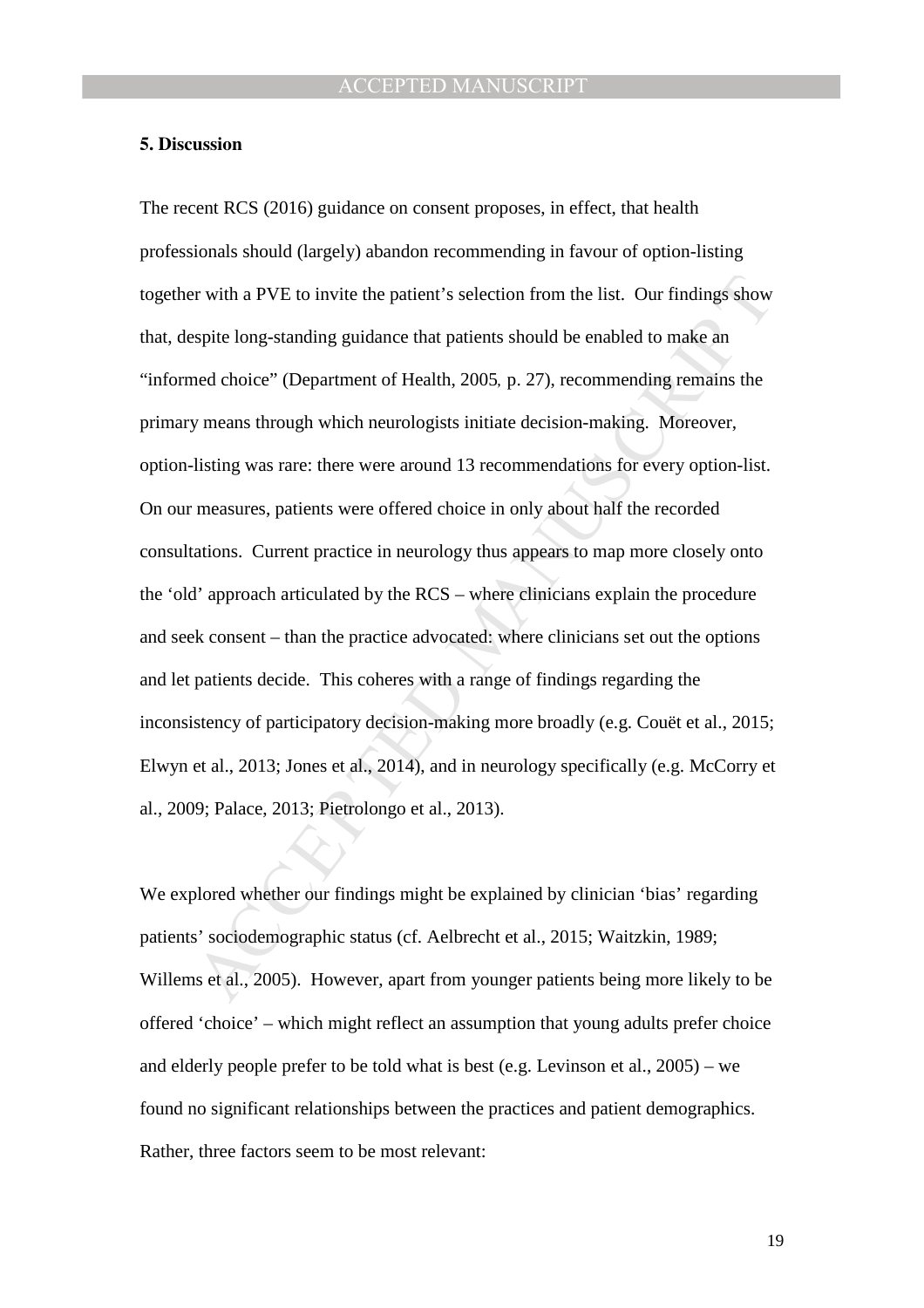- 1) Clinic location option-listing and PVEs were more commonly used in Sheffield than Glasgow;
- 2) The individual clinician;
- 3) Clinical considerations. Option-lists and PVEs were more commonly used for treatment than investigation decisions and if there was greater certainty about the diagnosis. Bivariate analyses also indicated PVEs and option-lists were more likely to be used if symptoms were medically explained, and in followup appointments.

treatment than investigation decisions and if there was greater certainty about<br>the diagnosis. Bivariate analyses also indicated PVEs and option-lists were<br>more likely to be used if symptoms were medically explained, and i It is hard to pick apart the relative importance of these factors because we were unable to properly control for the influence of individual clinicians in our multivariate analyses. However, the most convincing reading of our descriptive analyses is that the first factor – geographical differences – may not represent 'cultural' differences between Glasgow and Sheffield. Rather, the importance of geography is likely explained by the idiosyncrasies of the individual neurologists and the clinical situations common in those clinics, because both of these factors contribute to skewing the distribution of practices in favour of more 'choice' in Sheffield.

The evidence for individual decision-making 'styles' among neurologists in our sample is strong, even within subspecialties; whether patients are offered a choice is partly based on which neurologist they see. This is key in the UK context of secondary care, which operates a referral system via the patient's general practitioner. Although patients do have (limited) rights to choose their consultant, the allocation is typically made for them. Our study shows that this variability matters, firstly, for the *perception* of choice, since neurologists and patients were far more likely to report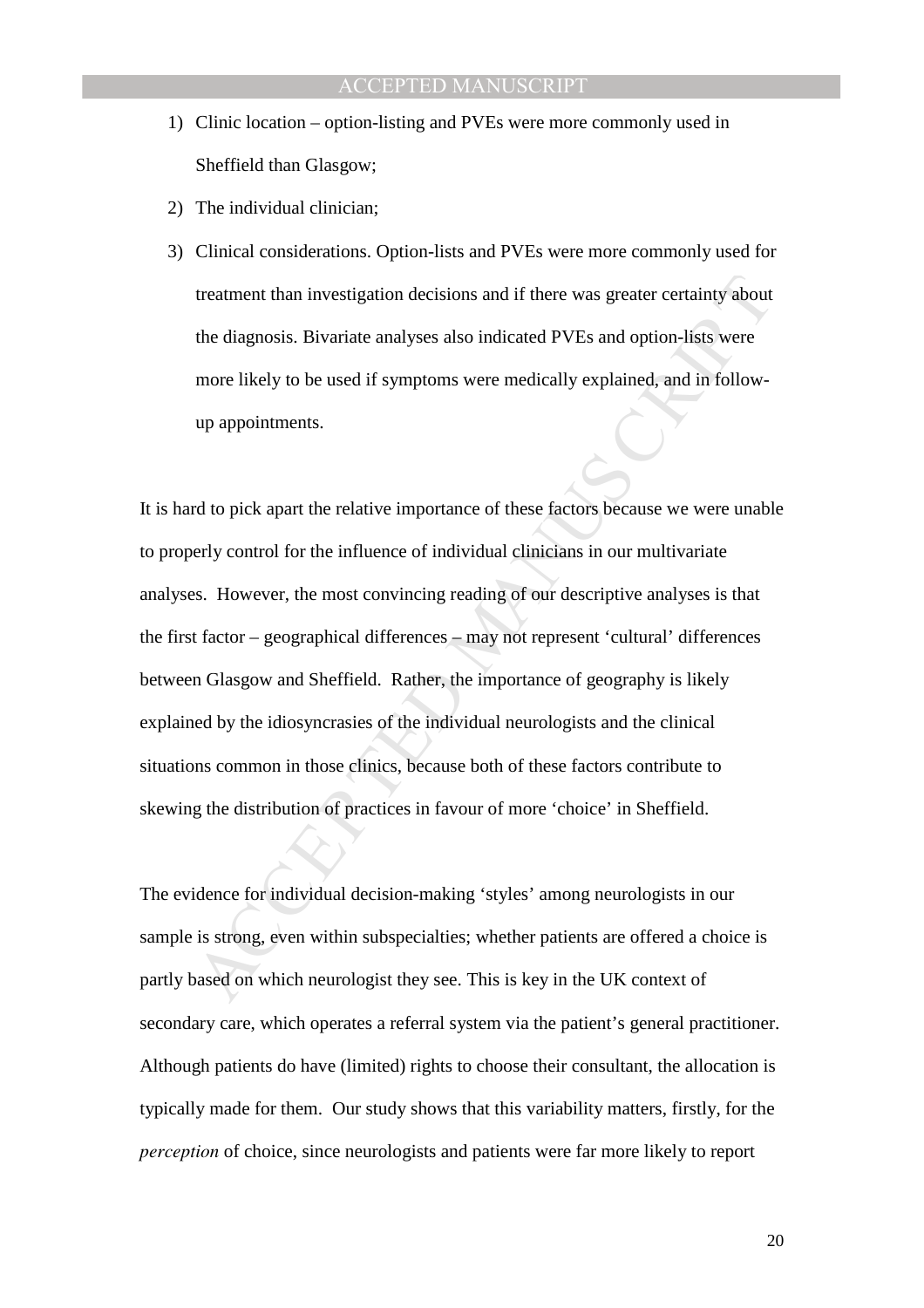by proffered course of action would go ahead, but option-lists and PVEs ended in<br>ent only about two-thirds of the time, it may be that the latter practices<br>te more independent decision-making by patients. This may explain that a choice was offered in consultations where option-lists or PVEs were employed. Secondly, while our data do not allow for definitive conclusions regarding the direction of causality, our findings also suggest that option-lists and PVEs may enable choice *in practice*. Given that recommendations nearly always ended in agreement that the proffered course of action would go ahead, but option-lists and PVEs ended in agreement only about two-thirds of the time, it may be that the latter practices facilitate more independent decision-making by patients. This may explain the more even split between agreement and refusal in response to option-lists and PVEs relative to recommendations, where patients might be more likely to 'go along with' the expert opinion. This interpretation is supported by Opel et al.'s (2013) finding that 'participatory' approaches were less likely than 'presumptive' approaches to lead to parents agreeing to vaccinate their children (the option clinicians thought best).

However, it is also possible that neurologists are more likely to use option-lists and PVEs when they already have reason to think patients might resist the proffered course of action (e.g. they know the patient's treatment preferences). Moreover, since our study was not designed to assess the relative clinical significance of decisions, we cannot be sure whether the neurologists – insofar as they departed from their individual styles – were selecting practices based on some form of risk/benefit analysis. Certainly, the complex combination of clinical factors associated with whether the neurologists opted to recommend (*vs*. offering choice) suggest that they perceive choice as risky – the patient might choose what they consider to be the 'wrong' option. Clinicians may therefore choose a more directive approach if they believe the clinical stakes are too high.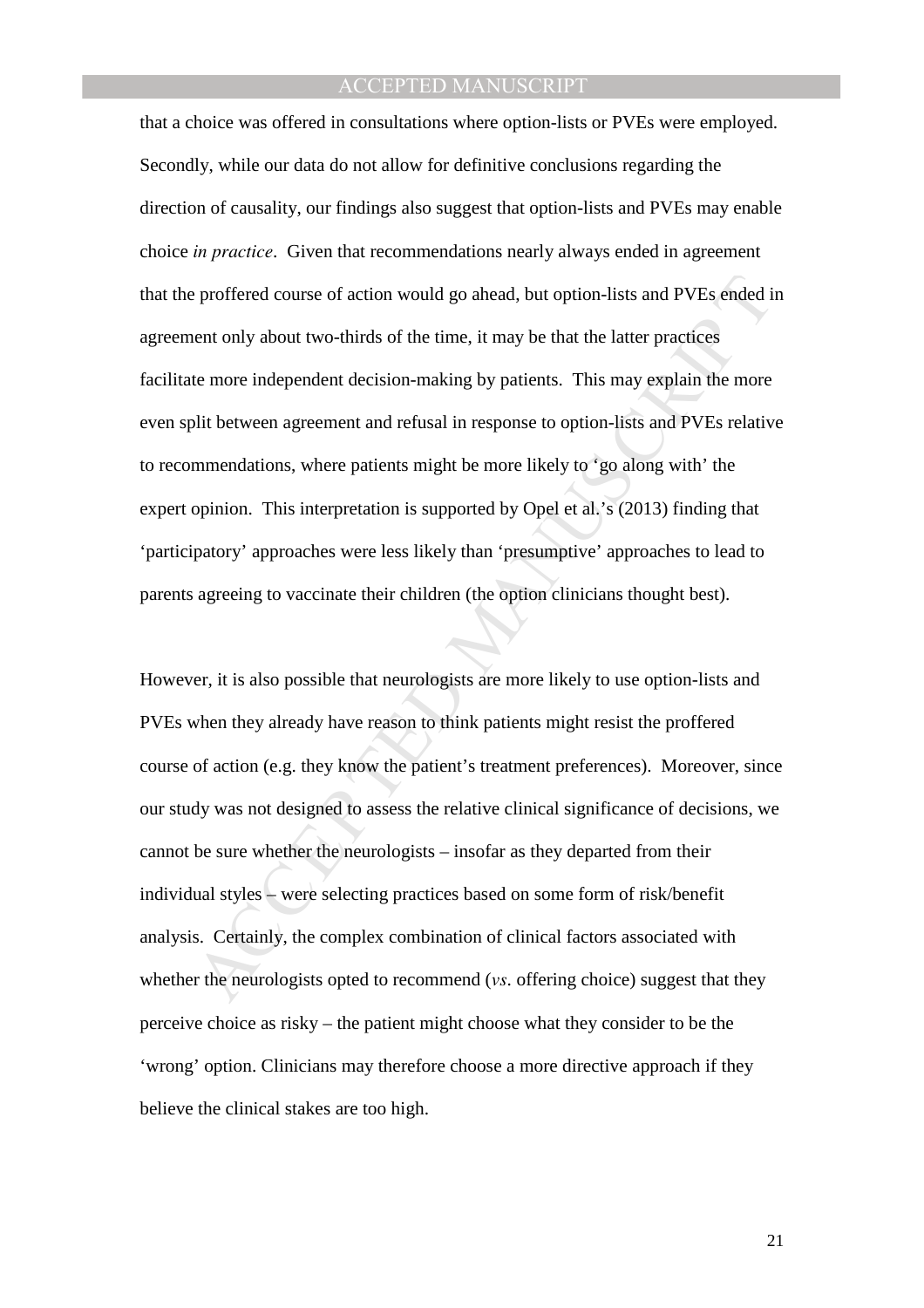the diagnosis is certain and medically explained, typically in a specialist clinic,<br>low-up appointment, with a patient who may well have prior experience of<br>g between anti-epileptics. Nevertheless, choice is offered for th Our qualitative analysis provides support for this. For example, we have observed a two-step process for anti-epileptic drug decisions, where the neurologist recommends *that* a patient with poorly controlled epilepsy try a different drug, but switches to option-listing regarding *which* drug to try. This is an example of choice being offered where the diagnosis is certain and medically explained, typically in a specialist clinic, at a follow-up appointment, with a patient who may well have prior experience of choosing between anti-epileptics. Nevertheless, choice is offered for that part of the decision for which the neurologist has: a) less evidence regarding which option is best, and b) good reason to seek the patient's views given that drugs have different risks. With respect to the decision to change drugs, the neurologist prioritises the 'duty of care' over offering choice. This aligns with Quirk et al.'s (2012) finding that there was a somewhat higher level of risk associated with more pressured and directed decisions (*vs*. more open ones) in UK psychiatric consultations.

The strong tendency for neurologists to recommend when making decisions about investigations (*vs*. treatments and referrals) may also be understood as supporting this analysis. Given that patients have as much legal right to refuse investigations as they have to refuse treatment (Department of Health, 2015) one might expect no such relationship between practice and decision type. However, it seems that neurologists regularly prioritise their view of what is best over the 'informed choice' policy when they consider there to be sufficient diagnostic uncertainty to warrant (further) testing. In such cases, not only is there often the risk of missing a serious diagnosis, but testing is typically positioned as a precursor to identifying a solution to the patient's complaint. Foregrounding the patient's right to choose whether to test might thus be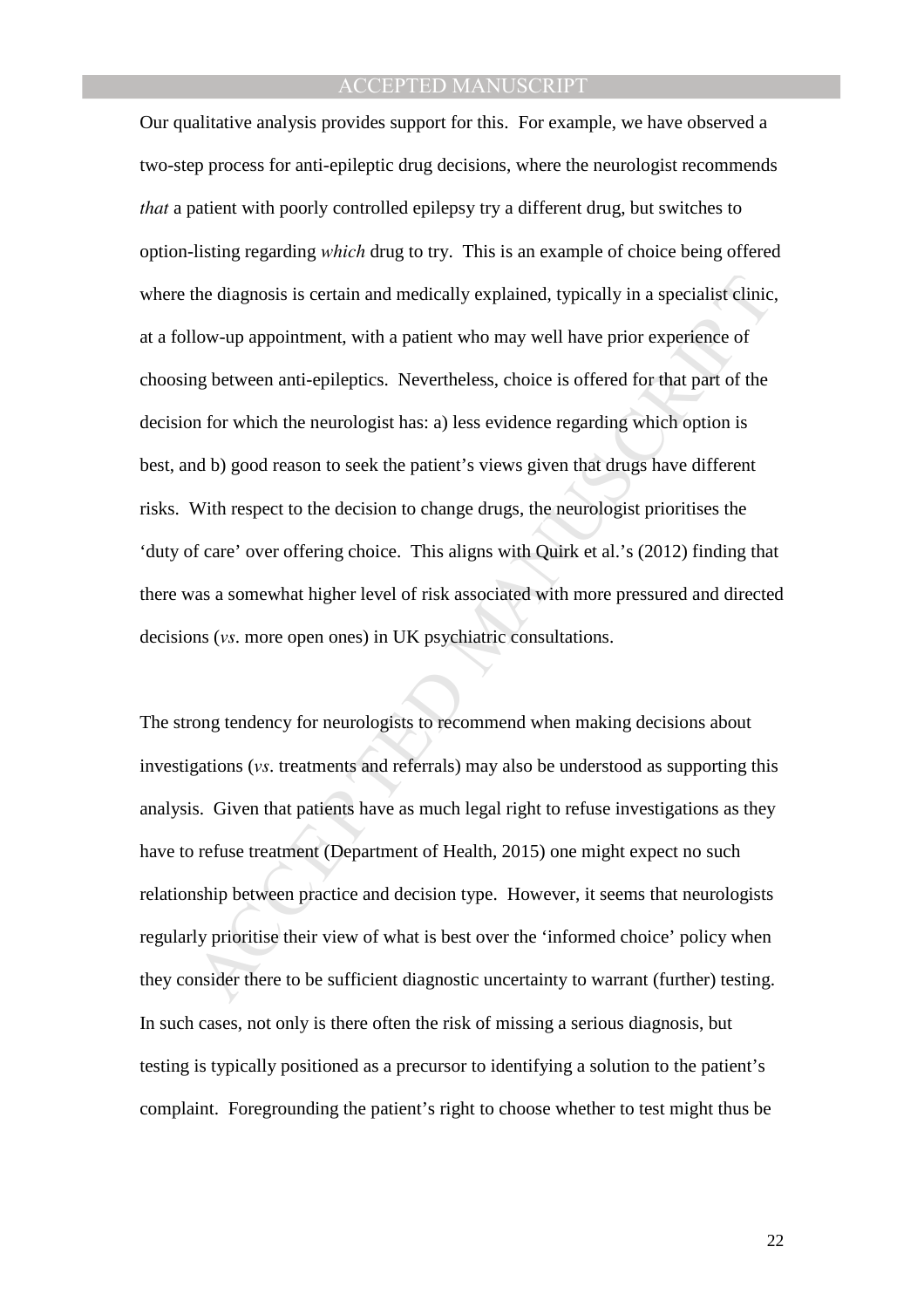viewed as risky – particularly if treatment differs depending on the diagnosis (e.g. for epileptic *vs*. non-epileptic seizures).

Thus, we appear to be seeing a complex interplay between the exercise of epistemic (Heritage, 2012) and deontic authority (Stevanovic & Peräkylä, 2012), with neurologists being more likely to tell patients what to do when less certain of the diagnosis, and more likely to give patients a choice when they are better placed to weigh up the risk/benefit ratio of doing so. This may be understood as another instantiation of the 'risk-choice paradox', compellingly demonstrated in maternity care (Symon, 2006), where there is, simultaneously, a strong emphasis on avoiding risk and enabling choice for the woman in labour.

ge, 2012) and deontic authority (Stevanovic & Peräkylä, 2012), with<br>pgists being more likely to tell patients what to do when less certain of the<br>sis, and more likely to give patients a choice when they are better placed t Our ongoing qualitative analysis also suggests that neurologists and patients orient to decisions about investigations as lying predominantly in the neurologist's domain, while treatment decisions are understood as more open to joint negotiation (e.g. Costello and Roberts, 2001). This may be partly because investigations are understood as a component of the diagnostic activity – which is treated as largely a matter for the 'experts' (Heath, 1992) – and partly because the responsibility for carrying out tests lies with the healthcare service. Moreover, many tests are one-offs, carrying little risk of serious side effects for the patient, thus making their conduct relatively straightforward from a medical point of view. By contrast, many treatments require the patient to take responsibility for self-administering injections or tablets (often at a particular time) and may necessitate strategies for dealing with ongoing side effects. Thus, in addition to the evidence that neurologists appear to be using different practices based on their assessment of the risk associated with a 'wrong'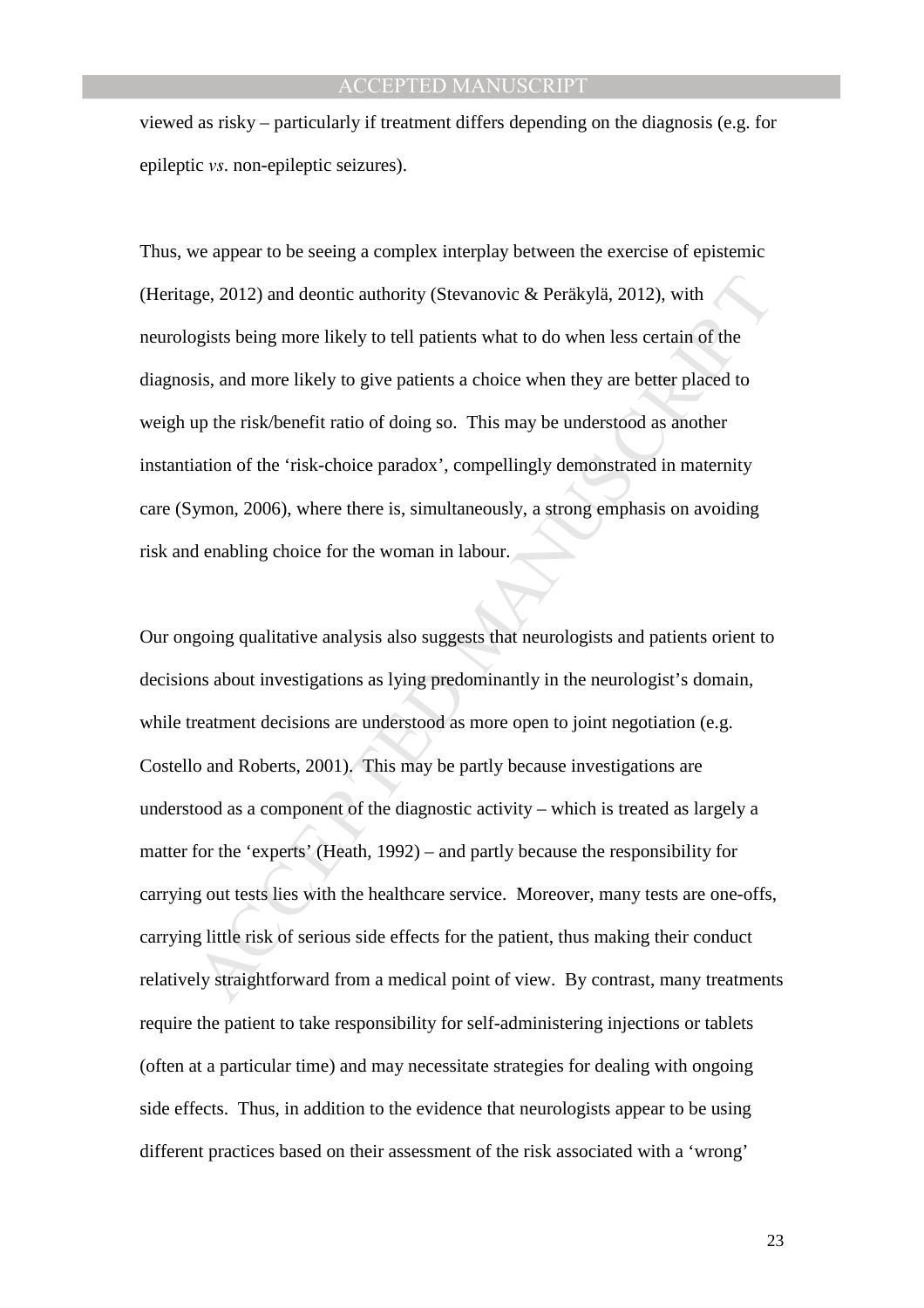choice, it appears that they are also attuned to the relative rights and responsibilities of each party regarding the decision being made.

y-and even the same decision regarding the same condition in the same<br>cialty, can be handled differently. This shows the more participatory practices<br>used even in (some) situations where some clinicians routinely recommend Nevertheless, our findings clearly demonstrate that the same activity – decisionmaking – and even the same decision regarding the same condition in the same subspecialty, can be handled differently. This shows the more participatory practices can be used even in (some) situations where some clinicians routinely recommend. Our findings have three key implications: i) Given that recommending is overwhelmingly common, even in neurology, this is likely to be so across a range of specialties. The RCS guidance is right, then, to suggest that a more 'paternalistic' approach – where the doctor advises the patient to do what s/he considers best – remains part of established practice; ii) We believe that this is partly explained by doctors' concerns that choice may be risky for patients (they may make the 'wrong' choice); iii) Nevertheless, some neurologists have developed a more 'choice-oriented' style, and here we note that the neurologist who offers most choice works in a specialist clinic, with patients whose symptoms are medically explained, and hence has exactly the basis for offering choice suggested by our findings. Further, all the neurologists do – at least on occasion – offer choice. Thus, the potential to expand the implementation of patient choice (should this be appropriate) is already within neurologists' 'repertoire'.

To our knowledge, our study is the first to map out, across a relatively large dataset of recorded consultations, the relationship between recommendations and practices that are demonstrably understood as offering choice, and a complex array of demographic and self-report variables of clinical relevance. This has allowed for a nuanced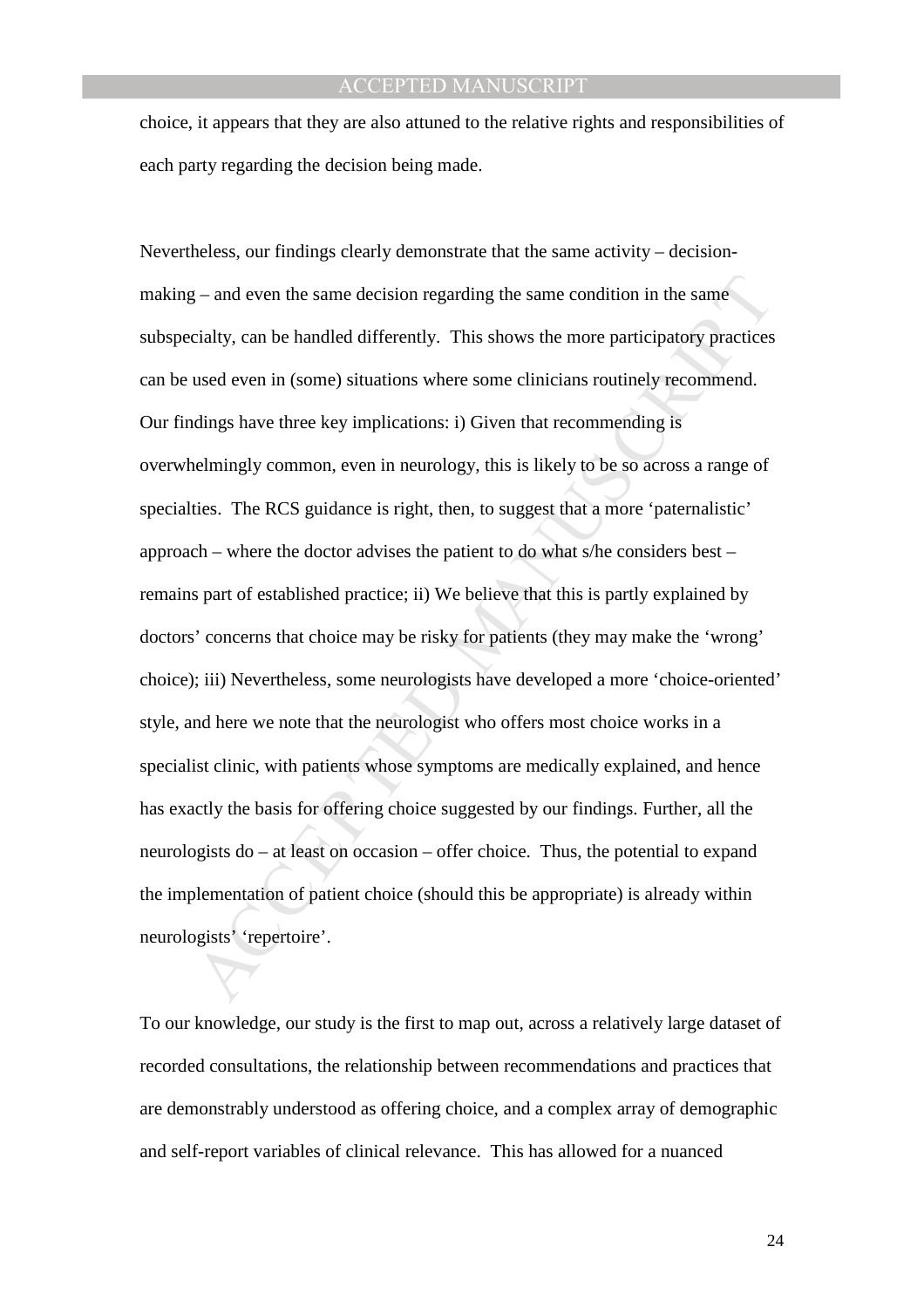understanding of how neurologists initiate decision-making in real-time. The study has its limitations, including those imposed by sample size (e.g. we were unable to conduct inferential analyses of neurologists' demographics), and the nature of our dataset. For example, we were able only to judge 'outcomes' based on conversational and self-report data. We have not tracked what happened following the consultations and do not have measures of physical or mental health that might have been a consequence of decisions taken. Further research is warranted.

f-report data. We have not tracked what happened following the consultations<br>not have measures of physical or mental health that might have been a<br>uence of decisions taken. Further research is warranted.<br>also aware that th We are also aware that the concept of 'choice' is contested and relatively poorly understood in interactional practice (Pilnick, 2008). We have focused on optionlisting and PVEs because: a) our qualitative work showed how they were used to create explicit moments of choice; b) participants reported perceiving choice in those consultations where these practices were used; and c) option-lists and PVEs map onto the 'informed choice' ideal as articulated in NHS policy and guidance documents. Nevertheless, other practices will undoubtedly play a role in the perception of choice and its enactment. Moreover, as our qualitative work has shown, these practices do not *guarantee* that patient choice is enabled, and can be used as strategies to pursue the neurologist's agenda (Reuber et al., 2015). Such complexities, while making further qualitative work necessary, underscore the significance of our quantitative findings: despite the potential for all three practices to be used in atypical ways, the evidence strongly supports our claim that option-lists and PVEs, but not recommendations, are understood as making choice available.

In summary, neurologists do not appear to be adhering, systematically, to the guidelines on patient choice. However, 'one-size-fits-all' guidelines that uphold a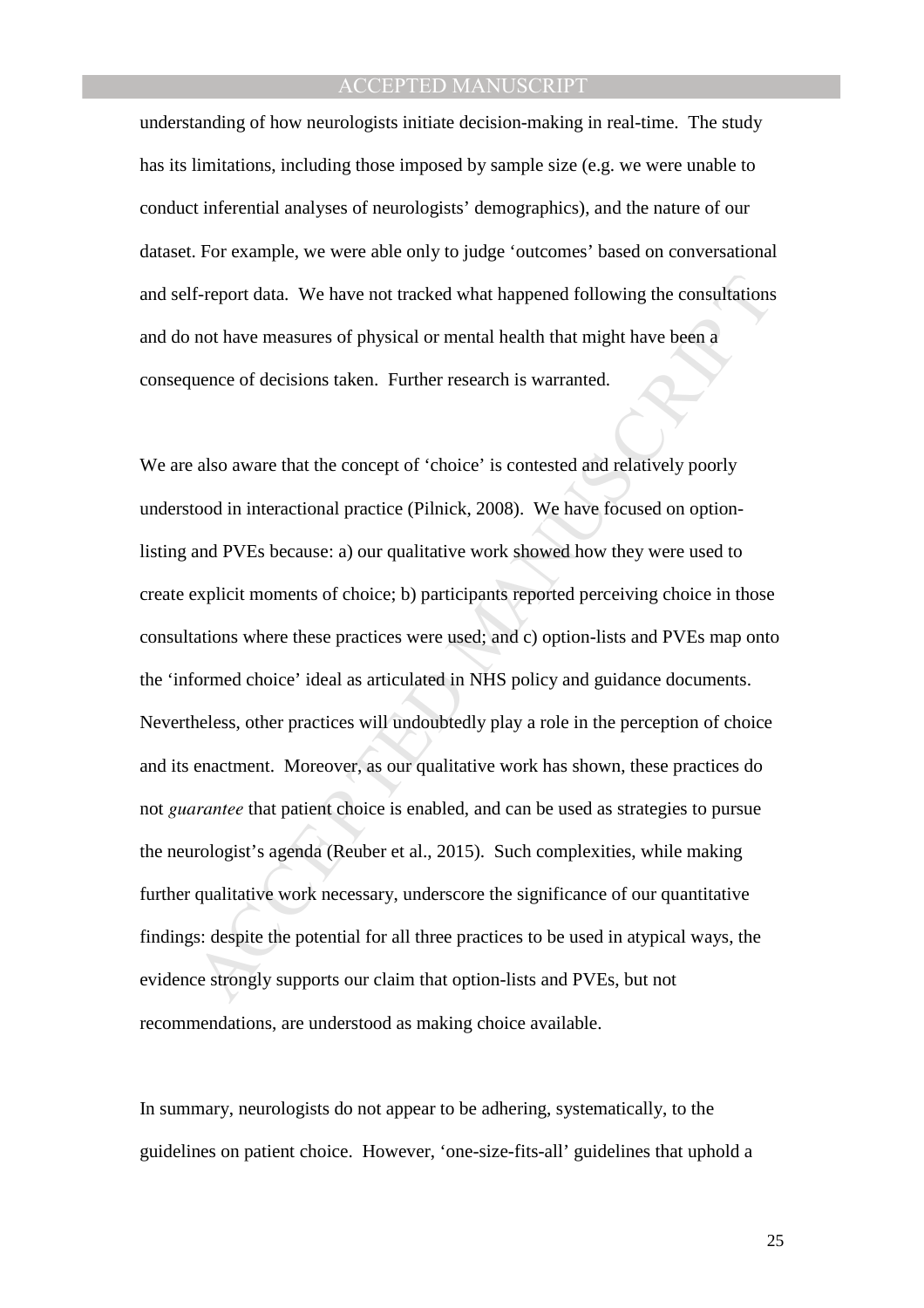s health professionals to engage, not in rote-learning of a formula for consent,<br>reflective practice. This should include understanding the implicit *interactional*<br>as (e.g. using an option-list, PVE and/or recommendation) particular practice are, we would argue, unhelpful, both because they fail to take into account the complex balancing act that clinicians are demonstrably performing when selecting between alternative practices, and because these are not always enacted as policy-makers might intend. To enact a patient-centred approach in a meaningful way requires health professionals to engage, not in rote-learning of a formula for consent, but in reflective practice. This should include understanding the implicit *interactional* decisions (e.g. using an option-list, PVE and/or recommendation) they must make every time they initiate a substantive decision-making trajectory with a patient.

#### **References**

- Aelbrecht, K., Rimondini, M., Bensing, J., Moretti, F., Willems, S., Mazzi, M., Fletcher, I., Deveugele, M., 2015. Quality of doctor-patient communication through the eyes of the patient: variation according to the patient's educational level. Adv. Health Sci. Educ. 20, 873-884.
- Collins, S., Drew, P., Watt, I., Entwistle, V. 2005. 'Unilateral' and 'bilateral' practitioner approaches in decision-making about treatment. Soc. Sci. Med. 61, 2611-2627.
- Costello, B. A., Roberts, F. 2001. Medical Recommendations as Joint Social Practice. Health Commun. 13, 241-260.
- Couët, N., Desroches, S., Robitaille, H., Vaillancourt, H., Leblanc, A., Turcotte, S., Elwyn, G., Légaré, F. 2015. Assessments of the extent to which health‐care providers involve patients in decision making: a systematic review of studies using the OPTION instrument. Health Expect. 18, 542-561.
- Department of Health 2005. The National Service Framework for Long-Term Conditions. London: Department of Health.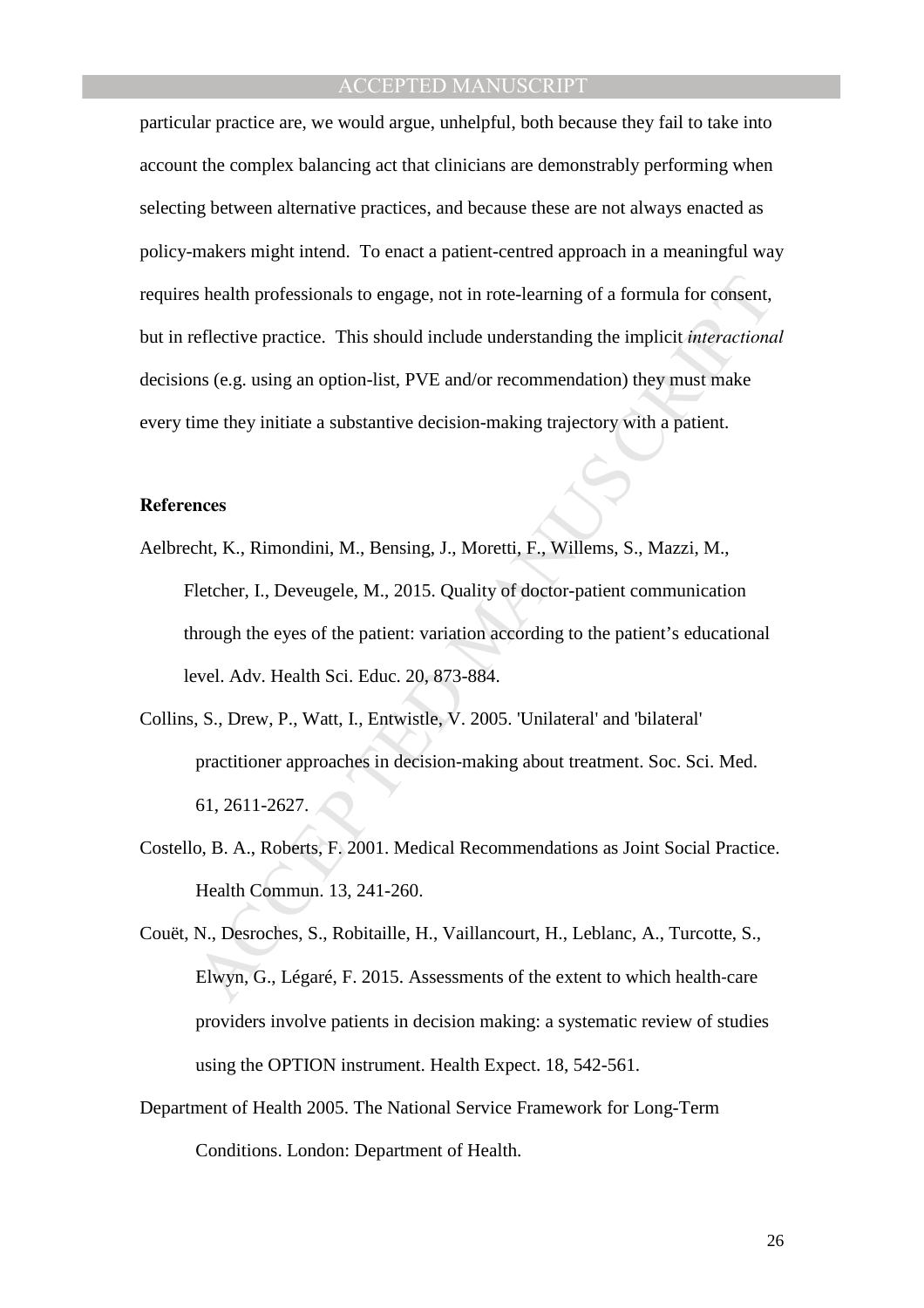Department of Health. 2015. *The NHS Constitution*.

https://www.gov.uk/government/uploads/system/uploads/attachment\_data/file/ 480482/NHS\_Constitution\_WEB.pdf (accessed 16 November 2017)

- der Weijden T., Lewis C.L., Wexler R.M., Frosch D.L. 2013. "Many miles to go...": a systematic review of the implementation of patient decision support interventions into routine clinical practice. BMC Med. Inform. Decis. Elwyn, G., Scholl, I., Tietbohl, C., Mann, M., Edwards, A.G., Clay, C., Légaré F., van der Weijden T., Lewis C.L., Wexler R.M., Frosch D.L. 2013. "Many miles to go…": a systematic review of the implementation of patient decision support interventions into routine clinical practice. BMC Med. Inform. Decis. 13, S14.
- Galobardes, B., Lynch, J., Smith, G. D. 2007. Measuring socioeconomic position in health research. Brit. Med. Bull. 81*,* 21-37.
- Heath, C. 1992. The delivery and reception of diagnosis in the general-practice consultation, in: Drew, P., Heritage, J. (Eds.), Talk at work: interaction in institutional setttings, Cambridge Univesity Press, Cambridge, pp. 235-267.
- Heritage, J. 2012. The Epistemic Engine: Sequence Organization and Territories of Knowledge. Res. Lang. Soc. Interac., 45, pp. 30-52.
- Hudak, P., Clark, S., Raymond, G. 2011. How surgeons design treatment recommendations in orthopaedic surgery. Soc. Sci. Med. 73, 1028-1036.
- Jones, L., Roberts, L., Little, P., Mullee, M., Cleland, J., Cooper, C. 2014. Shared decision-making in back pain consultations: an illusion or reality? Eur. Spine J. 23, 13-19.
- Koenig, C. 2011. Patient resistance as agency in treatment decisions. Soc. Sci. Med. 72, 1105-1114.
- Landis, J.R., Koch, G.G. 1977. The measurement of observer agreement for categorical data. Biometrics, 33, 159-174.
- Levinson, W., Kao, A., Kuby, A., Thisted, R.A. 2005. Not all patients want to participate in decision making. J. Gen. Intern. Med. 20, 531-535.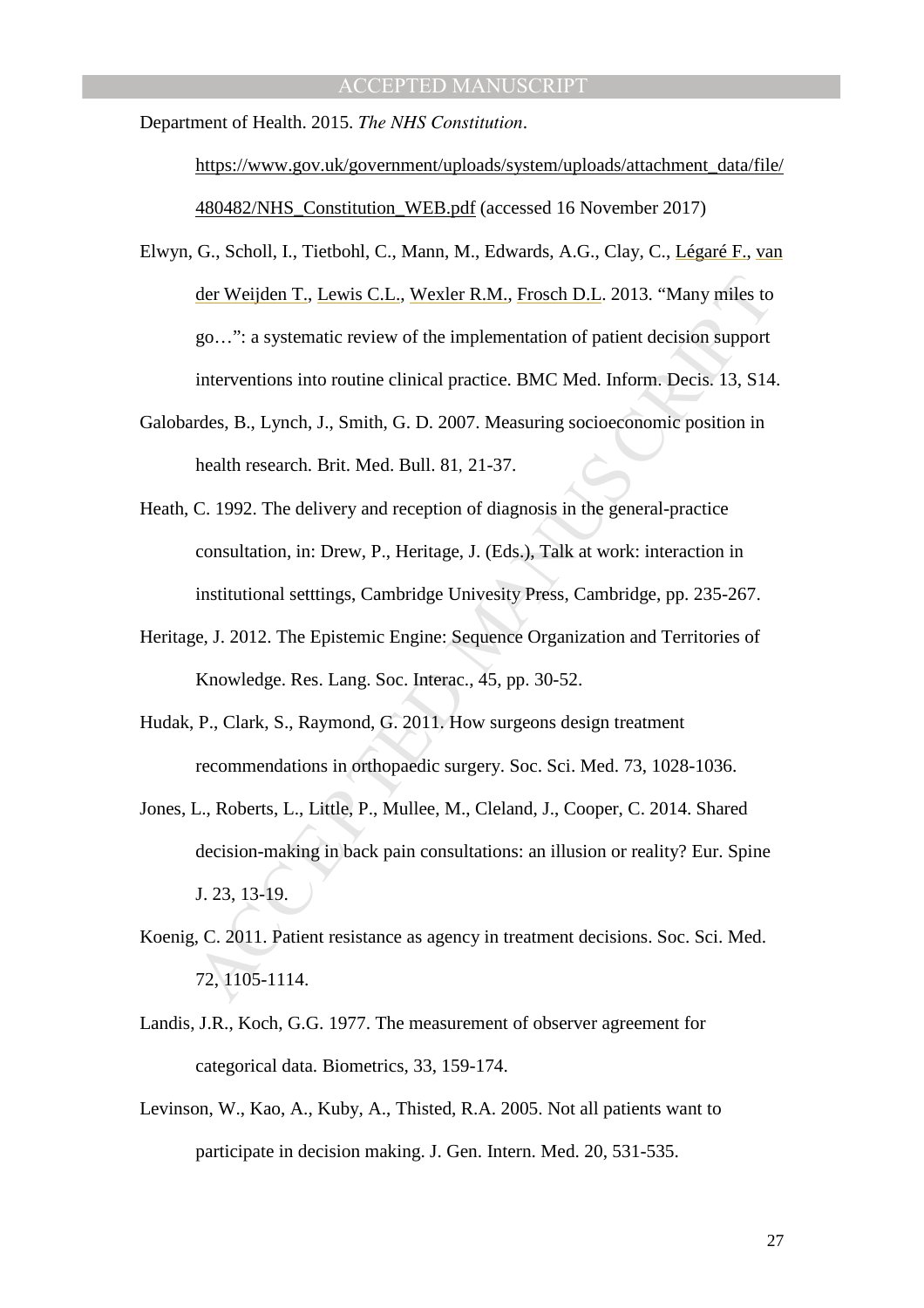- McCorry, D., Marson, T., Jacoby, A. 2009. Understanding routine antiepileptic drug desicions: a qualitative analysis of patients' accounts of hospital consultations. Epilepsy Behav*.* 14, 210-214.
- Opel, D. J., Heritage, J., Taylor, J. A., Mangione-Smith, R., Salas, H. S., DeVere, V., Zhou, C., Robinson, J. D. 2013. The architecture of provider-parent vaccine discussions at health supervision visits. Peds. 132, 1037–1046
- Palace, J. 2013. Partnership and consent in MS treatment choice. J. Neurol. Sci. 335, 5-8.
- Zhou, C., Robinson, J. D. 2013. The architecture of provider-parent vaccine<br>discussions at health supervision visits. Peds. 132, 1037–1046<br>J. 2013. Partnership and consent in MS treatment choice. J. Neurol. Sci. 335,<br>5-8.<br> Pietrolongo, E., Giordano, A., Kleinefeld, M., Confalonieri, P., Lugaresi, A., Tortorella, C., Pugliatti M, Radice D, Goss C, Heesen C, Solari A; AutoMS group. 2013. Decision-making in multiple sclerosis consultations in Italy: third observer and patient assessments. PLoS One. 8, e60721.
- Pilnick, A. 2008. 'It's something for you both to think about': choice and decision making in nuchal translucency screening for Down's syndrome. Sociol. Health Ill. 30, 511-530.
- Quirk, A., Chaplin, R., Lelliott, P., and Seale, C. 2012. How pressure is applied in shared decisions about antipsychotic medication: a conversation analytic study of psychiatric outpatient consultations. Sociol. Health Ill. 34, 95-113.
- Reuber, M., Toerien M., Shaw R., Duncan, R. 2015. Delivering patient choice in clinical practice: a conversation analytic study of communication practices used in neurology clinics to involve patients in decision-making. HS&DR Res. 3.
- Reuber, M., Chappell, P., Jackson, C., Toerien, M. (forthcoming). Evaluating nuanced practices for initiating decision-making in neurology clinics: a mixed-methods study. Accepted for publication in HS&DR Res.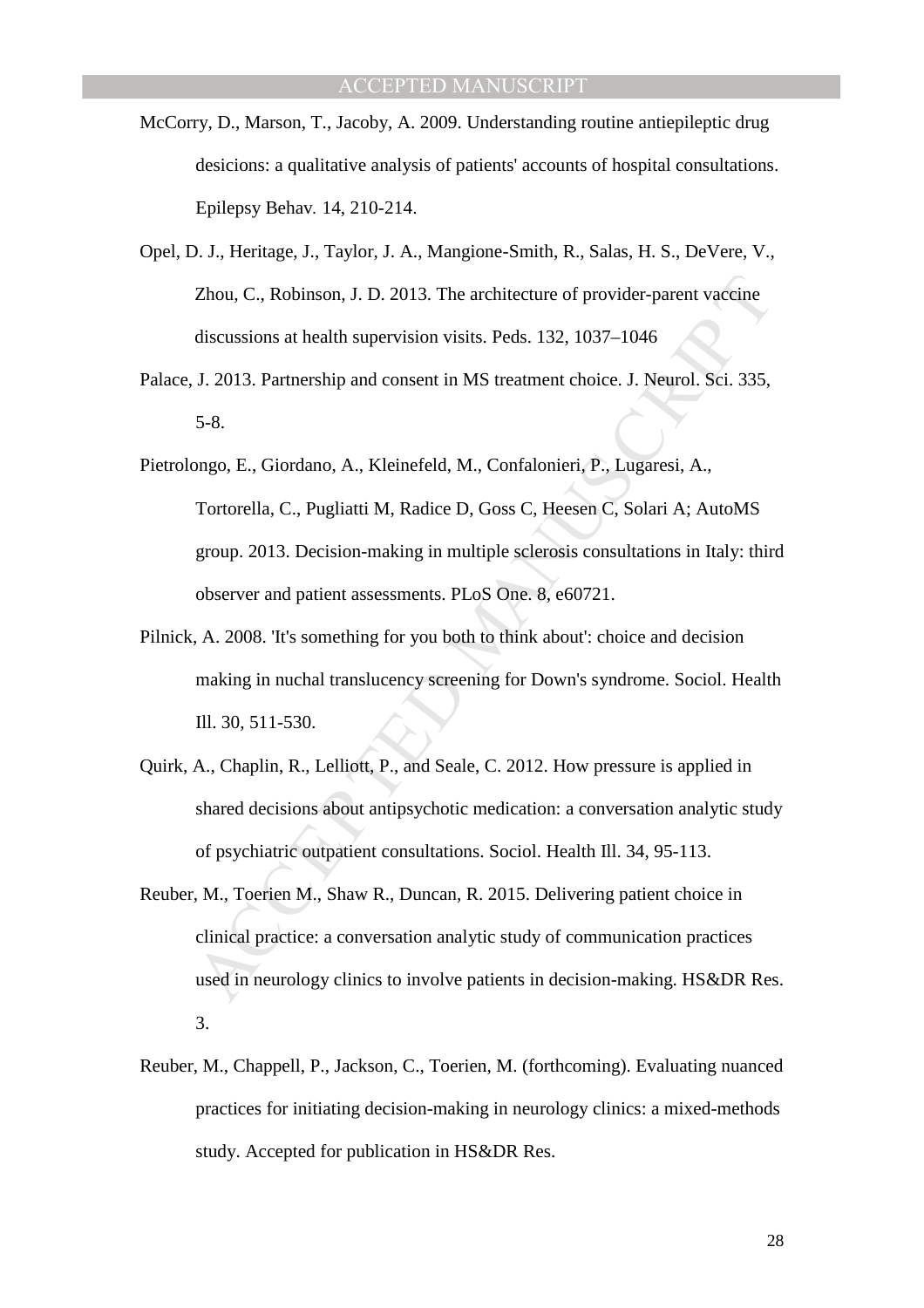Robinson, J. D. 2007. The role of numbers and statistics within conversation analysis. Commun. Methods Meas. 1, 65-75.

Royal College of Surgeons (2016). Consent: supported decision-making. A guide to good practice. RCS Professional and Clinical Standards. https://www.rcseng.ac.uk/library-and-publications/collegepublications/docs/consent-good-practice-guide/ (Accessed  $17<sup>th</sup>$  October 2017)

- Stevanovic, M., & Peräkylä, A. 2012. Deontic authority in interaction: the right to announce, propose, and decide. Res. Lang. Soc. Interac. 45, 297-321.
- Stivers, T. 2005. Non-antibiotic treatment recommendations: delivery formats and implications for parent resistance. Soc. Sci. Med. 60, 949-964.
- Stivers, T. 2015. Coding social interaction: a heretical approach in conversation analysis? Res. Lang. Soc. Interac., 48, 1-19.
- Symon, A. 2006. The risk-choice paradox, in: Symon, A (Ed.), Risk and choice in maternity care. Churchill Livingstone: Edinburgh, pp. 1-12.
- https://www.rcseng.ac.uk/library-and-publications/college-<br>publications/docs/consent-good-practice-guide/ (Accessed 17<sup>th</sup> October 2017)<br>ovic, M., & Peräkylä, A. 2012. Deontic authority in interaction: the right to<br>amounce Toerien, M., Shaw, R., Reuber, M. 2013. Initiating decision-making in neurology consultations: 'recommending' versus 'option-listing' and the implications for medical authority, *Sociol Health* Ill. 35, 873-90.
- Waitzkin, H. 1989. A critical theory of medical discourse: ideology, social control, and the processing of social context in medical encounters. *J. Health Soc. Behavior*, 30, 220-239.
- Willems, S., De Maesschalck, S., Deveugele, M., Derese, A., De Maeseneer, J. 2005. Socio-economic status of the patient and doctor–patient communication: does it make a difference? Pat. Educ. Couns. 56, 139-146.

Wiseman, H., Chappell, P., Toerien, M., Shaw, R., Duncan, R., Reuber, M. 2016. Do patients want choice? An observational study of neurology consultations. Patient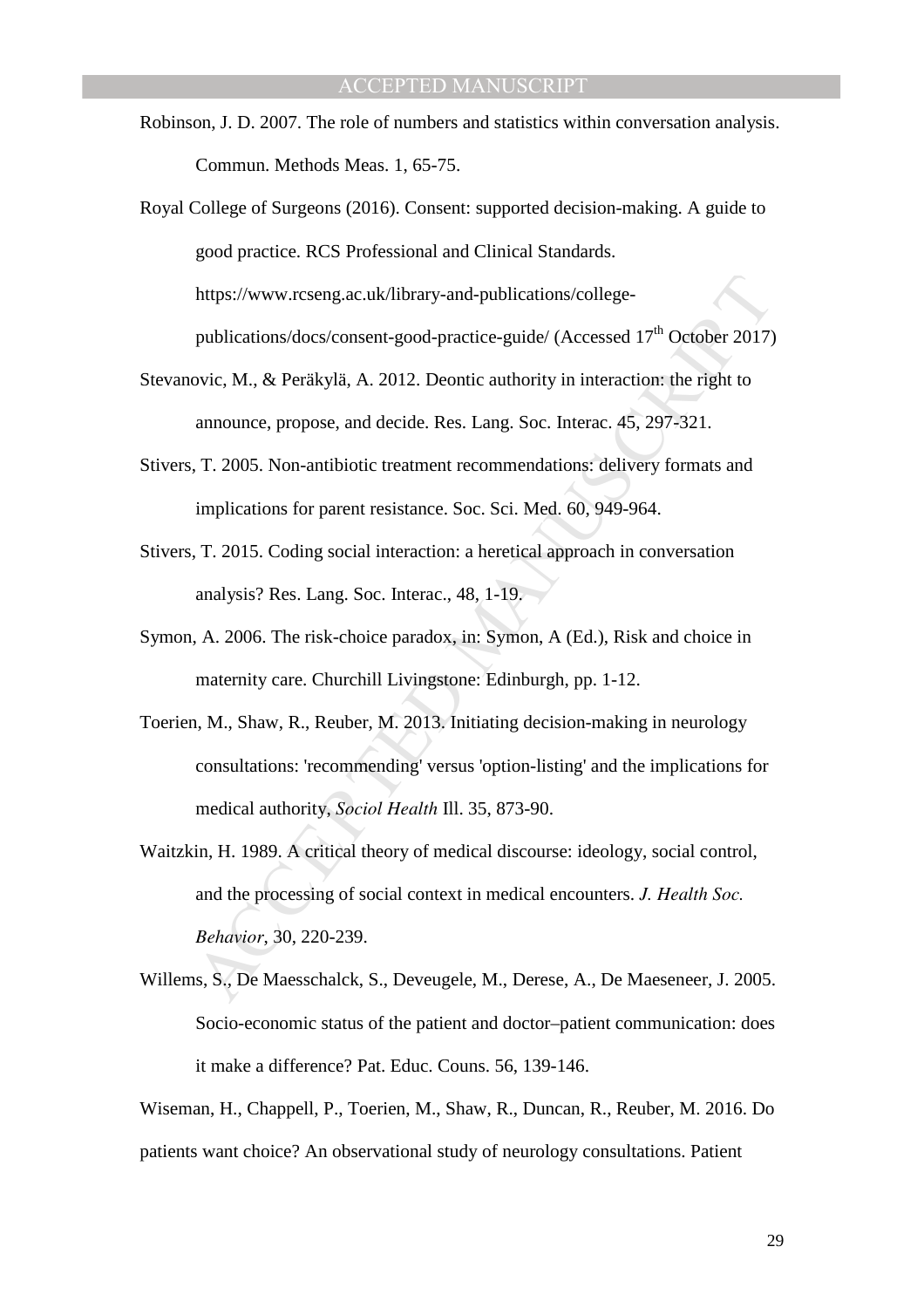Educ Couns. 99, 1170-78.

MCCRIPTION MANUSCRIPT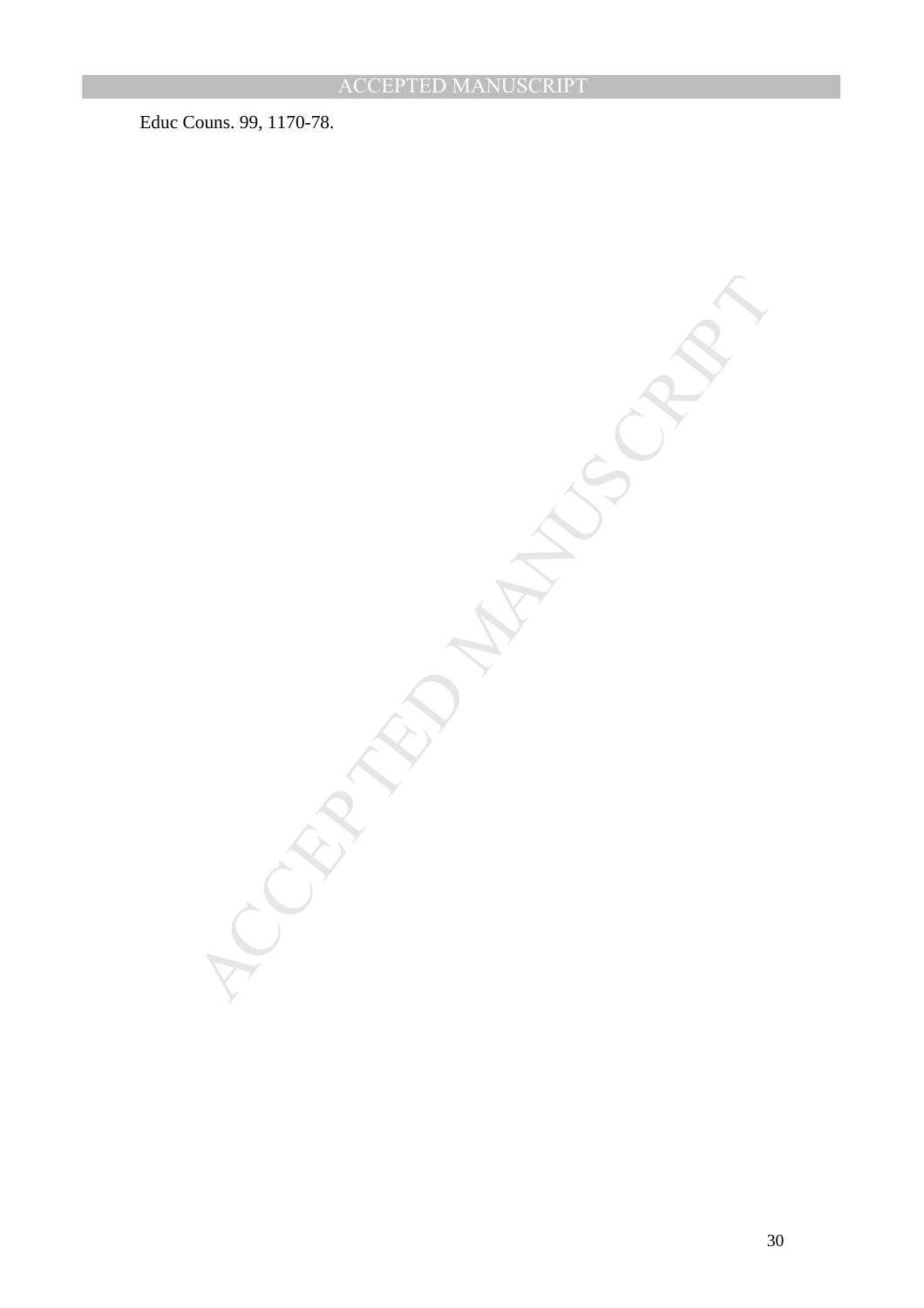## **Figure caption**

Figure 1. Frequency of decisions per consultation (only including consultations with at least 1 decision) (left, n=246) and frequency of decision-points per decision (right,  $n=623$ ).

## **Tables**

|                               |      | at least 1 decision) (left, $n=246$ ) and frequency of decision-points per decision (right, |             |              |                 |                   |       |  |  |
|-------------------------------|------|---------------------------------------------------------------------------------------------|-------------|--------------|-----------------|-------------------|-------|--|--|
| $n=623$ ).                    |      |                                                                                             |             |              |                 |                   |       |  |  |
|                               |      |                                                                                             |             |              |                 |                   |       |  |  |
|                               |      |                                                                                             |             |              |                 |                   |       |  |  |
| <b>Tables</b>                 |      |                                                                                             |             |              |                 |                   |       |  |  |
|                               |      | Table 1. Distribution of the practices across consultations, decisions, and decision-       |             |              |                 |                   |       |  |  |
| points (row $\frac{\%}{\%}$ ) |      |                                                                                             |             |              |                 |                   |       |  |  |
|                               |      |                                                                                             |             |              |                 |                   |       |  |  |
|                               |      |                                                                                             |             |              |                 | No PVE or option- |       |  |  |
|                               |      |                                                                                             |             |              | PVEs or option- | list (only        |       |  |  |
|                               |      | Recommendations                                                                             | <b>PVEs</b> | Option-lists | lists           | recommendations)  | Total |  |  |
| Consultations                 | n    | 131                                                                                         | 77          | 24           | 80              | 64                | 144   |  |  |
|                               | %    | 91%                                                                                         | 53.5%       | 16.7%        | 55.6%           | 44.4%             | n/a   |  |  |
| Decisions                     | n    | 207                                                                                         | 105         | 27           | 105             | 141               | 246   |  |  |
|                               | %    | 84.1%                                                                                       | 42.7%       | 11.0%        | 42.7%           | 57.3%             | n/a   |  |  |
| All decision-                 |      |                                                                                             |             |              |                 |                   |       |  |  |
| points                        | n    | 439                                                                                         | 149         | 34           | 183             | 439               | 623   |  |  |
|                               | %    | 70.6%                                                                                       | 23.9%       | 5.5%         | 29.4%           | 70.6%             | 100%  |  |  |
| First decision-               |      |                                                                                             |             |              |                 |                   |       |  |  |
| points                        | n    | 173                                                                                         | 58          | 15           | 73              | 173               | 246   |  |  |
|                               | $\%$ | 70.3%                                                                                       | 23.6%       | 6.1%         | 29.6%           | 70.3%             | 100%  |  |  |
|                               |      |                                                                                             |             |              |                 |                   |       |  |  |
|                               |      |                                                                                             |             |              |                 |                   |       |  |  |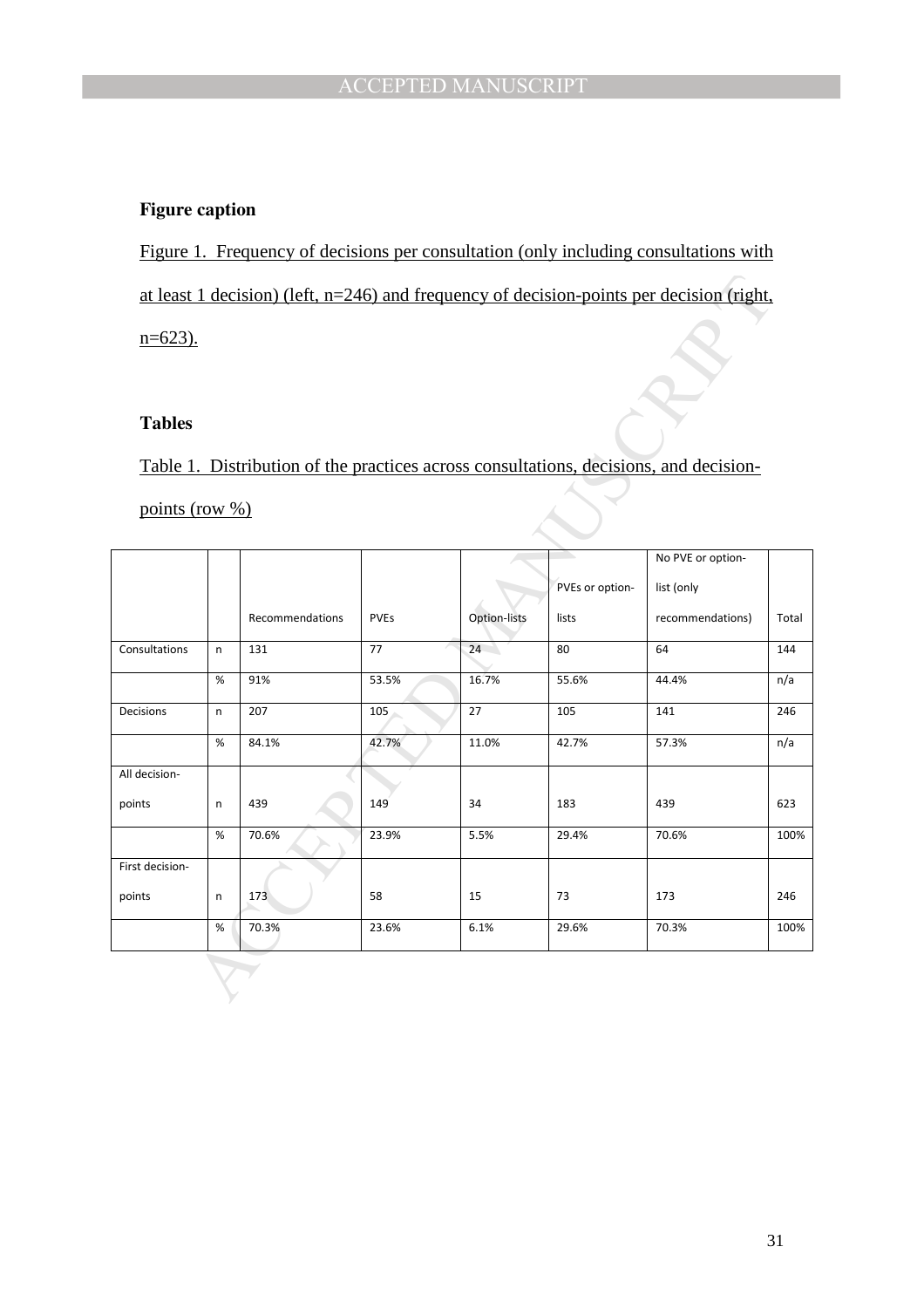| Table 2. Forms of practice used for different types of decisions (column %) |  |
|-----------------------------------------------------------------------------|--|
|                                                                             |  |

|                                 |       | Investigation | Treatment | Referral | Total |
|---------------------------------|-------|---------------|-----------|----------|-------|
| <b>Decisions</b>                |       |               |           |          |       |
| At least one recommendation     | Count | 64            | 124       | 17       | 205   |
|                                 | %     | $90.1\%$ *    | 82.7%*    | 73.9%*   | 84.0% |
| At least one option-list        | Count | $\mathbf{1}$  | 20        | 4        | 25    |
|                                 | %     | $1.4%$ *      | 13.3%*    | 17.4%*   | 10.2% |
| At least one PVE                | Count | 17            | 67        | 14       | 98    |
|                                 | %     | $23.9**$      | $44.7**$  | $60.9**$ | 40.2  |
| At least one PVE or Option-list | Count | 17            | 71        | 15       | 103   |
|                                 | %     | 23.9%***      | 47.3%***  | 65.2%*** | 42.2% |

\*\*\* p  $\leq 0.001$ 

\*\*  $p \le 0.01$ 

\* p ≤ 0.05

 $\sim$  p  $\leq$  0.1

NB. Statistical tests show comparisons between 1 or more recommendation and no recommendation; 1 or more PVE and no PVE; 1 or more option-list and no option-list; and at least 1 PVE or option-list and no PVE or option-list.

| one option-list                                                                                        | Count              | $\mathbf{1}$ | 20                    | 4         | 25    |
|--------------------------------------------------------------------------------------------------------|--------------------|--------------|-----------------------|-----------|-------|
|                                                                                                        | %                  | 1.4%         | 13.3%*                | 17.4%*    | 10.2% |
| one PVE                                                                                                | Count              | 17           | 67                    | 14        | 98    |
|                                                                                                        | $\%$               | 23.9**       | 44.7**                | 60.9**    | 40.2  |
| one PVE or Option-list                                                                                 | Count              | 17           | 71                    | 15        | 103   |
|                                                                                                        | %                  | 23.9%***     | 47.3%***              | 65.2%***  | 42.2% |
| $p \le 0.001$                                                                                          |                    |              |                       |           |       |
| $p \leq 0.01$                                                                                          |                    |              |                       |           |       |
| $p \leq 0.05$                                                                                          |                    |              |                       |           |       |
| $p \leq 0.1$                                                                                           |                    |              |                       |           |       |
| tical tests show comparisons between 1 or more recommendation and no recommendation; 1 or more PVE and |                    |              |                       |           |       |
| or more option-list and no option-list; and at least 1 PVE or option-list and no PVE or option-list.   |                    |              |                       |           |       |
|                                                                                                        |                    |              |                       |           |       |
|                                                                                                        |                    |              |                       |           |       |
| 3. Decisional practice and perception of choice (column %)                                             |                    |              |                       |           |       |
|                                                                                                        |                    |              |                       |           |       |
|                                                                                                        |                    |              |                       |           |       |
|                                                                                                        | Option list or PVE |              | No Option list or PVE | Total     |       |
|                                                                                                        |                    |              |                       |           |       |
| N                                                                                                      | 80                 | 64           |                       | 144       |       |
|                                                                                                        |                    |              |                       |           |       |
| Patient choice                                                                                         | $n=75$             | $n=59$       |                       | $n = 134$ |       |
| Choice                                                                                                 | 81.3%**            | 59.3%**      |                       | 71.6%     |       |
| No choice                                                                                              | 18.7%**            | 40.7%**      |                       | 28.4%     |       |
| Clinician choice                                                                                       | $n = 78$           | $n=63$       |                       | $n = 141$ |       |
| Choice                                                                                                 | 83.3%***           | 52.4%***     |                       | 69.5%     |       |
| No choice                                                                                              | 16.7%***           | 47.6%***     |                       | 30.5%     |       |
| Patient-doctor                                                                                         |                    |              |                       |           |       |
| agreement on choice                                                                                    | $n=73$             | $n=59$       |                       | $n = 132$ |       |
| Agree choice                                                                                           | 71.2%***           | 33.9%***     |                       | 54.5%     |       |
| Agree no choice                                                                                        | $6.8\%***$         | 22.0%***     |                       | 13.6%     |       |

# Table 3. Decisional practice and perception of choice (column %)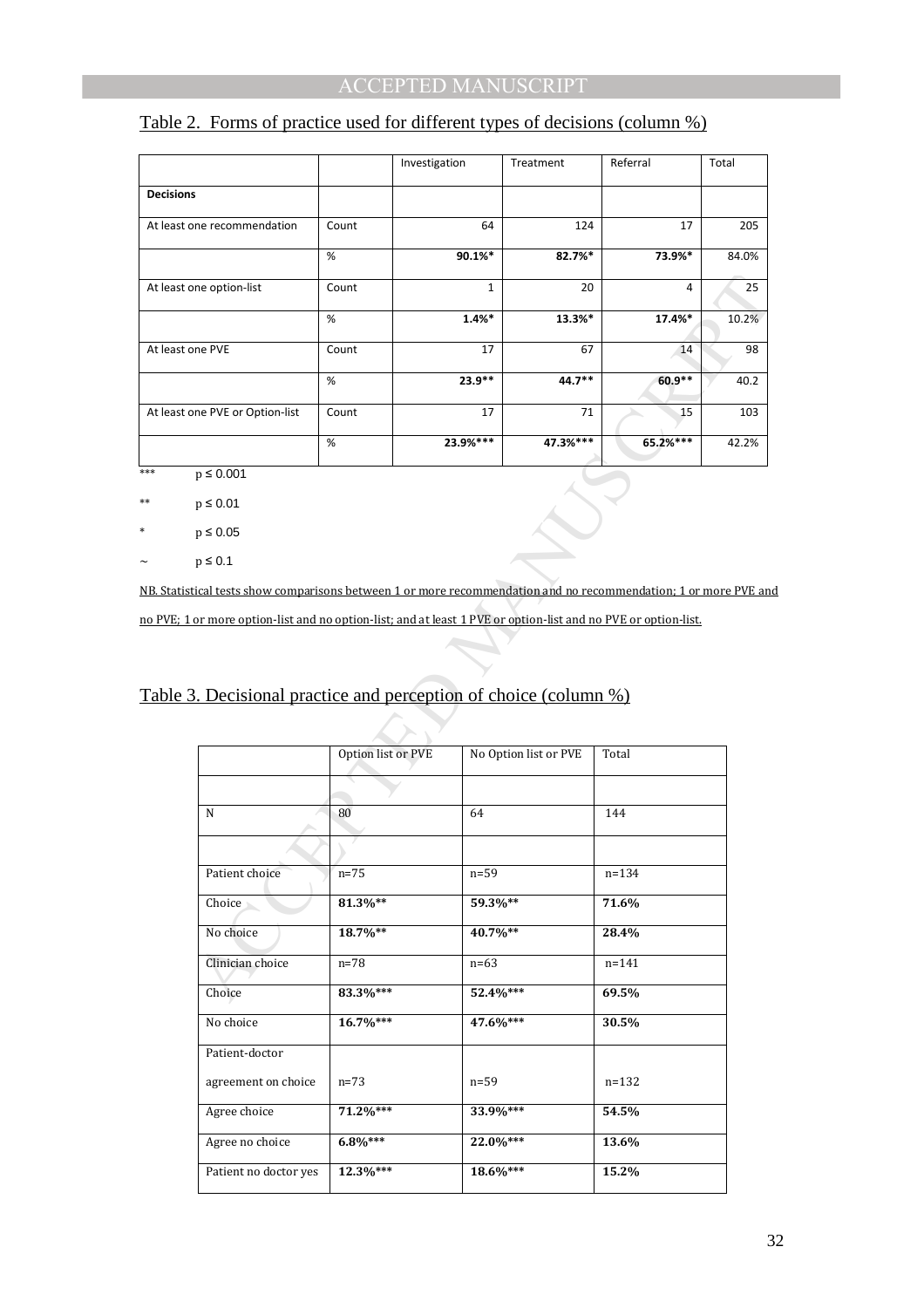|        | Patient yes doctor no | $9.6\%***$ | 25.4%*** | 16.7% |  |
|--------|-----------------------|------------|----------|-------|--|
| $***$  |                       |            |          |       |  |
|        | $p\leq 0.001$         |            |          |       |  |
| $**$   | $p\leq 0.01$          |            |          |       |  |
| $\ast$ | $p\leq 0.05$          |            |          |       |  |
| $\sim$ | $p\leq 0.1$           |            |          |       |  |
|        |                       |            |          |       |  |

| NB. Statistical tests show comparisons between at least 1 PVE or option-list and no PVE or option-list. |                   |                         |  |
|---------------------------------------------------------------------------------------------------------|-------------------|-------------------------|--|
|                                                                                                         |                   |                         |  |
|                                                                                                         |                   |                         |  |
|                                                                                                         |                   |                         |  |
| <u>Table 4. Distribution of patients from different demographic groups and with</u>                     |                   |                         |  |
| different clinical characteristics, and distribution of different types of consultations,               |                   |                         |  |
| across consultations containing different decisional practices. Categorical variables.<br>(row %)       |                   |                         |  |
|                                                                                                         |                   |                         |  |
|                                                                                                         |                   |                         |  |
|                                                                                                         | At least 1 PVE or | No PVEs or option-lists |  |
|                                                                                                         | option-list       | (only recs)             |  |
| All                                                                                                     | 55.6% (n=80)      | 44.4% (n=64)            |  |
| Location                                                                                                |                   |                         |  |
| Sheffield                                                                                               | 67.1%**           | 32.9%**                 |  |
| Glasgow                                                                                                 | 43.7%**           | 56.3%**                 |  |
| <b>Clinic type</b>                                                                                      |                   |                         |  |
| Seen in general clinic                                                                                  | 41.7%~            | 58.3%~                  |  |
| Seen in specialist clinic                                                                               | 58.3%~            | 41.7%~                  |  |
| Specialism                                                                                              |                   |                         |  |
| General (n=25)                                                                                          | 44.0%             | 56.0%                   |  |
| Epilepsy (n=37)                                                                                         | 54.1%             | 45.9%                   |  |
| Headache / vascular (n=11)                                                                              | 45.5%             | 54.5%                   |  |
| $MS(n=42)$                                                                                              | 64.3%             | 35.7%                   |  |
| Neuromuscular (n=10)                                                                                    | 50.0%             | 50.0%                   |  |
| Other sub specialism (n=19)                                                                             | 63.2%             | 36.8%                   |  |
| <b>Patient Accompanied?</b>                                                                             |                   |                         |  |
| Accompanied                                                                                             | 54.1%             | 45.9%                   |  |
| Alone                                                                                                   | 57.1%             | 42.9%                   |  |
| First appointment?                                                                                      | $n=67$            | $n=45$                  |  |
| First appointment                                                                                       | 45.5%*            | 54.5%*                  |  |
|                                                                                                         |                   |                         |  |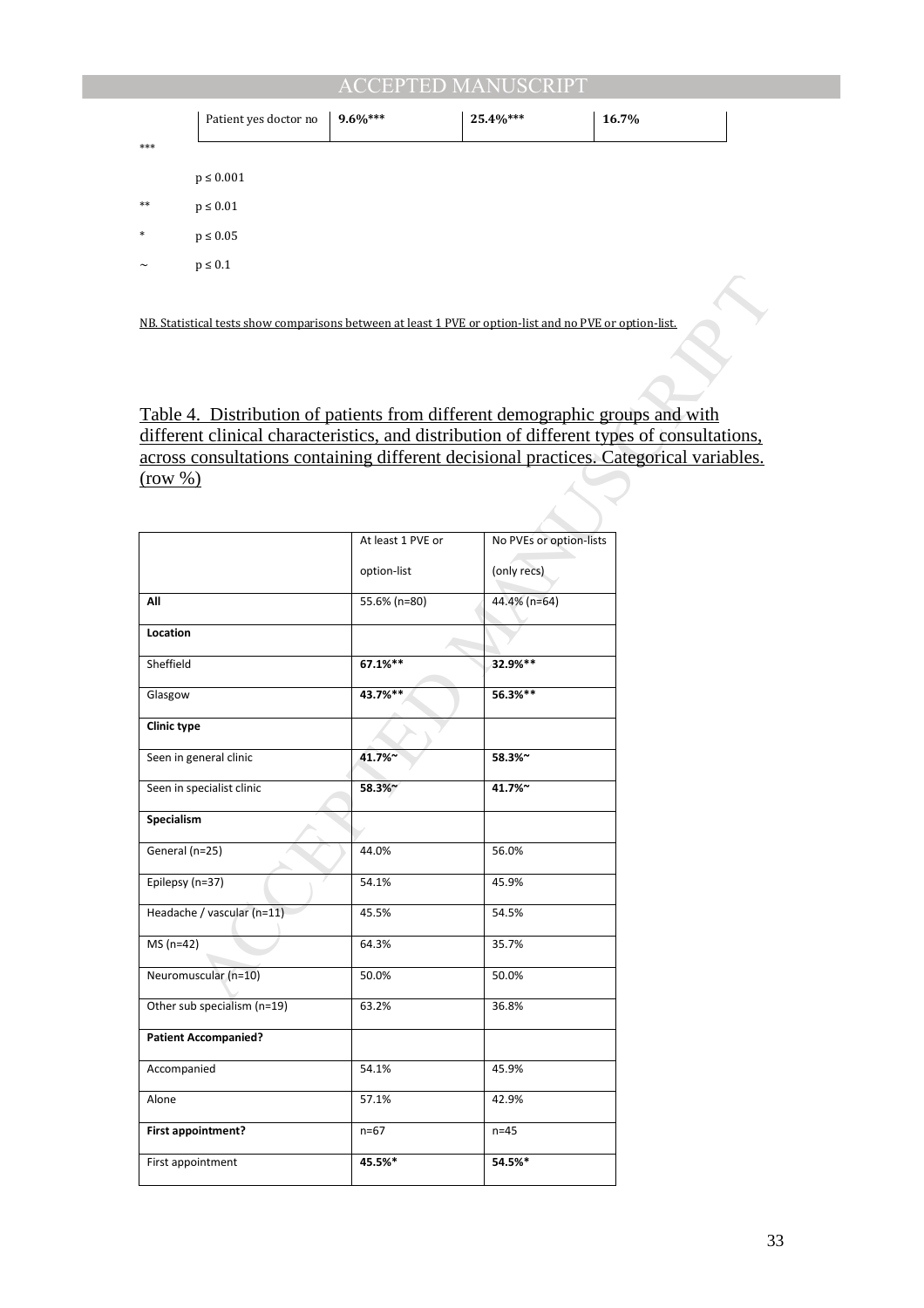| Follow-up appointment                                                                                   | 65.8%*   | 34.2%* |  |
|---------------------------------------------------------------------------------------------------------|----------|--------|--|
| Symptoms                                                                                                |          |        |  |
| Completely / largely explained                                                                          | 61.8%*   | 38.2%* |  |
| Partly explained                                                                                        | 44.1%*   | 55.9%* |  |
| Completely Unexplained                                                                                  | 37.5%*   | 62.5%* |  |
| <b>Patient's Gender</b>                                                                                 |          |        |  |
| Female                                                                                                  | 53.9%    | 46.1%  |  |
| Male                                                                                                    | 58.2%    | 41.8%  |  |
| <b>Ethnicity</b>                                                                                        |          |        |  |
| White British                                                                                           | 56.1%    | 43.9%  |  |
| Other                                                                                                   | 50.0%    | 50.0%  |  |
| Post-school quals? (n=119)                                                                              | $n = 67$ | $n=52$ |  |
| Post-school quals                                                                                       | 60.0%    | 40.0%  |  |
| No post-school quals                                                                                    | 53.6%    | 46.4%  |  |
| Work status (n=143)                                                                                     | $n=79$   | $n=64$ |  |
| In work / education / other                                                                             | 57.5%    | 42.5%  |  |
| Not working due to ill health                                                                           | 48.6%    | 51.4%  |  |
| Employment                                                                                              |          |        |  |
| Employed                                                                                                | 61.5%    | 38.5%  |  |
| Not employed                                                                                            | 52.2%    | 47.8%  |  |
| $p \leq 0.001$<br>***                                                                                   |          |        |  |
| $**$<br>$p \leq 0.01$                                                                                   |          |        |  |
| ∗<br>$p \leq 0.05$                                                                                      |          |        |  |
| $p \leq 0.1$                                                                                            |          |        |  |
| NB. Statistical tests show comparisons between at least 1 PVE or option-list and no PVE or option-list. |          |        |  |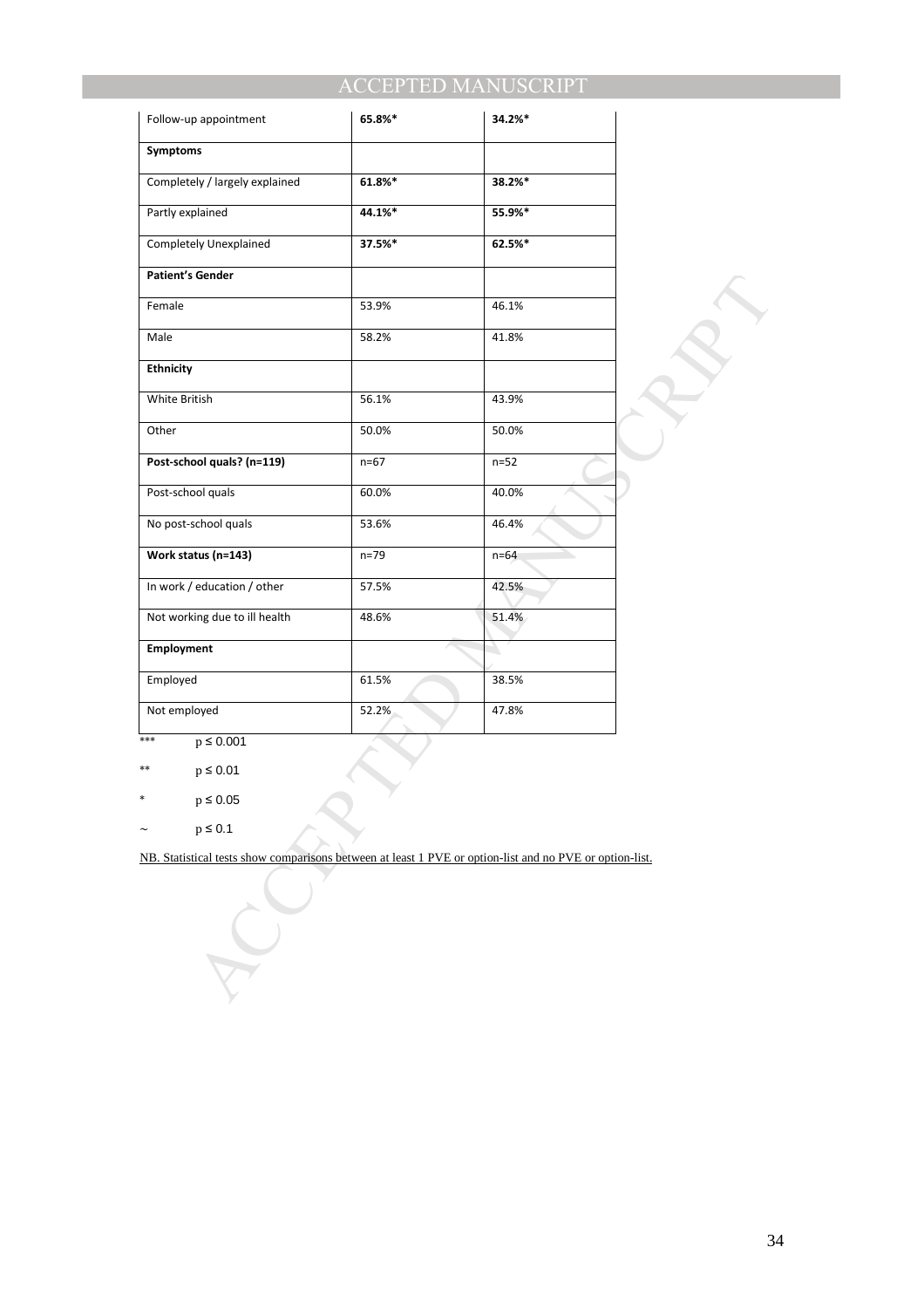Table 5. Distribution of patients from different demographic groups and with different clinical characteristics, and distribution of different types of consultations, across consultations containing different decisional practices. Continuous variables.

|                    |                   |      |                                                                                                         | No PVE or         |      |  |
|--------------------|-------------------|------|---------------------------------------------------------------------------------------------------------|-------------------|------|--|
|                    |                   |      | At least 1 PVE /                                                                                        | option-list       |      |  |
|                    |                   |      |                                                                                                         |                   |      |  |
|                    |                   |      | or option-list                                                                                          | (only recs)       | All  |  |
| <b>Patient age</b> |                   | Mean | 44.5                                                                                                    | 48.1              | 46.1 |  |
|                    |                   | S.D. | 14.1                                                                                                    | 15.6              | 14.8 |  |
|                    |                   |      |                                                                                                         |                   |      |  |
| Certainty          |                   | Mean | $8.74*$                                                                                                 | $8.0*$            | 8.41 |  |
|                    |                   | S.D. | 1.7                                                                                                     | 1.9               | 1.8  |  |
| <b>Duration</b>    |                   | Mean | 22.3                                                                                                    | 20.1              | 21.3 |  |
|                    |                   | S.D. | 10.9                                                                                                    | $\overline{11.6}$ | 11.2 |  |
| $***$              | $p \le 0.001$     |      |                                                                                                         |                   |      |  |
| $**$               | $p \le 0.01$      |      |                                                                                                         |                   |      |  |
|                    | $\rm p \leq 0.05$ |      |                                                                                                         |                   |      |  |
|                    | $\rm p \leq 0.1$  |      |                                                                                                         |                   |      |  |
|                    |                   |      |                                                                                                         |                   |      |  |
|                    |                   |      | NB. Statistical tests show comparisons between at least 1 PVE or option-list and no PVE or option-list. |                   |      |  |
|                    |                   |      |                                                                                                         |                   |      |  |
|                    |                   |      |                                                                                                         |                   |      |  |
|                    |                   |      |                                                                                                         |                   |      |  |
|                    |                   |      |                                                                                                         |                   |      |  |
|                    |                   |      |                                                                                                         |                   |      |  |
|                    |                   |      |                                                                                                         |                   |      |  |
|                    |                   |      |                                                                                                         |                   |      |  |
|                    |                   |      |                                                                                                         |                   |      |  |
|                    |                   |      |                                                                                                         |                   |      |  |
|                    |                   |      |                                                                                                         |                   |      |  |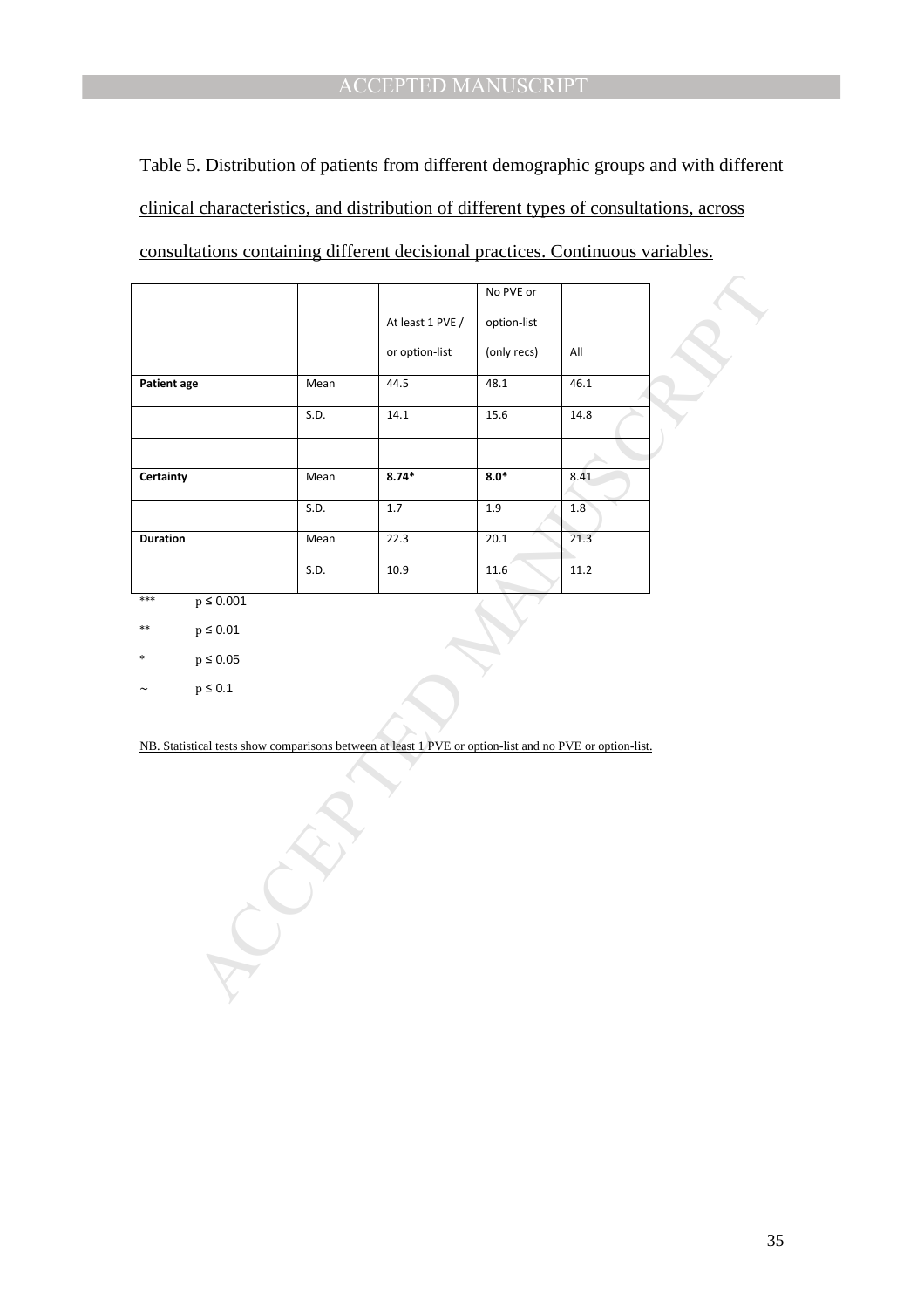# Table 6. Multivariate predictors of decisional practice (Odds ratios of consultation containing at least one PVE or option-list)

|                         |                                                                                                |                | Specification 1 (n= 112) |                        |               | Specification 2 (n= 144) |  |
|-------------------------|------------------------------------------------------------------------------------------------|----------------|--------------------------|------------------------|---------------|--------------------------|--|
|                         |                                                                                                |                | OR                       | 95% CI                 | <b>OR</b>     | 95% CI                   |  |
| Site                    | Glasgow                                                                                        |                | 0.45                     | $0.17 - 1.31$          | $0.37*$       | $.15 - .91$              |  |
| Clinic type             | General                                                                                        |                | 0.42                     | $0.12 - 1.40$          | 0.68          | $0.23 - 2.02$            |  |
| Symptoms                | Completely unexplained                                                                         |                | 1.31                     | $0.29 - 5.83$          | 2.3           | $.70 - 7.45$             |  |
|                         | Partly explained                                                                               |                | 0.94                     | $.33 - 2.67$           | 1.44          | $.55 - 3.76$             |  |
| First appointment?      | First                                                                                          |                | 0.46                     | $.16 - 1.31$           | Ξ,            | u.                       |  |
| Certainty               |                                                                                                |                | $1.59*$                  | 1.20-2.09              | $1.30^{\sim}$ | $.97 - 1.7$              |  |
| Age                     |                                                                                                |                | 0.98                     | $.95 - 1.01$           | $0.91*$       | .95 - 0.99               |  |
| $p \leq 0.001$<br>***   |                                                                                                |                |                          |                        |               |                          |  |
| $p \leq 0.01$<br>**     |                                                                                                |                |                          |                        |               |                          |  |
| $p \leq 0.05$<br>$\ast$ |                                                                                                |                |                          |                        |               |                          |  |
| $p \leq 0.1$            |                                                                                                |                |                          |                        |               |                          |  |
|                         | NB. Dependent variable reference category is no PVE and/or option-list (only recommendations). |                |                          |                        |               |                          |  |
|                         |                                                                                                |                |                          |                        |               |                          |  |
|                         | Table 7. Individual neurologists' use of different decisional practices (row %)                |                |                          |                        |               |                          |  |
|                         |                                                                                                |                |                          |                        |               |                          |  |
|                         | At least one                                                                                   |                |                          |                        |               |                          |  |
|                         | recommendation                                                                                 | At least 1 PVE |                          | At least 1 Option-list |               |                          |  |
|                         |                                                                                                |                |                          |                        |               |                          |  |
| All                     | 91.0%                                                                                          | 55.6% (n=80)   |                          | 44.4% (n=64)           |               |                          |  |
|                         |                                                                                                |                |                          |                        |               |                          |  |
| <b>Neurologist</b>      |                                                                                                |                |                          |                        |               |                          |  |

## Table 7. Individual neurologists' use of different decisional practices (row %)

|                       | At least one   |                |                        |
|-----------------------|----------------|----------------|------------------------|
|                       | recommendation | At least 1 PVE | At least 1 Option-list |
|                       |                |                |                        |
| All                   | 91.0%          | 55.6% (n=80)   | 44.4% (n=64)           |
|                       |                |                |                        |
| Neurologist           |                |                |                        |
| Sheffield 2 (n=10)    | 90%**          | 50.0%**        | $0.0%$ <sup>a</sup>    |
| Sheffield $3(n=14)$   | 85.7%**        | 50.0%**        | $7.1%$ <sup>a</sup>    |
| Sheffield 4 (n=19)    | 73.7%**        | 100.0%**       | 36.8% <sup>a</sup>     |
| Sheffield $6$ (n= 12) | 100.0%**       | 41.7%**        | 25.0% <sup>a</sup>     |
| Sheffield rest (n=18) | 83.3%**        | 72.2%**        | 22.2% <sup>a</sup>     |
|                       |                |                |                        |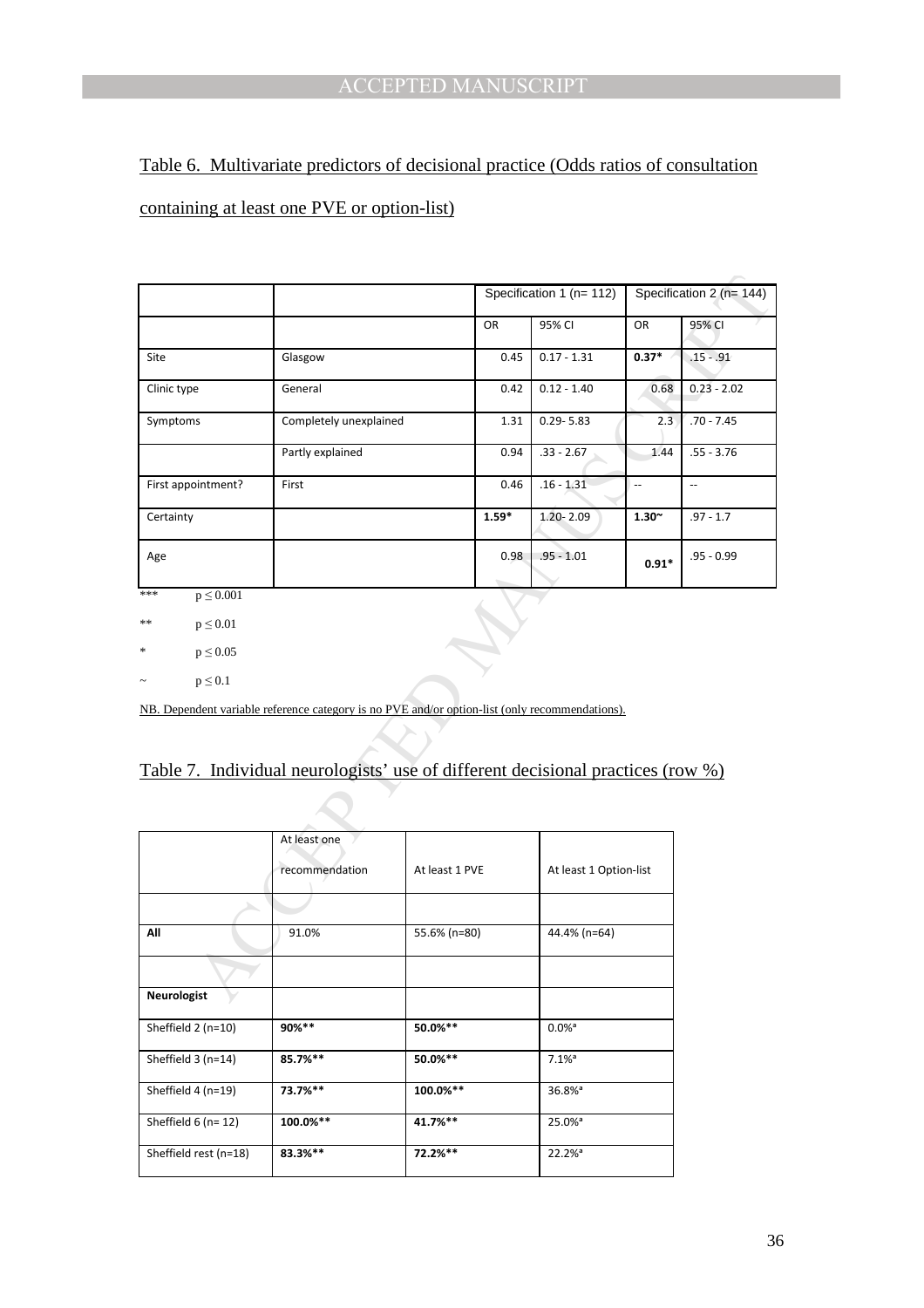| Glasgow $1$ (n=23)   | 100.0%**   | $30.4%$ ** | $4.3%$ <sup>a</sup>   |
|----------------------|------------|------------|-----------------------|
| Glasgow $2$ (n=13)   | $92.3%***$ | $38.5%$ ** | $0.0\%$ <sup>a</sup>  |
| Glasgow $4$ (n=12)   | 100.0%**   | 41.7%**    | $41.7\%$ <sup>a</sup> |
| Glasgow 5 ( $n=14$ ) | 100.0%**   | $35.7%$ ** | $21.4%$ <sup>a</sup>  |
| Glasgow rest (n=9)   | 88.9%**    | 66.7%**    | $0.0\%$ <sup>a</sup>  |

<sup>a</sup>Significance testing not employed for this comparison

## Table 8. Forms of decisional practice used and whether recommended courses of

|      | <sup>a</sup> Significance testing not employed for this comparison                                      |                                  |                                       |       |                                                                                                                            |
|------|---------------------------------------------------------------------------------------------------------|----------------------------------|---------------------------------------|-------|----------------------------------------------------------------------------------------------------------------------------|
| ***  | $p \leq 0.001$                                                                                          |                                  |                                       |       |                                                                                                                            |
| **   | $p \leq 0.01$                                                                                           |                                  |                                       |       |                                                                                                                            |
|      | $p \le 0.05$                                                                                            |                                  |                                       |       |                                                                                                                            |
|      | $p \leq 0.1$                                                                                            |                                  |                                       |       |                                                                                                                            |
|      |                                                                                                         |                                  |                                       |       | NB. Statistical tests show comparison between at least 1 recommendation and no recommendation; and at least one PVE and no |
| PVE. |                                                                                                         |                                  |                                       |       |                                                                                                                            |
|      |                                                                                                         |                                  |                                       |       | Table 8. Forms of decisional practice used and whether recommended courses of                                              |
|      | action are agreed to happen in principle (column $\frac{\%}{\%}$ )                                      |                                  |                                       |       |                                                                                                                            |
|      |                                                                                                         | At least 1 PVE or<br>option-list | No PVE or option-<br>list (only recs) | Total |                                                                                                                            |
| N    |                                                                                                         | 105                              | 141                                   | 246   |                                                                                                                            |
|      | Decision deferred                                                                                       | 11.4%***                         | $0.0%***$                             | 4.9%  |                                                                                                                            |
| No   |                                                                                                         | 20.0%***                         | $1.4%***$                             | 9.3%  |                                                                                                                            |
| Yes  |                                                                                                         | 68.6%***                         | 98.6%***                              | 85.8% |                                                                                                                            |
| ***  | $p \le 0.001$                                                                                           |                                  |                                       |       |                                                                                                                            |
| **   | $p \leq 0.01$                                                                                           |                                  |                                       |       |                                                                                                                            |
| *    | $p \le 0.05$                                                                                            |                                  |                                       |       |                                                                                                                            |
|      | $p \leq 0.1$                                                                                            |                                  |                                       |       |                                                                                                                            |
|      | NB. Statistical tests show comparisons between at least 1 PVE or option-list and no PVE or option-list. |                                  |                                       |       |                                                                                                                            |
|      |                                                                                                         |                                  |                                       |       |                                                                                                                            |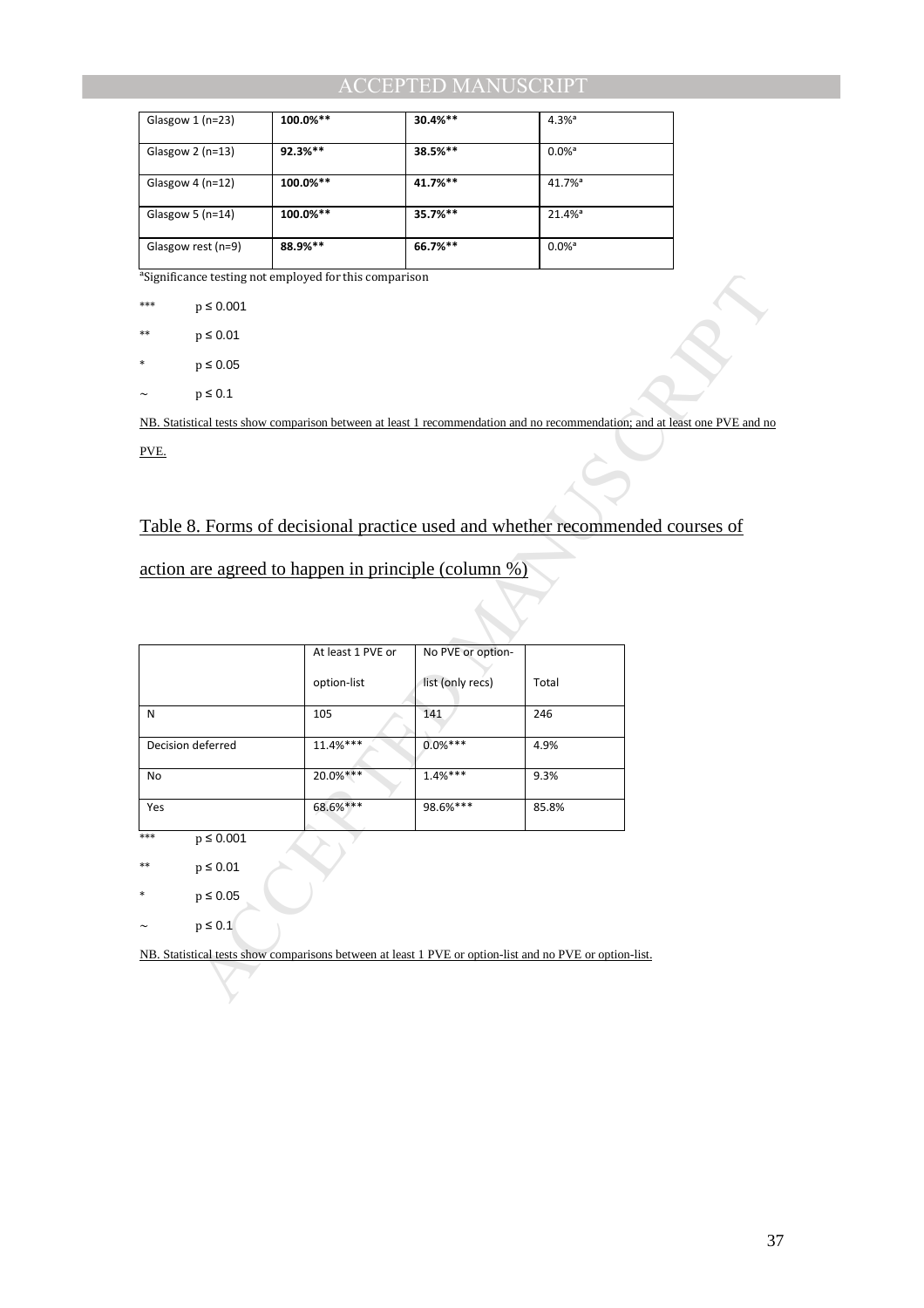

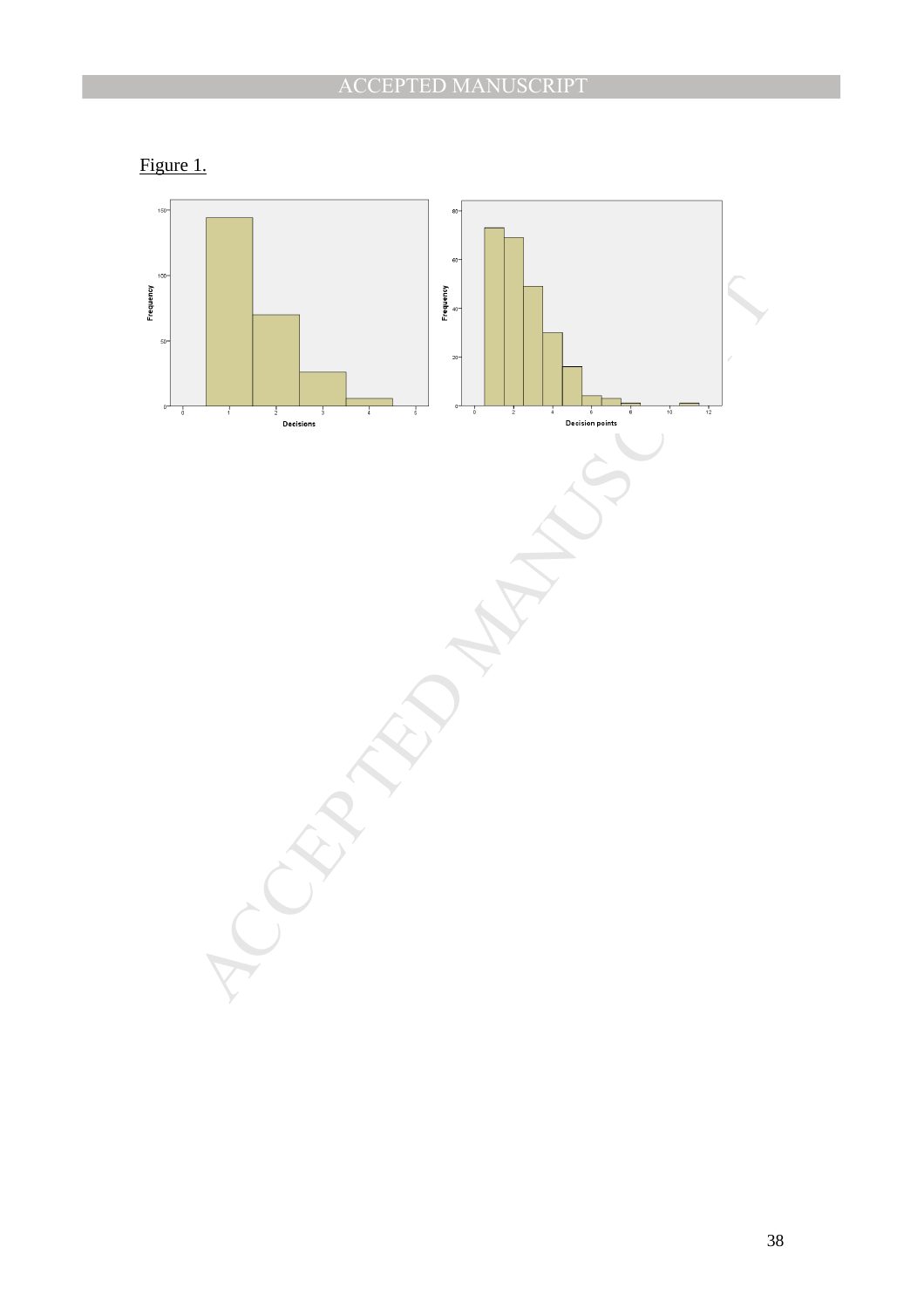### **Acknowledgements for:**

#### **Following the patient's orders?**

#### **Recommending vs. offering choice in neurology outpatient consultations**

Paul Chappell<sup>a</sup>, Merran Toerien<sup>a</sup>, Clare Jackson<sup>a</sup>, and Markus Reuber<sup>b</sup>

<sup>a</sup> Department of Sociology, University of York, Heslington, York, YO10 5DD, UK

Email addresses:

paulchappellmail@gmail.com

merran.toerien@york.ac.uk

clare.jackson@york.ac.uk

<sup>b</sup> Academic Neurology Unit, University of Sheffield, Royal Hallamshire Hospital,

Glossop Road, Sheffield, S10 2JF, UK

Email: markus.reuber@sth.nhs.uk

ent of Sociology, University of York, Heslington, York, YO10 5DD, UK<br>
sesses:<br>
Ellmail@gmail.com<br>
rien@york.ac.uk<br>
on@york.ac.uk<br>
on@york.ac.uk<br>
on@york.ac.uk<br>
on@york.ac.uk<br>
on@york.ac.uk<br>
on@york.ac.uk<br>
on@york.ac.uk<br>
se This paper arises out of a wider project funded by the UK's National Institute for Health Research (NIHR), Health Services and Delivery Research (HS&DR) programme (project numbers 10/2000/61 and 14/19/43). The primary project report is published in the Health Services and Delivery Research journal, Volume 3, Issue 7. Further details can be found at: https://www.journalslibrary.nihr.ac.uk/hsdr/hsdr03070#/abstract. The follow-on project report has been favourably reviewed and revised but is not yet published. Further details can be found at: https://www.journalslibrary.nihr.ac.uk/programmes/hsdr/141943/#/ The views and opinions expressed in this paper are those of the authors and do not necessarily reflect those of the NHS, the NIHR, MRC, CCF, NETSCC, the Health Services and Delivery Research programme, or the Department of Health.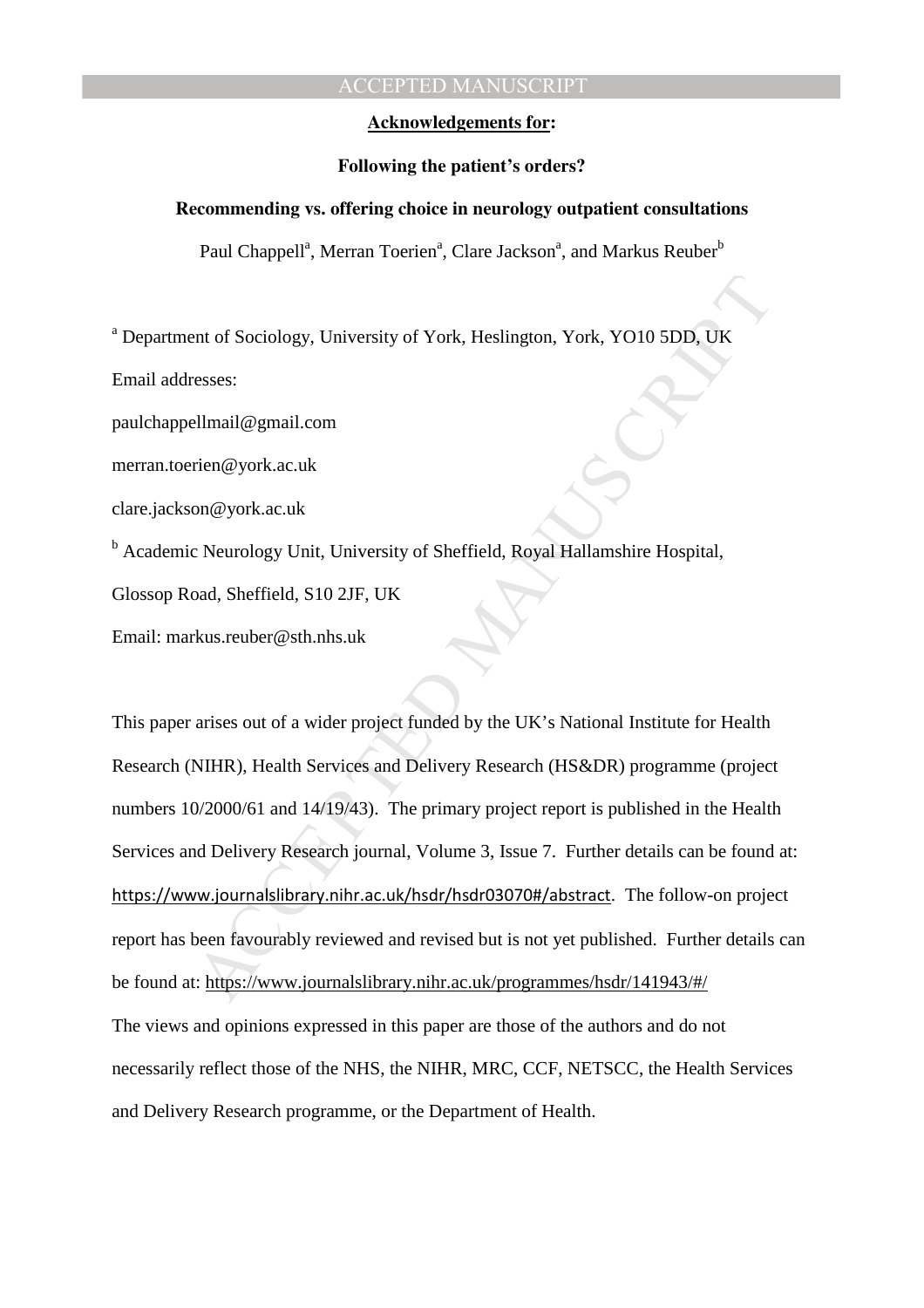We would like to acknowledge the invaluable contribution made to the original project by Rod Duncan and Rebecca Shaw (project co-applicants) and Zoe Gallant and Fiona Smith, the project research assistants, who were responsible for recruitment and data collection. Special thanks to the patients and neurologists who made this study possible by agreeing to have their consultations recorded. Finally, we are very grateful to the anonymous reviewers, who provided detailed and thoughtful suggestions for revision – and particularly helped us to think through the discussion of our findings more carefully.

MANUSCRIPT ACCEPTED